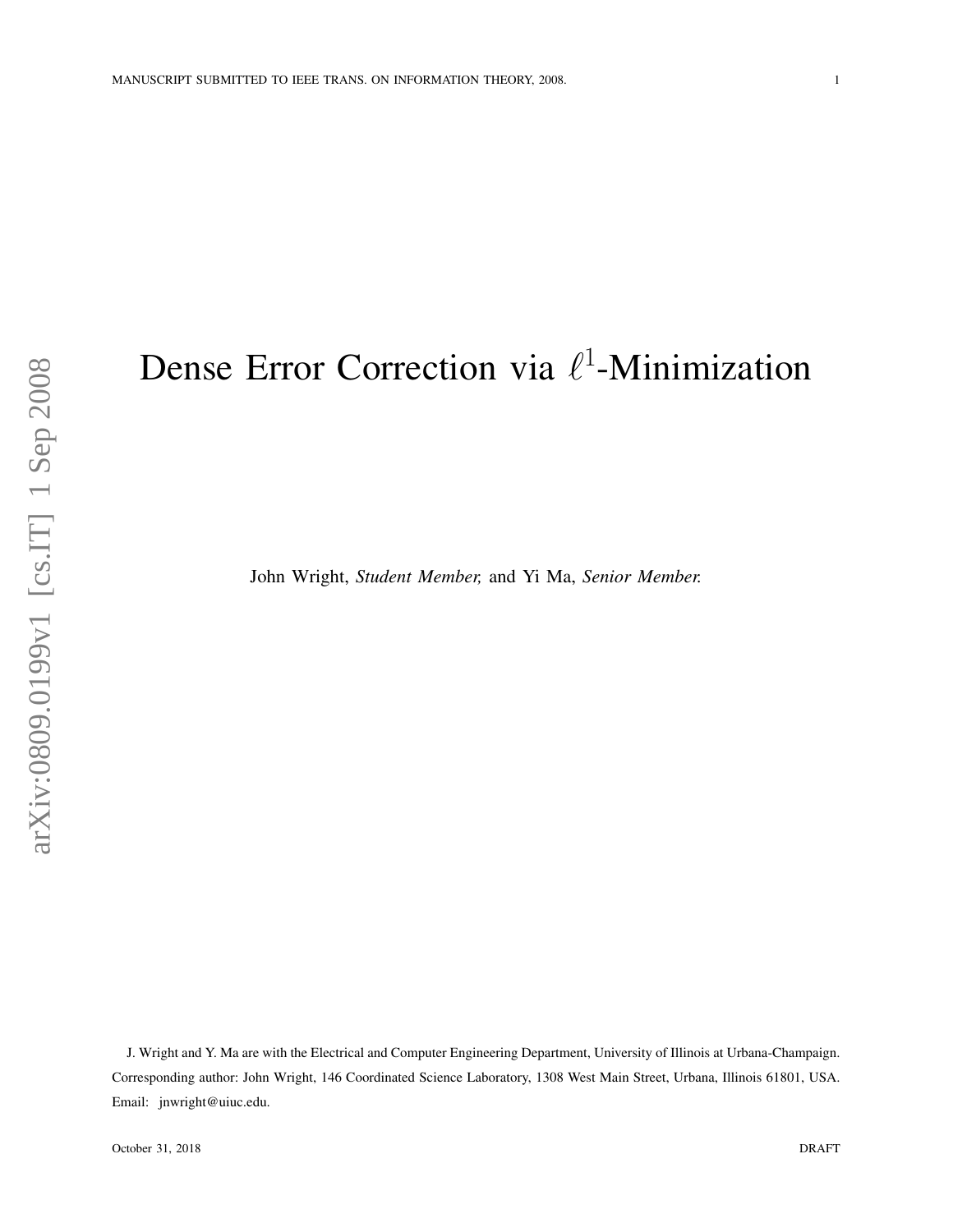#### Abstract

This paper studies the problem of recovering a non-negative sparse signal  $x \in \mathbb{R}^n$  from highly corrupted linear measurements  $y = Ax + e \in \mathbb{R}^m$ , where e is an unknown error vector whose nonzero entries may be unbounded. Motivated by an observation from face recognition in computer vision, this paper proves that for highly correlated (and possibly overcomplete) dictionaries A, any non-negative, sufficiently sparse signal x can be recovered by solving an  $\ell^1$ -minimization problem:

$$
\min ||x||_1 + ||e||_1 \quad \text{subject to} \quad y = Ax + e.
$$

More precisely, if the fraction  $\rho$  of errors is bounded away from one and the support of x grows sublinearly in the dimension m of the observation, then as m goes to infinity, the above  $\ell^1$ -minimization succeeds for all signals  $x$  and almost all sign-and-support patterns of  $e$ . This result suggests that accurate recovery of sparse signals is possible and computationally feasible even with nearly 100% of the observations corrupted. The proof relies on a careful characterization of the faces of a convex polytope spanned together by the standard crosspolytope and a set of iid Gaussian vectors with nonzero mean and small variance, which we call the "cross-and-bouquet" model. Simulations and experimental results corroborate the findings, and suggest extensions to the result.

#### Index Terms

Sparse Signal Recovery, Dense Error Correction,  $\ell^1$ -minimization, Gaussian Matrices, Polytope Neighborliness.

# I. INTRODUCTION

Recovery of high-dimensional sparse signals or errors has been one of the fastest growing research areas in signal processing in the past few years. At least two factors have contributed to this explosive growth. On the theoretical side, the progress has been propelled by powerful tools and results from multiple mathematical areas such as measure concentration [1]–[3], statistics [4]–[6], combinatorics [7], and coding theory [8]. On the practical side, a lot of excitement has been generated by remarkable successes in real-world applications in areas such as signal (image or speech) processing [9], communications [10], computer vision and pattern recognition [11]–[13] etc.

## *A. A Motivating Example*

One notable, and somewhat surprising, successful application of sparse representation is automatic face recognition. As described in [11], face recognition can be cast as a sparse representation problem. For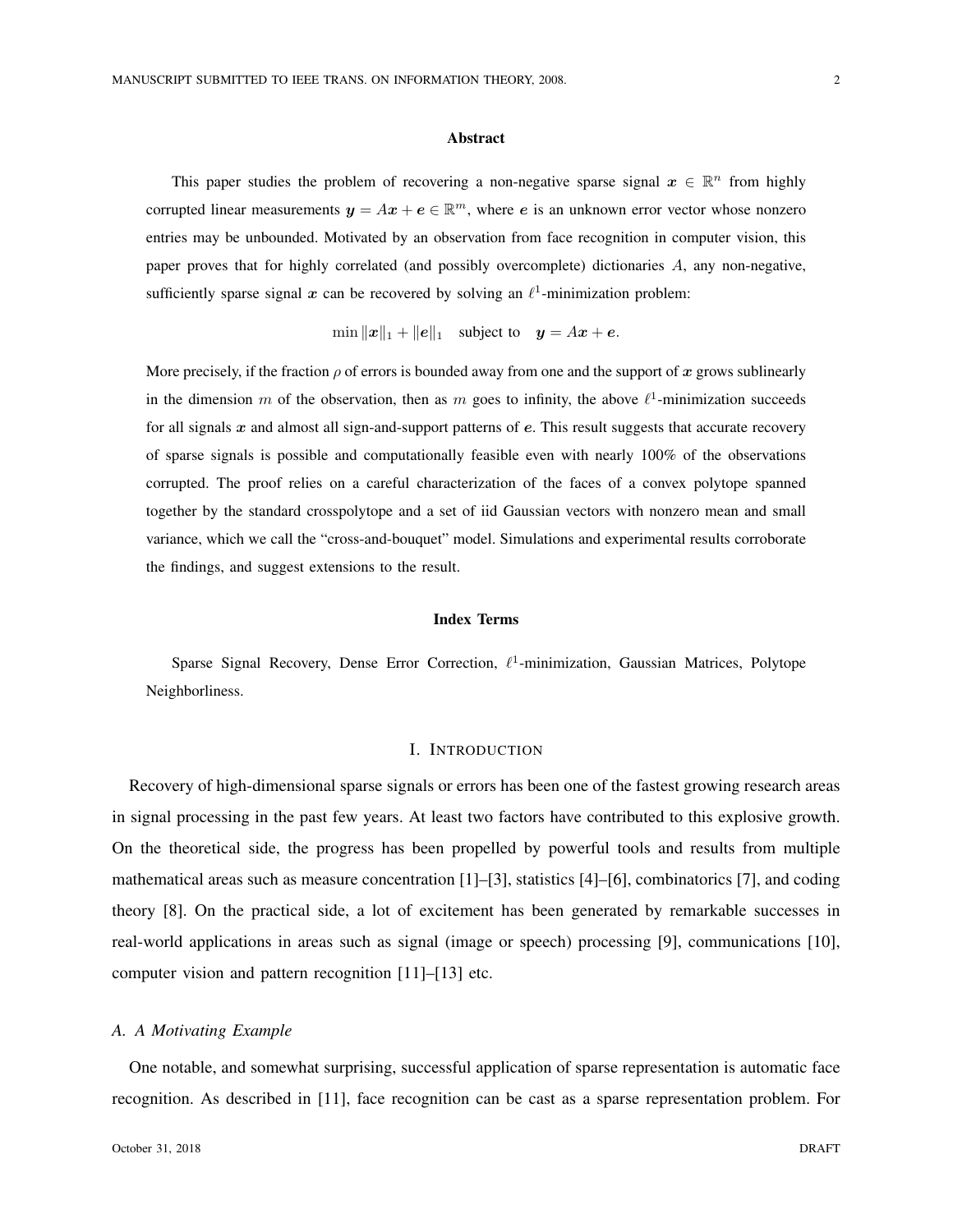each person, a set of training images are taken under different illuminations. We can view each image as a vector by stacking its columns and put all the training images as column vectors of a matrix, say  $A \in \mathbb{R}^{m \times n}$ . Then, m is the number of pixels in an image and n is the total number of images for all the subjects of interest. Given a new query image, again we can stack it as a vector  $y \in \mathbb{R}^m$ . To identify the image belongs to which subject, we can try to represent  $y$  as a linear combination of all the images, i.e.,  $y = Ax$  for some  $x \in \mathbb{R}^n$ . Since in practice n can potentially be larger than m, the equations can be underdetermined and the solution  $x$  may not be unique. In this context, it is natural to seek the sparsest solution for  $x$  whose large non-zero coefficients then provide information about the subject's true identity. This can be done by solving the typical  $\ell^1$ -minimization problem:

<span id="page-2-1"></span>
$$
\min_{\mathbf{x}} \| \mathbf{x} \|_1 \quad \text{subject to} \quad \mathbf{y} = A\mathbf{x}.\tag{1}
$$

The problem becomes more interesting if the query image  $y$  is severely occluded or corrupted, as shown in Figure [1](#page-3-0) left, column (a). In this case, one needs to solve a corrupted set of linear equations  $y = Ax + e$ , where  $e \in \mathbb{R}^m$  is an unknown vector whose nonzero entries correspond to the corrupted pixels. For sparse errors e and tall matrices  $A(m > n)$ , Candes and Tao [14] proposed to multiply the equation  $y = Ax + e$  with a matrix B such that  $BA = 0$ , and then use  $\ell^1$ -minimization to recover the error vector e from the new linear equation  $By = Be$ .

As we mentioned earlier, in face recognition (and many other applications),  $n$  can be larger than  $m$ and the matrix  $\vec{A}$  can be full rank. One cannot directly apply the above technique even if the error  $\vec{e}$  is known to be very sparse. To resolve this difficulty, in [11], the authors proposed to instead seek  $[x, e]$ together as the sparsest solution to the extended equation  $y = [A \; I]w$  with  $w = [\frac{x}{e}] \in \mathbb{R}^{m+n}$ , by solving the extended  $\ell^1$ -minimization problem:

<span id="page-2-0"></span>
$$
\min_{\mathbf{w}} \|\mathbf{w}\|_1 \quad \text{subject to} \quad \mathbf{y} = [A \ \mathbf{I}] \ \mathbf{w}. \tag{2}
$$

This seemingly minor modification to the previous error correction approach has drastic consequences on the performance of robust face recognition. Solving the modified  $\ell^1$ -minimization enables almost perfect recognition even with more than 60% pixels of the query image are arbitrarily corrupted (see Figure [1](#page-3-0) for an example), far beyond the amount of error that can theoretically be corrected by the previous error correction method [14].

Although  $\ell^1$ -minimization is expected to recover sufficiently sparse solutions with overwhelming probability for general systems of linear equations (see [16]), it is rather surprising that it works for the equation  $y = [A \, I]w$  at all. In the application described above, the columns of A are highly correlated.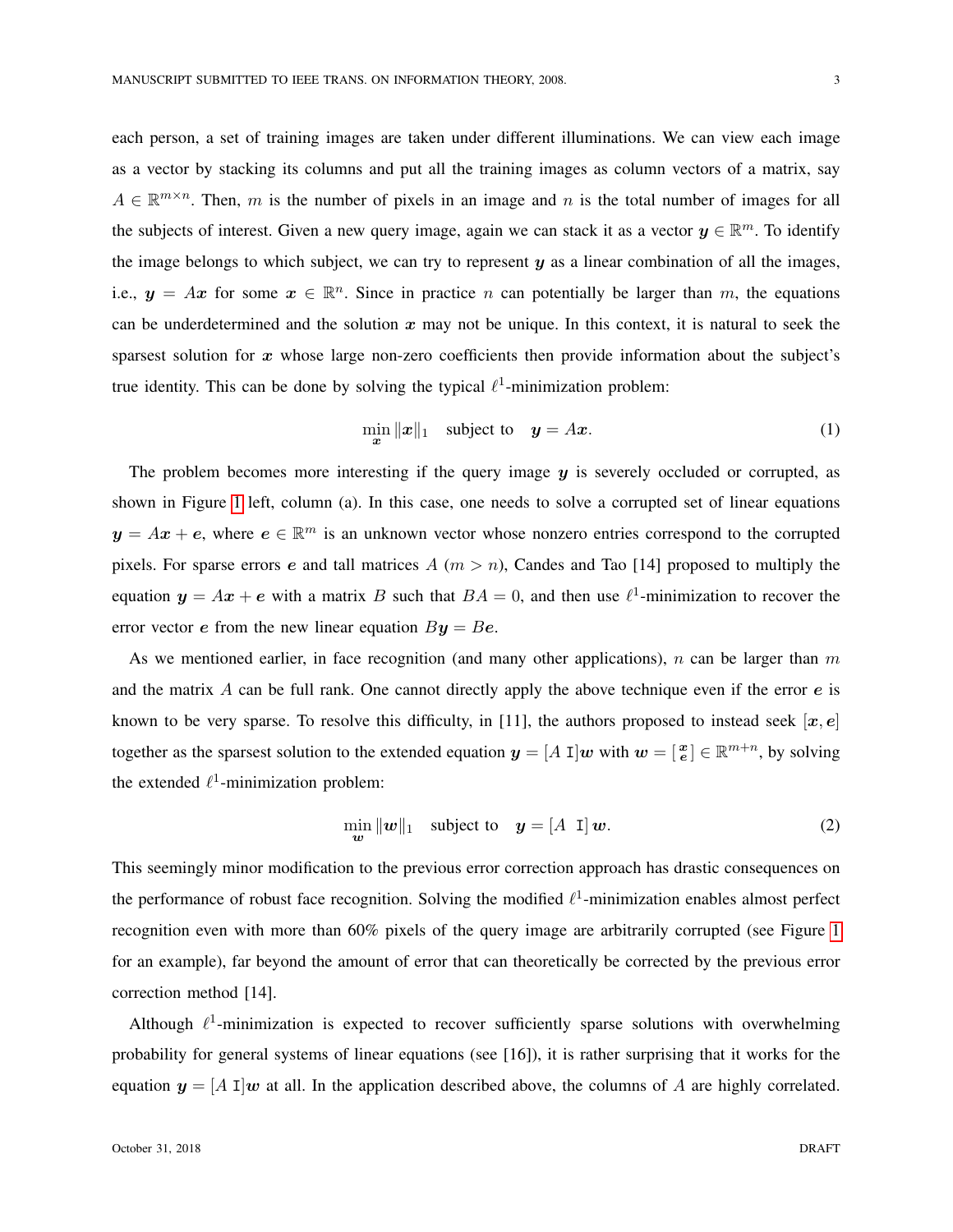



<span id="page-3-0"></span>Face recognition under random corruption. LEFT: (A) TEST IMAGES  $y$  WITH RANDOM CORRUPTION FROM THE DATABASE PRESENTED IN [15]. TOP ROW: 30% OF PIXELS ARE CORRUPTED, MIDDLE ROW: 50% CORRUPTED, BOTTOM ROW: 70% CORRUPTED. (B) ESTIMATED ERRORS  $\hat{e}$ . (C) ESTIMATED SPARSE COEFFICIENTS  $\hat{x}$ . (D) RECONSTRUCTED IMAGES  $\bm{y}_r = A \hat{\bm{x}}.$  The extended  $\ell^1$ -minimization [\(2\)](#page-2-0) correctly recovers and identifies all three corrupted face IMAGES. RIGHT: THE RECOGNITION RATE ACROSS THE ENTIRE RANGE OF CORRUPTION FOR ALL THE 38 SUBJECTS IN THE DATABASE. IT PERFORMS ALMOST PERFECTLY UPTO 60% RANDOM CORRUPTION.

As m becomes large (i.e. the resolution of the image becomes high), the convex hull spanned by all face images of all subjects is only an extremely tiny portion of the unit sphere  $\mathbb{S}^{m-1}$  $\mathbb{S}^{m-1}$  $\mathbb{S}^{m-1}$ .<sup>1</sup> For example, the images in Figure [1](#page-3-0) lie on  $\mathbb{S}^{8,063}$ . The smallest inner product with their normalized mean is 0.723; they are contained within a spherical cap of volume  $\leq 1.47 \times 10^{-229}$ . These vectors are tightly bundled together as a "bouquet," whereas the vectors associated with the identity matrix and its negative  $\pm 1$  together<sup>[2](#page-3-2)</sup> form a standard "cross" in  $\mathbb{R}^m$ , as illustrated in Figure [2.](#page-4-0) Notice that such a "cross-and-bouquet" matrix  $[A \, I]$  is neither incoherent nor (restrictedly) isometric, at least not uniformly. Also, the density of the desired solution  $w$  is not uniform either. The  $x$  part of  $w$  is usually a very sparse non-negative vector, but the e part can be very dense and have arbitrary signs. Existing results for recovering sparse signals

<span id="page-3-1"></span><sup>&</sup>lt;sup>1</sup>At first sight, this seems somewhat surprising as faces of different people look so different to human eyes. That is probably because human brain has adapted to distinguish highly correlated visual signals such as faces or voices.

<span id="page-3-2"></span><sup>&</sup>lt;sup>2</sup>Here we allow the entries of the error  $e$  to assume either positive or negative signs.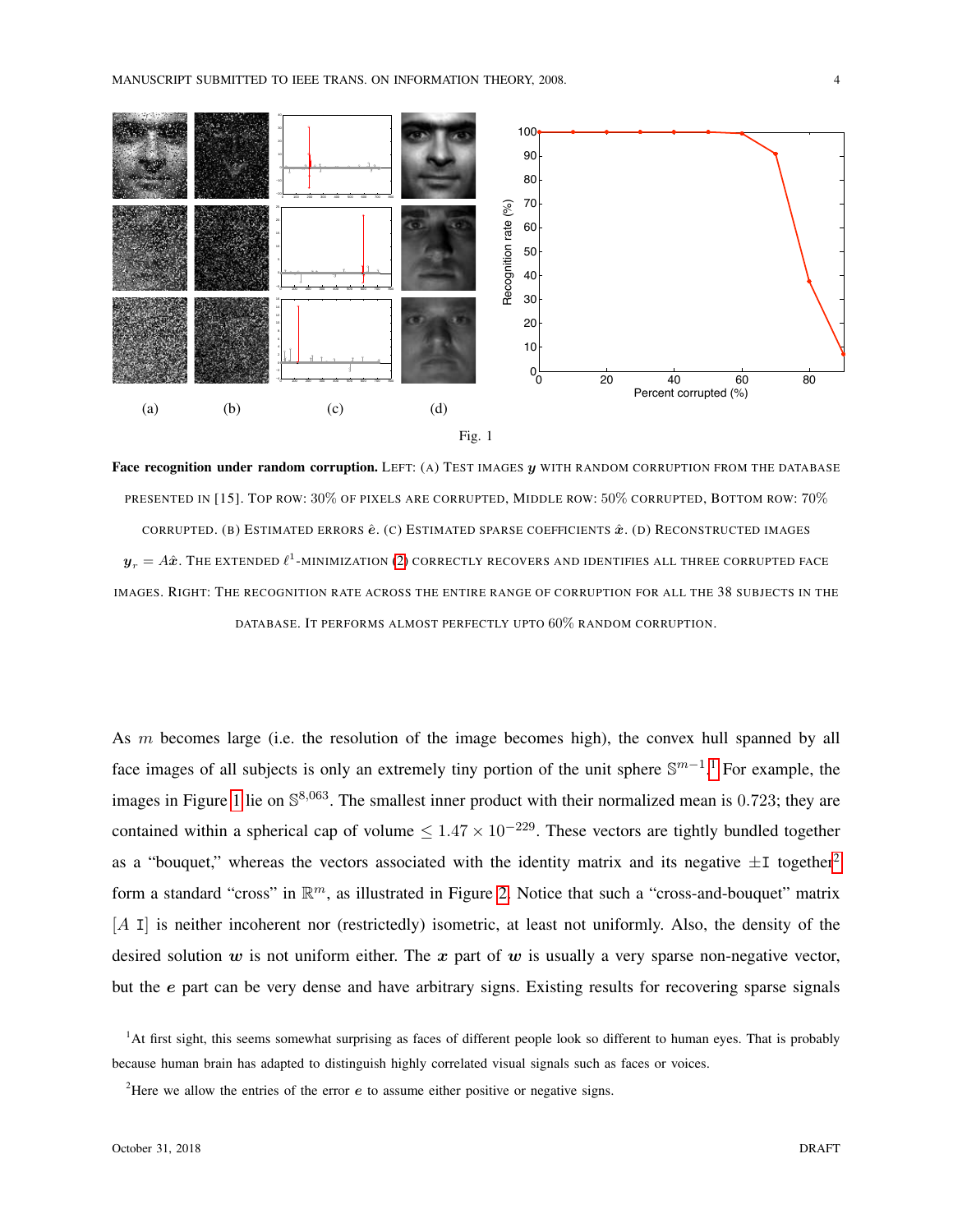



<span id="page-4-0"></span>The "cross-and-bouquet" model. LEFT: THE BOUQUET A AND THE CROSSPOLYTOPE SPANNED BY THE MATRIX  $\pm$ I. RIGHT: THE TIP OF THE BOUQUET MAGNIFIED; IT IS A COLLECTION OF IID GAUSSIAN VECTORS WITH SMALL VARIANCE  $\sigma^2$  and COMMON MEAN VECTOR  $\mu$ . The CROSS-AND-BOUQUET POLYTOPE IS SPANNED BY VERTICES FROM BOTH THE BOUQUET  $A$ AND THE CROSS  $\pm$ I.

suggest that  $\ell^1$ -minimization may have difficulty in dealing with such signals, contrary to its empirical success in face recognition.

We have experimented with similar cross-and-bouquet type models where the matrix  $A$  is a random matrix with highly correlated column vectors. The simulation results in Section [III](#page-22-0) indicate that what we have seen in face recognition is not an isolated phenomenon. In fact, the simulations reveal something even more striking and puzzling: As the dimension  $m$  increases (and the sample size  $n$  grows in proportion), the percentage of errors that the  $\ell^1$ -minimization [\(2\)](#page-2-0) can correct seems to approach 100%! This may seem surprising, but this paper explains why this should be expected.

## *B. The Main Model and Result*

Motivated by the above empirical observations, this paper aims to resolve the apparent discrepancy between theory and practice of  $\ell^1$ -minimization and gives a more careful characterization of its behavior in recovering  $[x, e]$  from the cross-and-bouquet (CAB) type models:

$$
y = Ax + e = [A \, 1]w. \tag{3}
$$

We model the bouquet, the columns of A, as iid samples from a multivariate Gaussian distribution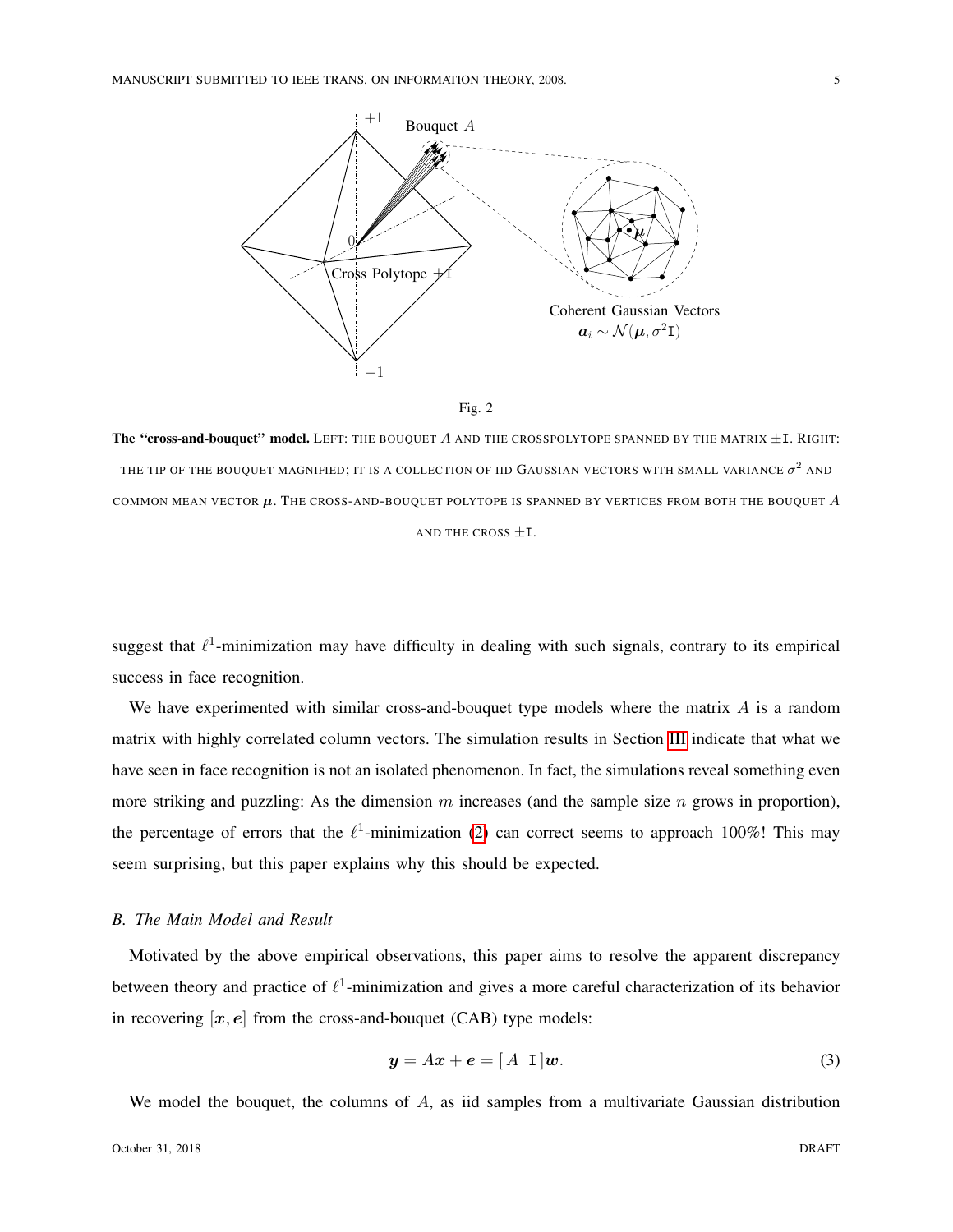$\mathcal{N}(\mu, \sigma^2 \mathbf{I}_m)$ , where  $\sigma = \nu m^{-1/2}$  with  $\nu$  sufficiently small,  $\|\mu\|_2 = 1$ , and  $\|\mu\|_{\infty} \le C_{\mu} m^{-1/2}$  for some  $C_{\mu} \in \mathbb{R}_+$ . These conditions insure that the bouquet remains tight as the dimension m grows, and that its mean is mostly incoherent with the columns of the cross  $\pm$ I.

We consider proportional growth for m and n, that is,  $n/m \to \delta \in \mathbb{R}_+$  as  $m \to \infty$ . However, the support size of the sparse signal x is only allowed to grow *sublinearly* in m:  $\|\mathbf{x}\|_0 = O(m^{1-\eta})$  for some  $\eta > 0$ . This condition differs from (and is stronger than) the typical assumption in the sparse representation literature, where the support is often allowed to grow proportionally with the dimension [16]. In the next subsection, we will explain why the support of the signal  $x$  can only be sublinear if we allow the support of the error e to be arbitrarily dense. Nevertheless, this sublinear bound of sparsity is more than adequate for signals in many practical problems, including the face recognition problem. There, the support of  $x$  is bounded by a constant – the number of images per subject.

This paper proves that under the above conditions

*for any* ρ < 1*, as* m *goes to infinity, solving the* ` 1 *-minimization problem* [\(2\)](#page-2-0) *correctly recovers any non-negative sparse signal*  $x$  *from almost any error*  $e$  *with support size*  $\leq \rho m$ *.* 

We leave a more precise statement and the proof of the fact to Section [II.](#page-8-0) In the remainder of this section, we discuss some of the main implications of this result in the broad context of sparse signal recovery, error correction, and some of its potential applications.

# *C. Relations to Previous Results*

*a) Restricted isometry and incoherence of the cross-and-bouquet model:* As mentioned earlier, typical results in the literature for sparse signal recovery do not apply to equations of the type  $y = Ax + e$ . The cross-and-bouquet matrix  $[A \, I]$  is neither highly isometric nor incoherent. As a result, greedy algorithms such as Orthogonal Matching Pursuit [17], [18] succeed only when the error e is very sparse (see Section [III](#page-22-0) a) for the simulation results and comparison with our method). However, this does not mean that the restricted isometry property is irrelevant to the new problem. On the contrary, the proof of our results precisely rely on characterizing a special type of restricted isometry associated with this new problem, see Lemma [5](#page-31-0) in Appendix [A,](#page-31-1) which is used in the proof of our main result. Moreover, unlike the typical compressed sensing setting, the solution  $[x, e]$  sought has very uneven density (or sparsity). This is reminiscent of the block sparsity studied in [19]. However, as we will see, the special block structure of the cross-and-boquet model enables sparse recovery far beyond the breakdown point for general sparse (or block sparse) signals.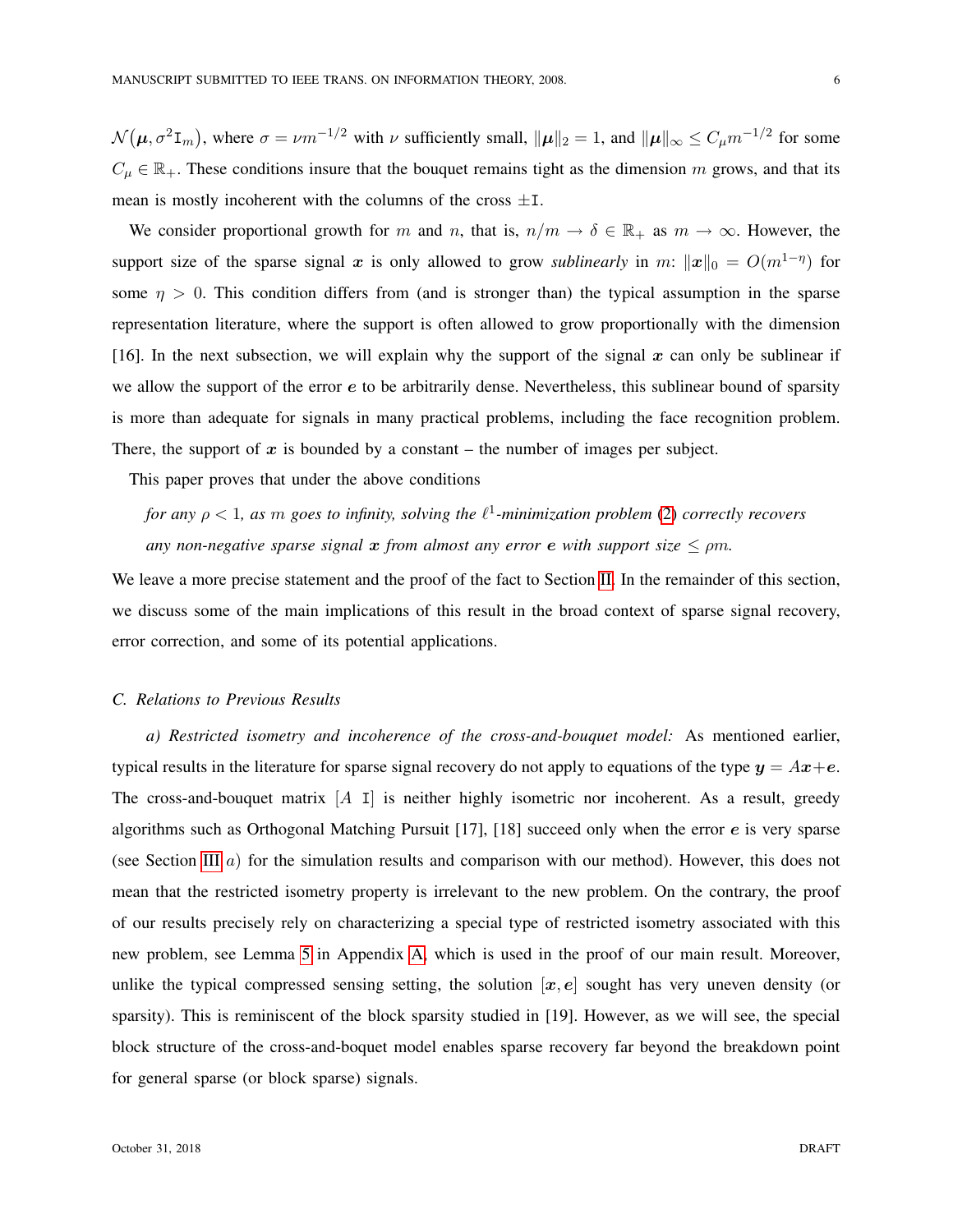*b) Error correction:* From an error correction viewpoint, the above result seems surprising: One can correctly solve a set of linear equations with *almost all* the equations randomly and arbitrarily corrupted! This is especially surprising considering that the best error-correcting codes (in the binary domain  $\mathbb{Z}_2$ ), constructed based on expander graphs, normally correct a fixed fraction of errors [20]– [22]. The exact counterpart of our result in the binary domain is not clear.<sup>[3](#page-6-0)</sup> While there are superficial similarities between our result and [21], [23] in the use of linear programming for decoding and analysis via polytope geometry, those works do not consider real valued signals. In particular, the negative result of [23] for specific families of binary codes admitting linear programming decoders does not apply here.

We can, however, draw the following comparisons with existing error correction methods in the domain of real numbers:

- When  $n < m$ , the range of A is a subspace in  $\mathbb{R}^m$ . In such an overdetermined case, one could directly apply the method of Candes and Tao  $[14]$  mentioned earlier. However, the error vector  $e$ needs to be sparse for that approach whereas our result suggests even dense errors (with support far beyond 50%) can be corrected by instead solving the extended  $\ell^1$ -minimization [\(2\)](#page-2-0). Thus, even in the overdetermined case, the new method has clear advantages for coherent matrices  $A$ . This will be verified by simulations in Section [III](#page-22-0)  $a$ ).
- The sublinear growth of the support of x in  $m$  is the best one can hope for in the regime of dense errors. In general, we need at least  $||x||_0$  uncorrupted linear measurements to recover x uniquely. If an arbitrary fraction of the  $m$  equations can be totally corrupted by  $e$ , no fixed fraction of the equations remain good for recovering x. If, on the other hand, the error e is sparse, then the  $l^1$ -minimization [\(2\)](#page-2-0) is able to recover  $x$  with linear growth in support, as suggested by the existing theory [14], [16], [24]. Simulation results in Section [III](#page-22-0)  $d$ ) also confirm this phenomenon. However, in this paper, we are mainly interested in how the  $\ell^1$ -minimization behaves with dense errors, for  $\rho \rightarrow 1$ .
- When  $n \geq m$ , in general the Gaussian matrix A is full rank and the method of Candes and Tao [14]

<span id="page-6-0"></span> ${}^{3}$ It is possible that under an analogous growth model (see Section [II-A\)](#page-9-0), the LP decoder of [21] could also correct large fractions of binary errors.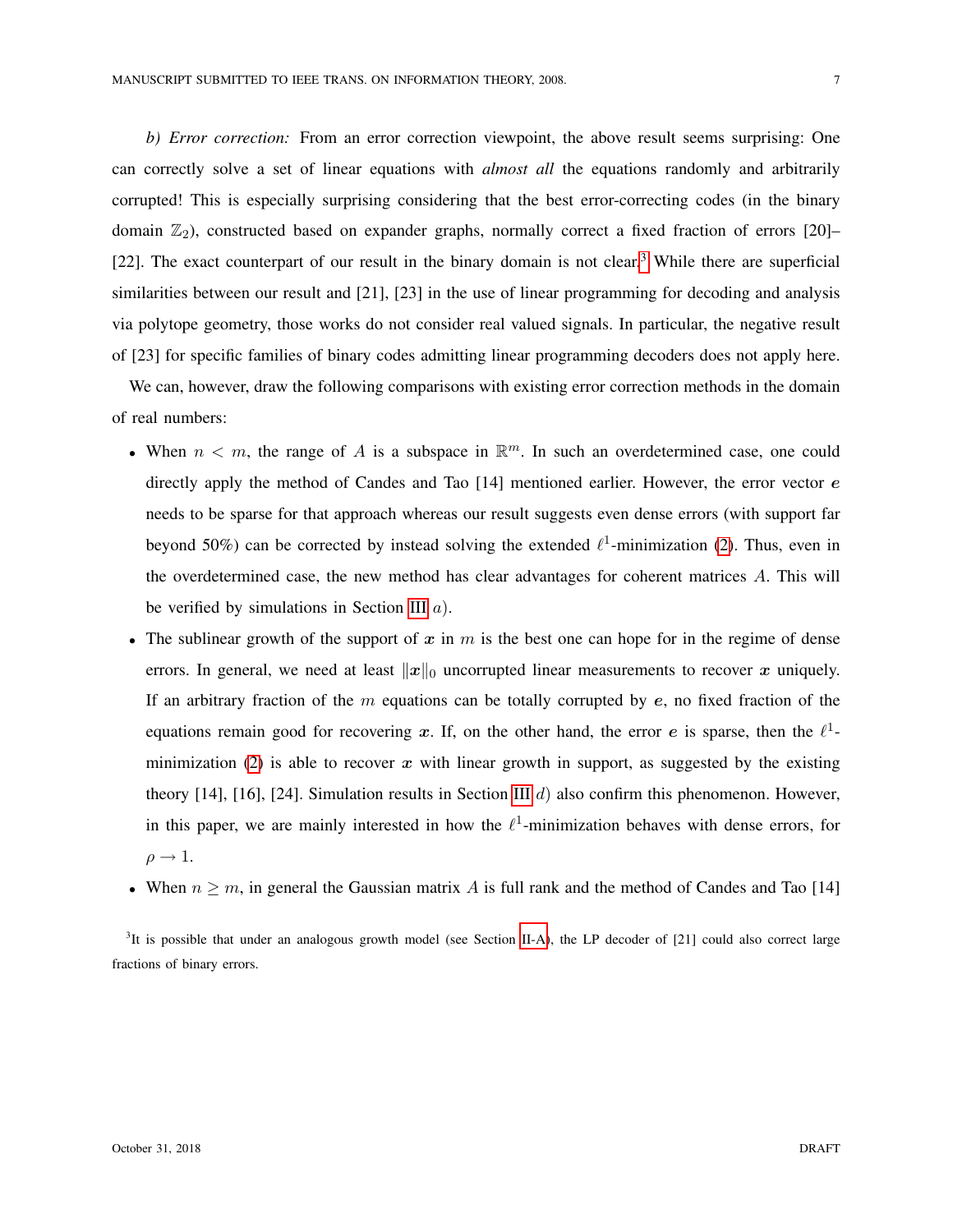no longer applies.<sup>[4](#page-7-0)</sup> Our result suggests that as long as A is highly correlated, the  $\ell^1$ -minimization [\(2\)](#page-2-0) can still recover the sparse signal  $x$  correctly even if almost all the equations might be corrupted. This is verified by the simulation results in Section [III](#page-22-0)  $c$ ).

*c)* Polytope geometry: The success of  $\ell^1$ -minimization in recovering sparse solutions x from underdetermined systems of linear equations  $y = Ax$  can be viewed as a consequence of a surprising property of high-dimensional polytopes. If the column vectors of  $A$  are random samples from a zero-mean Gaussian  $\mathcal{N}(0, \mathbf{I})$ , and m and n are allowed to grow proportionally, then with overwhelming probability the convex polytope conv $(A)$  spanned by the columns of A is highly neighborly [24], [25]. Neighborliness provides the necessary and sufficient condition for uniform sparse recovery: the  $\ell^1$ -minimization [\(1\)](#page-2-1) correctly recovers x if and only if the columns associated with the nonzero entries of x span a face of the polytope  $\text{conv}(A)$ .

In our case, the columns of the matrix A are iid Gaussian vectors with nonzero mean  $\mu$  and small variance  $\sigma^2$ , whereas the vectors of the cross  $\pm \text{I}$  are completely fixed. To characterize when the extended  $\ell^1$ -minimization [\(2\)](#page-2-0) is able to recover the solution  $[x, e]$  correctly, we need to examine the geometry of the peculiar convex polytope conv $(A, \pm I)$  spanned together by the random bouquet A and the fixed cross  $\pm$ I. Thus, it comes as no surprise that the proof of our main result relies on a careful study of the geometry of such a "cross-and-bouquet" polytope. As we will show that indeed, the vertices associated with the non-zero entries of  $x$  and  $e$  form a face of the polytope with probability approaching one as the dimension  $m$  becomes large. Precisely due to high neighborliness of the cross-and-bouquet polytopes, the extended  $\ell^1$ -minimization [\(2\)](#page-2-0) is able to correctly recover the desired solution, even though the part of the solution corresponding to e might be dense.

## *D. Implications on Applications*

*a) Robust reconstruction, classification, and source separation:* The new result about the crossand-bouquet model has strong implications on robust reconstruction, classification, and separation of highly correlated classes of signals such as faces or voices, despite severe corruption. It helps explain the surprising performance of face recognition that we discussed earlier. It further suggests that if the

<span id="page-7-0"></span><sup>&</sup>lt;sup>4</sup>One could choose to pre-multiply the equation  $y = Ax + e$  with an "approximate orthogonal complement" of A, say the orthogonal complement of the mean vector  $\mu$ , which is an  $(m - 1) \times m$  matrix B. Then the equation becomes  $By = Be + z$ where  $z = BAx$ . If the norm of x is bounded, then z is a signal with small magnitude due to the near-orthogonality of B and A. In this case, one can view z as a noise term and try to recover e as a sparse signal via  $\ell^1$ -minimization. However, for e with arbitrary signs, the breakdown point for such  $\ell^1$ -minimization is less than 50%.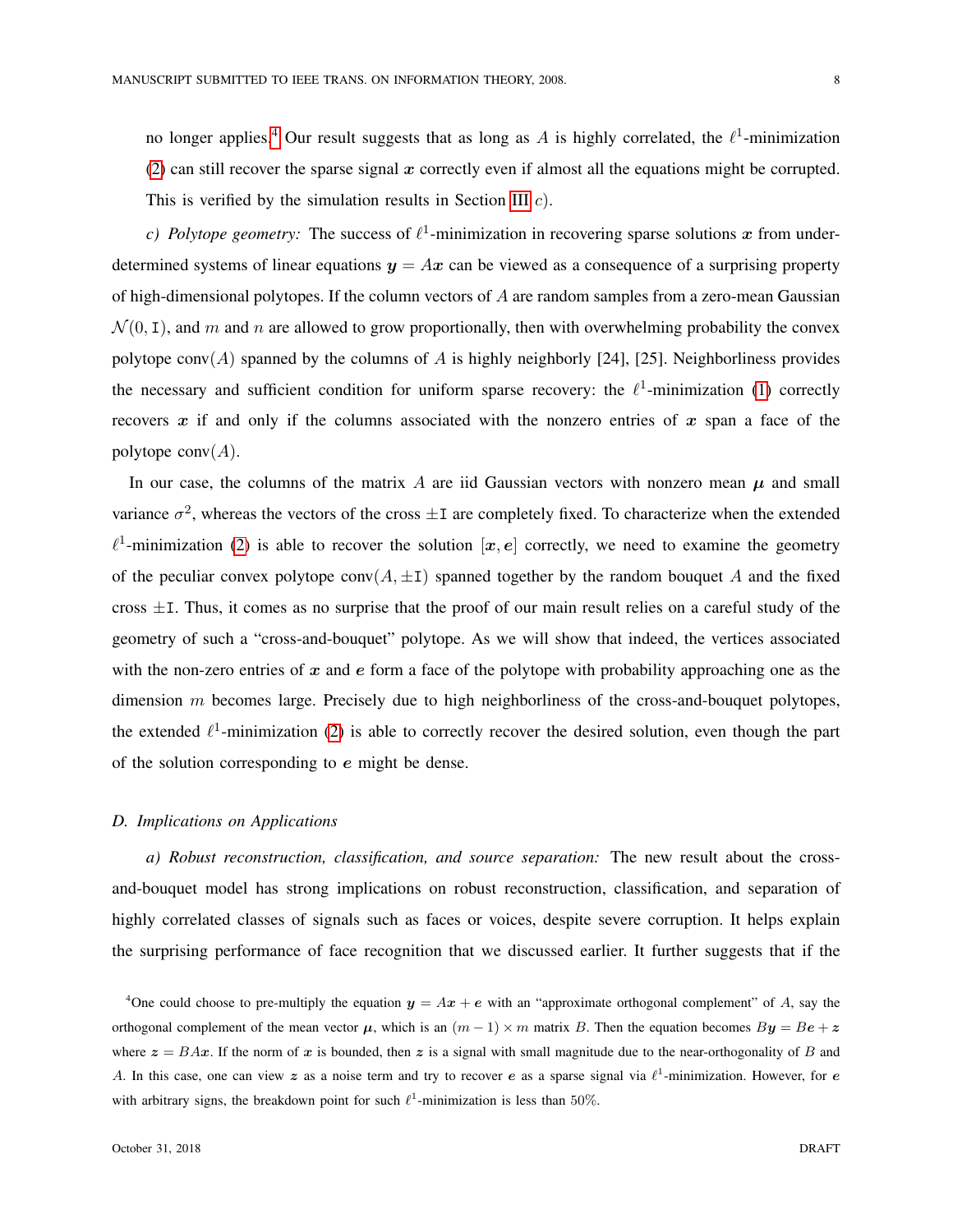resolution of the image increases in proportion with the size of the database (say, due to the increasing number of subjects), the  $\ell^1$ -minimization would tolerate even higher level of corruption, far beyond the 60% at the resolution experimented with in [11]. Other applications where this kind of model could be useful and effective include speech recognition/imputation, audio source separation, video segmentation, or activity recognition from motion sensors.

*b) Communication through an almost random channel:* The result suggests that we can use the crossand-bouquet model to accurately send information through a highly corrupting channel. Hypothetically, we can imagine a channel through which we can send one real number at a time, say as one packet of binary bits, and each packet has a high probability of being totally corrupted. One can use the sparse vector  $x$  (or its support) to represent useful information, and use a set of highly correlated high-dimensional vectors as the encoding transformation  $A$ . The high correlation in  $A$  ensures that there is sufficient redundancy built in the encoded message  $Ax$  so that the information about x will not be lost even if many entries of  $Ax$  can be corrupted while being sent through such a channel. Our result suggests that the decoding can be done correctly and efficiently using linear programming.

*c) Encryption and information hiding:* One can potentially use the cross-and-bouquet model for encryption. For instance, if both the sender and receiver share the same encoding matrix  $A$  (say a randomly chosen Gaussian matrix), the sender can deliberately corrupt the message  $Ax$  with arbitrary random errors e before sending it to the receiver. The receiver can use linear programming to decode the information  $x$ , whereas any eavesdropper will not be able to make much sense out of the highly corrupted message  $y = Ax + e$ . Of course, the long-term security of such an encryption scheme relies on the difficulty of learning the encoding matrix A after gathering many instances of corrupted message. It is not even clear whether it is easy to learn A from instances of uncorrupted message  $y = Ax$ . Even if the dimensions of the matrix  $\tilde{A}$  are given, effectively learning  $\tilde{A}$  from a set of observed messages  $Y = [\mathbf{y}_1, \mathbf{y}_2, \dots, \mathbf{y}_k]$  is still a largely open problem, known in the literature as the "dictionary learning" problem. Existing algorithms are iterative or greedy in nature, with no guarantee of global optimality [9]. Although its hardness has not been precisely characterized, we expect dictionary learning from highly corrupted observations to be an even more daunting problem, a challenge for anyone who tries to break this encryption scheme.

# II. ROADMAP OF THE PROOF

<span id="page-8-0"></span>In this section, we begin with a precise statement of our main result in Section [II-A.](#page-9-0) We then lay out the roadmap for the proof. Section [II-B](#page-10-0) outlines the key geometric picture behind the proof. In Section [II-C,](#page-12-0)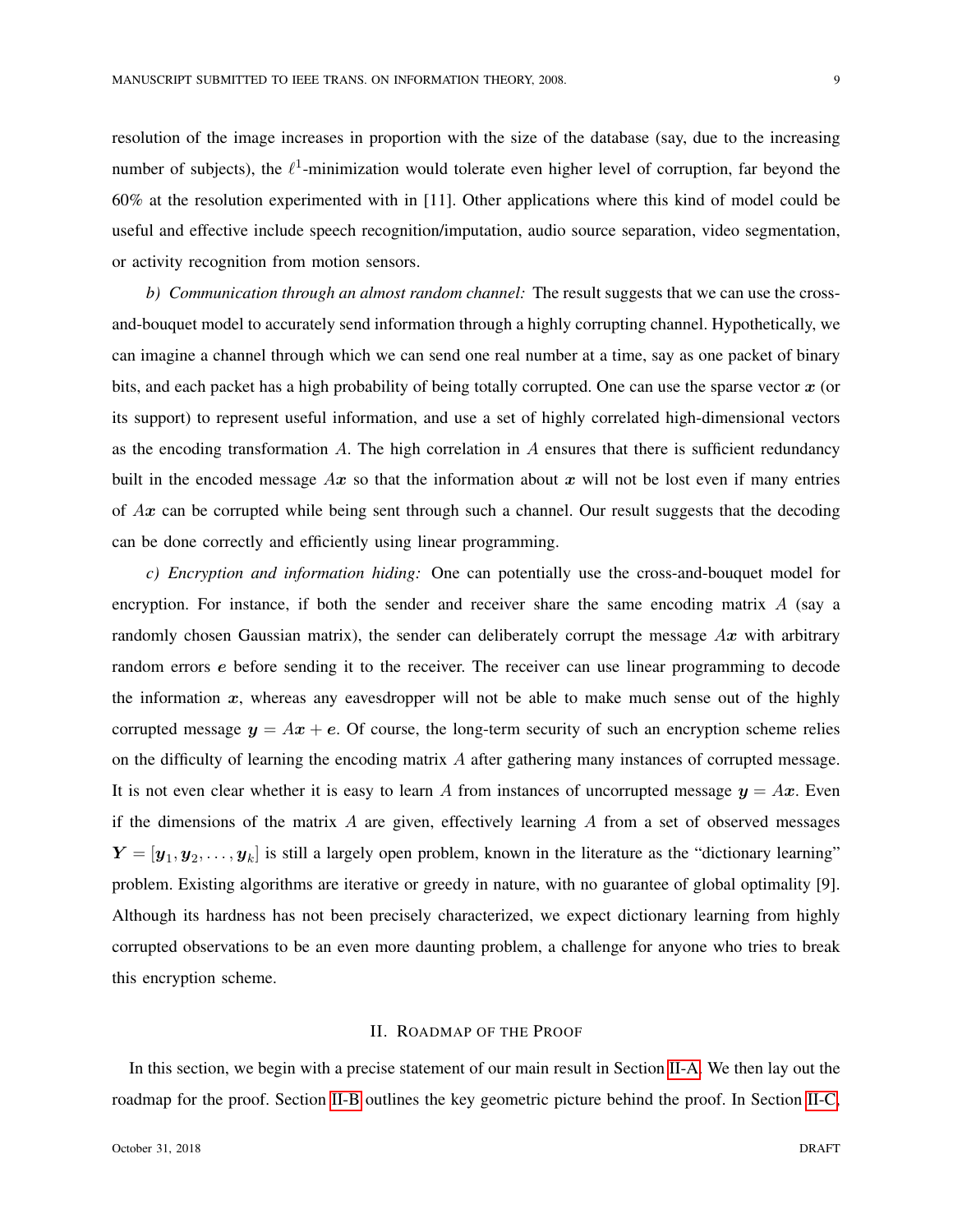we then prove the main result, assuming that two technical conditions in Lemma [2](#page-13-0) hold. Section [II-D](#page-15-0) discusses the ideas required to establish these conditions, leaving a number of details to the Appendix.

# <span id="page-9-0"></span>*A. Problem Statement*

Motivated by the face recognition example introduced above, we consider the problem of recovering a non-negative<sup>[5](#page-9-1)</sup> sparse signal  $x_0 \in \mathbb{R}^n$  from highly corrupted observations  $y \in \mathbb{R}^m$ :

$$
\boldsymbol{y} = A\boldsymbol{x}_0 + \boldsymbol{e}_0,
$$

where  $e_0 \in \mathbb{R}^m$  is a sparse vector of errors of arbitrary magnitude. The model for  $A \in \mathbb{R}^{m \times n}$  should capture the idea that it consists of small deviations about a mean, hence a "bouquet." In this paper, we consider the case where the columns of A are iid samples from a Gaussian distribution:

<span id="page-9-3"></span>
$$
A = [\boldsymbol{a}_1, \ldots, \boldsymbol{a}_n] \in \mathbb{R}^{m \times n}, \quad \boldsymbol{a}_i \sim_{iid} \mathcal{N}\left(\boldsymbol{\mu}, \frac{\nu^2}{m} \mathbf{I}_m\right), \quad \|\boldsymbol{\mu}\|_2 = 1, \quad \|\boldsymbol{\mu}\|_{\infty} \leq C_{\mu} m^{-1/2}.
$$
 (4)

Together, the two assumptions on the mean force it to remain incoherent with the standard basis (or "cross") as the dimension increases.

We study the behavior of the solution to the  $\ell^1$ -minimization [\(2\)](#page-2-0) in this model, in the following asymptotic framework, which we term "weak proportional growth":

*Assumption 1 (Weak Proportional Growth):* A sequence of signal-error problems exhibits weak proportional growth with parameters  $\delta > 0, \rho \in (0, 1), C_0 > 0, \eta_0 > 0$ , denoted WPG $_{\delta, \rho, C_0, \eta_0}$  if as  $m \to \infty$ ,

$$
\frac{n}{m} \to \delta, \qquad \frac{\|e_0\|_0}{m} \to \rho, \qquad \qquad \|x_0\|_0 \le C_0 m^{1-\eta_0}.
$$
\n(5)

This should be contrasted with the "total proportional growth" (TPG) setting of, e.g., [26], in which the number of nonzero entries in the signal  $x_0$  also grows as a fixed fraction of the dimension. In that setting, one might expect a sharp phase transition in the combined sparsity of  $(x_0, e_0)$  that can be recovered by  $\ell^1$ -minimization.<sup>[6](#page-9-2)</sup> In WPG, on the other hand, we observe a striking phenomenon not seen in TPG: the correction of arbitrary fractions of errors. This comes at the expense of the stronger assumption that  $||x_0||_0 = o(m)$ , an assumption that is valid in some real applications such as the face recognition example above.

<span id="page-9-1"></span><sup>5</sup>The non-negativity assumption is important: in the highly-coherent systems considered here,  $\ell^1$ -minimization generally does not recover signals  $x_0$  with arbitrary signs. Geometrically, this is would require vectors from the "bouquet" to "see" through the crosspolytope to vectors that are nearly antipodal to them.

<span id="page-9-2"></span> $6$ Existing results (e.g., [24]) do not prove the existence of phase transitions in inhomogeneous models such as the one considered here. However, simulations suggest that in total proportional growth, such transitions do occur (see Section [III](#page-22-0) d)).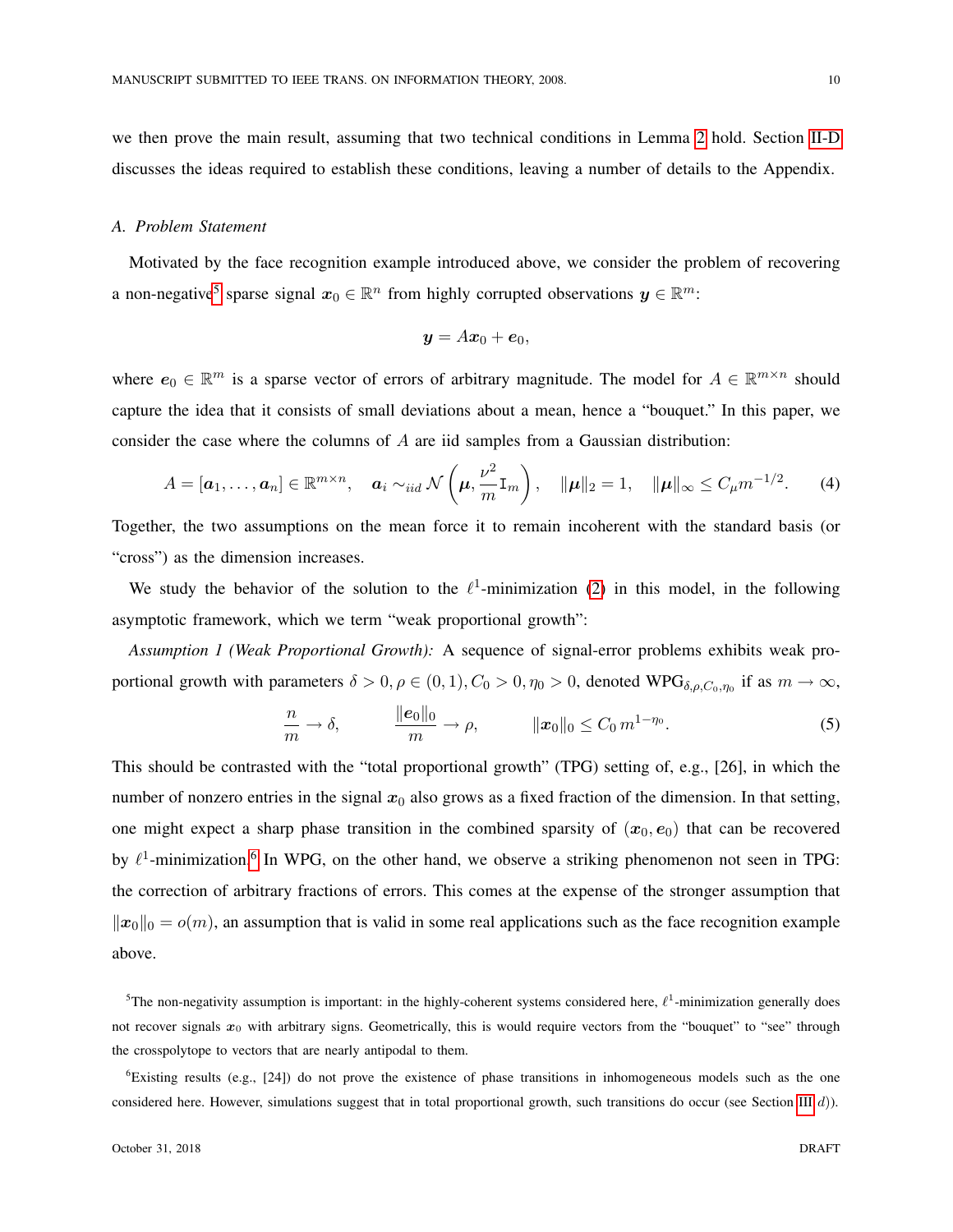Before stating our main result, we fix some additional notation. For any  $n \in \mathbb{Z}_+$ ,  $[n]$  denotes the set  $\{1,\ldots,n\}$ . Let  $I = \text{supp}(\mathbf{x}_0) \subset [n], J = \text{supp}(\mathbf{e}_0) \subset [m], \mathbf{\sigma} = \text{sgn}(\mathbf{e}_0(J))$ , and let  $k_1 = |I|$  be the support size of the signal  $x_0$  and  $k_2 = |J|$  the support size of the error  $e_0$ . For an arbitrary  $r_1 \times r_2$ matrix M, if  $L_1 \subset [r_1]$  and  $L_2 \subset [r_2]$ ,  $M_{L_1,L_2}$  denotes the  $|L_1| \times |L_2|$  submatrix of A indexed by these quantities. We use  $M_{L_1,\bullet}$  as a shorthand for  $M_{L_1,[r_2]}$ .  $M^*$  denotes the transpose of M. Also, we use  $\mathbf{1}_I$ (or  $1_J$ ) to represent a vector in  $\mathbb{R}^n$  (or  $\mathbb{R}^m$ ) that has ones on the support I (or J) and zeros elsewhere. To reduce confusion between the index set  $I$  and the identity matrix, we use  $I$  to denote the latter. Below, where the symbol  $C$  occurs with no subscript, it should be read as "some constant." When used in different sections, it need not refer to the same constant.

In the following, we say the cross-and-bouquet model is  $\ell^1$ -recoverable at  $(I, J, \sigma)$  if for all  $x_0 \ge 0$ with support I and  $e_0$  with support J and signs  $\sigma$ , we have

<span id="page-10-1"></span>
$$
(\bm{x}_0, \bm{e}_0) = \arg \min ||\bm{x}||_1 + ||\bm{e}||_1 \quad \text{subject to} \quad A\bm{x} + \bm{e} = A\bm{x}_0 + \bm{e}_0,\tag{6}
$$

and the minimizer is uniquely defined. From the geometry of  $\ell^1$ -minimization, if [\(6\)](#page-10-1) does not hold for some pair  $(x_0, e_0)$ , then it does not hold for any  $(x, e)$  with the same signs and support as  $(x_0, e_0)$  [25]. Understanding  $\ell^1$ -recoverability at each  $(I, J, \sigma)$  completely characterizes which solutions to  $y = Ax + e$ can be correctly recovered. In this language, our main result can be stated more precisely as:

*Theorem 1 (Error Correction with the Cross-and-Bouquet Model):* For any  $\delta > 0$ ,  $\exists \nu_0(\delta) > 0$  such that if  $\nu < \nu_0$  and  $\rho < 1$ , in WPG<sub>δ, p, C<sub>0</sub>,  $\eta_0$  with A distributed according to [\(4\)](#page-9-3), error support J chosen</sub> uniformly at random from  $\binom{[m]}{k_0}$  $\binom{m}{k_2}$  and error signs  $\sigma$  chosen uniformly at random from  $\{\pm 1\}^{k_2}$ ,

<span id="page-10-4"></span>
$$
\lim_{m \to \infty} P_{A,J,\sigma} \left[ \ell^1\text{-recoverability at } (I,J,\sigma) \ \forall I \in \binom{[n]}{k_1} \right] = 1. \tag{7}
$$

In other words, as long as the bouquet is sufficiently tight, asymptotically  $\ell^1$ -minimization recovers any non-negative sparse signal from almost any error with support size less than 100%.

# <span id="page-10-0"></span>*B. Problem Geometry*

We first restate the necessary and sufficient conditions for  $\ell^1$ -recoverability geometrically, as separation of a higher-dimensional  $\ell^1$ -ball and an affine subspace (see Figure [3\)](#page-12-1). To witness this separation, we must show the existence of a separating hyperplane, whose normal we will denote by  $q$ .

<span id="page-10-2"></span>*Lemma 1:* Fix  $(I, J, \sigma)$ , and define  $\mathbf{w} \doteq A_{J, \bullet}^* \sigma - \mathbf{1}_I \in \mathbb{R}^n$  and

<span id="page-10-3"></span>
$$
G = \begin{bmatrix} A_{J^c, I} & A_{J^c, I^c} \\ 0 & \mathbf{I}_{n-k_1} \end{bmatrix} \in \mathbb{R}^{p \times n}, \quad p = m + n - k_1 - k_2.
$$
 (8)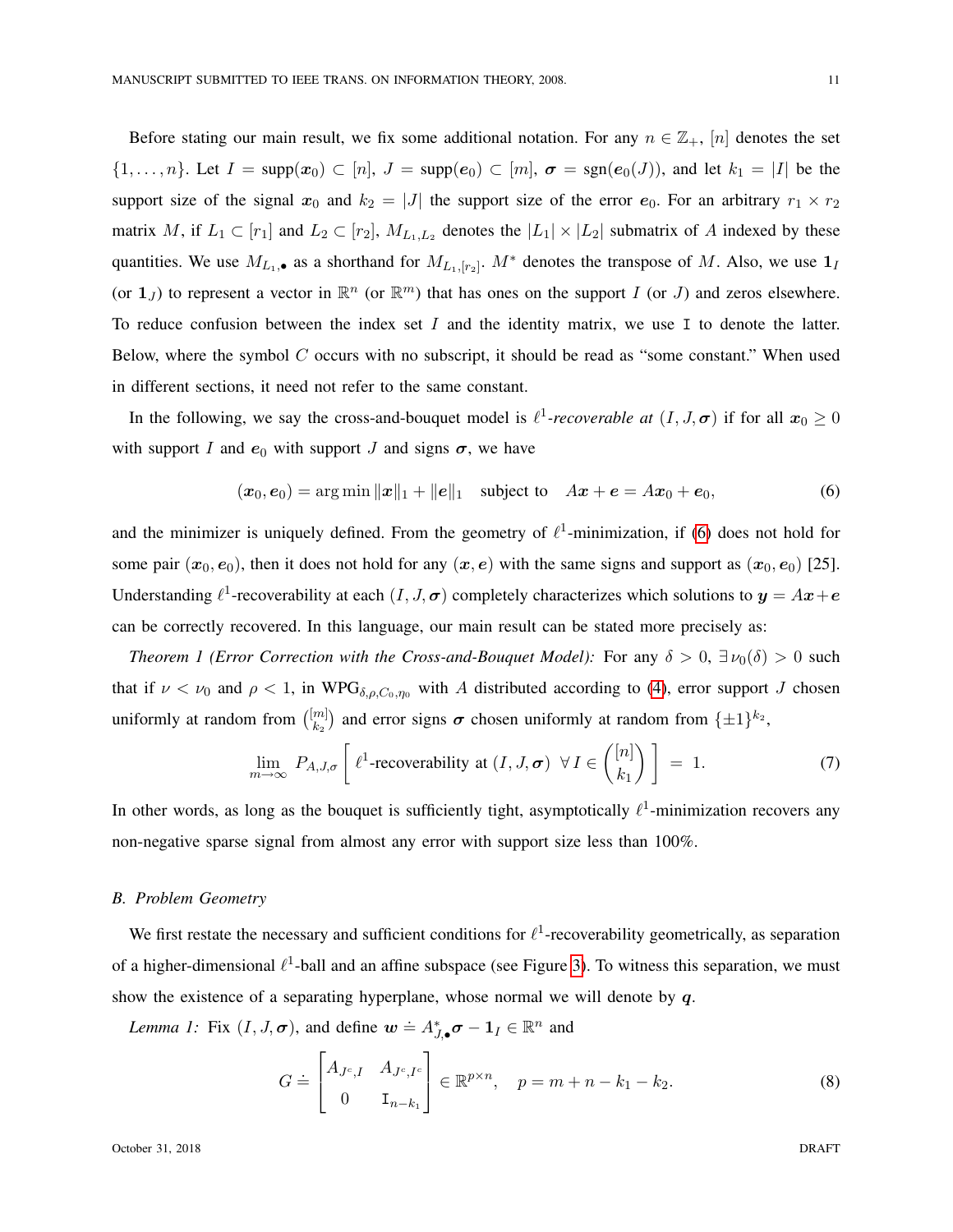Suppose G has full column rank n.<sup>[7](#page-11-0)</sup> The model is  $\ell^1$ -recoverable at  $(I, J, \sigma)$  iff

$$
\exists q \in \mathbb{R}^p \quad \text{such that} \quad \|q\|_{\infty} < 1 \quad \text{and} \quad G^*q = w. \tag{9}
$$

*Proof:* As above, let  $y = Ax_0 + e_0$ . The pair  $(x_0, e_0)$  is the unique minimum  $\ell^1$ -norm solution to the equation  $y = Ax + e$  iff

<span id="page-11-1"></span>
$$
\nexists (\Delta x, \Delta e) \neq 0 : A\Delta x = -\Delta e, \ \|x + \Delta x\|_1 + \|e + \Delta e\|_1 \le \|x\|_1 + \|e\|_1. \tag{10}
$$

Due to the geometry of  $\ell^1$ -minimization and the convexity of  $\|\cdot\|_1$ , we lose no generality in assuming that  $x = 1$ <sub>I</sub>,  $e \in \{-1, 0, 1\}^m$  and  $\|\Delta x\|_{\infty} < 1$ ,  $\|\Delta e\|_{\infty} < 1$ . Then,

$$
||x + \Delta x||_1 = ||x||_1 + \mathbf{1}_I^* \Delta x + ||\Delta x_{I^c}||_1
$$
, and  $||e + \Delta e||_1 = ||e||_1 + e^* \Delta e + ||\Delta e_{J^c}||_1$ .

Substituting into [\(10\)](#page-11-1) and using  $\Delta e = -A\Delta x$  yields that  $(x, e)$  is optimal iff

$$
\nexists \Delta x \neq \mathbf{0} : \|A_{J^c, \bullet} \Delta x\|_1 + \|\Delta x_{I^c}\|_1 \leq \langle A^* e - \mathbf{1}_I, \Delta x \rangle.
$$

Condition [\(II-B\)](#page-11-1) is satisfied iff

<span id="page-11-2"></span>
$$
\forall \Delta x \neq 0, \quad \|G\Delta x\|_1 > \langle w, \Delta x \rangle. \tag{11}
$$

Let  $H_w \subset \mathbb{R}^n$  be the affine subspace  $\{x \mid \langle w, x \rangle = 1\}$ . The function  $||G||_1$  defines a norm  $\|\cdot\|_{\infty}$  on  $\mathbb{R}^n$ . Geometrically, [\(11\)](#page-11-2) is satisfied iff the unit ball  $B_{\infty}$  of  $\|\cdot\|_{\infty}$  is contained in the halfspace  $H_w^- = \{x \mid \langle w, x \rangle < 1\}$ , as illustrated in Figure [3.](#page-12-1) This unit ball is a convex polytope, given by the inverse image (under the injective map G) of the intersection of  $\mathcal{R}(G)$  and the unit  $\ell^1$ -ball  $B_1$  in  $\mathbb{R}^p$ :

$$
B_{\diamond} = G^{-1} [\mathcal{R}(G) \cap B_1(\mathbb{R}^p)]. \tag{12}
$$

Now,  $B_{\diamond} \subset H_w^-$  iff  $[\mathcal{R}(G) \cap B_1(\mathbb{R}^p)] \subset G[H_w^-]$  iff  $B_1(\mathbb{R}^p) \cap G[\text{cl } H_w^+] = \emptyset$ . These two closed convex sets are nonintersecting iff there is a hyperplane<sup>[8](#page-11-3)</sup>  $H_q = \{ v \in \mathbb{R}^p \mid \langle q, v \rangle = 1 \} \subset \mathbb{R}^p$  separating them (see Figure [3](#page-12-1) again). We lose no generality in assuming that  $B_1 \subset H_q^-$ , that  $G[\text{cl } H_w^+] \subset \text{cl } H_q^+$ , and that  $H_q$  meets the relative boundary rbd  $G[\text{cl } H_w^+] = G[H_w]$ . The first condition occurs iff  $||q||_{\infty} < 1$ , while the second occurs iff  $G^*q = w$ . П

The most natural candidate for a normal vector q is the minimum  $\ell^2$ -norm solution to this equation,

$$
\boldsymbol{q}_0 = (G^{\dagger})^* \boldsymbol{w} = G(G^* G)^{-1} \boldsymbol{w}.
$$
\n(13)

<span id="page-11-0"></span><sup>7</sup>In the model outlined above, this occurs with probability one for m sufficiently large.

<span id="page-11-3"></span><sup>8</sup>Notice  $H_q$  cannot contain  $0 \in$  interior( $B_1$ ), so the normalization  $\langle q, v \rangle = 1$  is appropriate.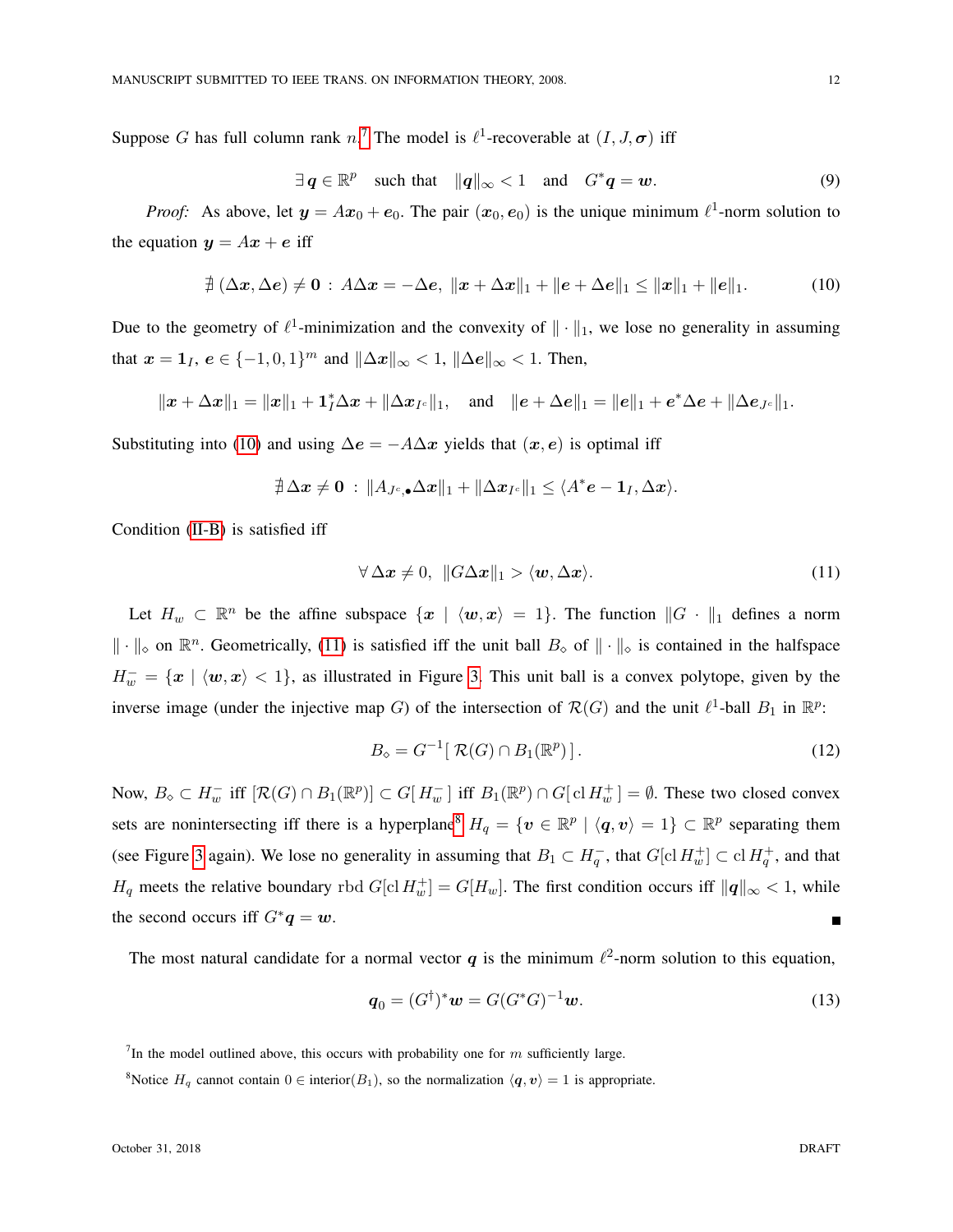

<span id="page-12-1"></span>Geometry for the proof of Lemma [1.](#page-10-2) The UNIT BALL  $B_\diamond$  can be separated from  $H_w$  in  $\mathbb{R}^n$  if and only if in the LIFTED SPACE  $\R^p$ , the  $\ell^1$ -ball  $B_1$  can be separated from the image of  $H_w$  under the injective map  $G.$   $H_q$  is the SEPARATING HYPERPLANE WITH A NORMAL VECTOR  $\bm{q}.$  Such an  $H_q$  might not be unique in  $\mathbb{R}^p,$  and  $\bm{q}_0$  would be THE NORMAL TO THE SPECIAL SEPARATING HYPERPLANE THAT CONTAINS  $G(H_w)$ .

When we use this particular normal  $q_0$ , we are demanding that the *projection* of  $B_1$  onto  $\mathcal{R}(G)$  lie in  $G[H_w^-]$ . Since the projection contains the intersection,  $B_1 \subset \{\langle q_0, \cdot \rangle < 1\}$  is a sufficient, but not necessary condition. It is not surprising, then, that this condition often does not hold – empirically,  $||q_0||_{\infty} \ge 1$ with high probability. However, as we will see, the set of violations is almost always small, and we can apply a simple iterative scheme to improve  $q_0$  to a valid separator q with  $||q||_{\infty} < 1$ .

# <span id="page-12-0"></span>*C. Iterative Construction of Separator*

Our next lemma argues that if we are given an initial guess at a normal vector  $q_0 \in \mathbb{R}^p$  whose hyperplane  $H_{q_0}$  separates  $G[H_w]$  from *most* of the vertices of  $B_1$ , then we can refine  $\bm{q}_0$  to a  $\bm{q}_{\infty}$  that separates  $G[H_w]$  and *all* of the vertices of  $B_1$ . In general, finding such a  $q_\infty$  requires solving a linear programming problem. We will analyze the feasibility of this linear program by considering an iteration similar to the alternating projection method for finding a pair of closest points between two convex sets. In this case, the two convex sets of interest are the hypercube of radius  $1 - \varepsilon$  and the affine subspace  $\boldsymbol{q}_0 + \mathcal{R}(G)^\perp.$ 

In the following lemma,  $q_0 \in \mathbb{R}^p$  is arbitrary (though  $q_0 = G^{\dagger *}w$  is natural). We will construct a sequence of vectors  $(q_k)_{k=0}^{\infty}$ . Fix a small constant  $\varepsilon > 0$ , and define the operator  $\theta$  which takes the part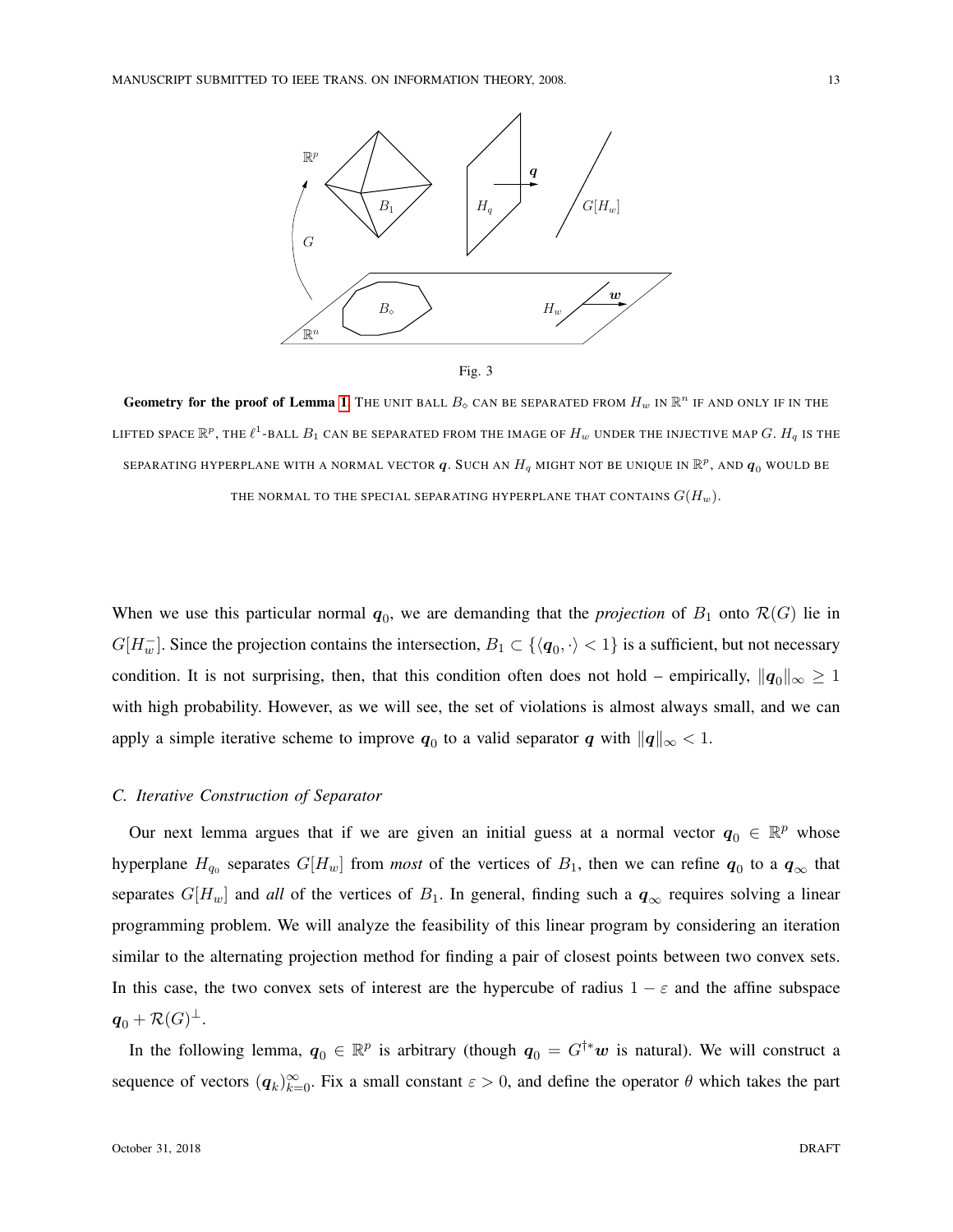of a vector that protrudes above  $1 - \varepsilon$ :

<span id="page-13-2"></span>
$$
[\theta \mathbf{x}](i) \doteq \begin{cases} 0, & \text{for } |\mathbf{x}(i)| \le 1 - \varepsilon, \\ \text{sgn}(\mathbf{x}(i))(|\mathbf{x}(i)| - 1 + \varepsilon), & \text{for } |\mathbf{x}(i)| > 1 - \varepsilon. \end{cases} \tag{14}
$$

We iteratively construct  $q_{\infty}$  by setting

$$
\boldsymbol{q}_{i+1} = \boldsymbol{q}_i - \pi_{\mathcal{R}(G)^{\perp}} \theta \boldsymbol{q}_i = \boldsymbol{q}_i - \theta \boldsymbol{q}_i + \pi_{\mathcal{R}(G)} \theta \boldsymbol{q}_i. \tag{15}
$$

Notice that by construction,  $G^*q_k = G^*q_0 = w$  for all k. So if  $\theta q_i \to 0$ , then  $||q_i||_{\infty} < 1$  eventually, and  $q_{\infty}$  is a valid separator.

Before proving that this iteration produces a valid separator with high probability, we first demonstrate its behavior on a simulated example with  $m = 3,000$ ,  $\delta = .4$ ,  $\nu = .1$ ,  $\rho = .65$ , and  $k_1 = 10$ . Figure [4](#page-14-0) plots the sorted absolute values of entries of  $q_i$ . Notice that the sorted coefficients clearly divide into two parts; these correspond to the upper<sup>[9](#page-13-1)</sup>  $(R_1)$  and lower  $(R_2)$  indices. The initial separator  $q_0$  cleanly separates  $G[H_w]$  from most of the vertices of  $B_1$ : only 39 entries protrude above  $1-\varepsilon$ . These entries are quickly iterated away:  $\|\theta q\|$  decreases geometrically until after 5 iterations a valid separator is obtained.

<span id="page-13-0"></span>*Lemma 2:* Suppose  $\exists c \in (0,1)$  such that

<span id="page-13-5"></span>
$$
\xi \doteq \sup_{\|\mathbf{s}\|_{0} \leq cp, \; \mathbf{s} \neq \mathbf{0}} \frac{\|\pi_{\mathcal{R}(G)}\mathbf{s}\|_{2}}{\|\mathbf{s}\|_{2}} \; < \; 1,\tag{16}
$$

and

<span id="page-13-4"></span>
$$
\|\mathbf{q}_0\|_2 + \frac{1}{1-\xi} \|\theta \mathbf{q}_0\|_2 \le (1-\varepsilon)\sqrt{cp},\tag{17}
$$

where G is the matrix defined in [\(8\)](#page-10-3). Iteratively construct a sequence of vectors  $\{q_i\}$ , with  $q_i = q_{i-1} - q_{i-1}$  $\pi_{\mathcal{R}(G)} \perp \theta \mathbf{q}_{i-1}$ , where  $\theta$  threshold-residual operator defined in [\(14\)](#page-13-2). Then  $\lim_{k\to\infty} \theta \mathbf{q}_k = 0$ .

*Proof:* Let  $T_k = \{ i \mid |q_k(i)| > 1 - \varepsilon \} \subset [p]$ , and consider the following three statements:

<span id="page-13-3"></span>
$$
\|\mathbf{q}_k\|_2 \le \|\mathbf{q}_0\|_2 + \|\theta \mathbf{q}_0\|_2 \sum_{i=0}^k \xi^i, \qquad \|\theta \mathbf{q}_k\|_2 \le \|\theta \mathbf{q}_0\|_2 \xi^k, \qquad \#T_k \le cp. \tag{18}
$$

We will show by induction that these statements hold for all  $k$ , establishing the lemma. The first two statements of [\(18\)](#page-13-3) hold trivially  $k = 0$ . For  $\#T_0$ , notice that by [\(17\)](#page-13-4),

$$
\#T_0 \ \leq \ \frac{\|\boldsymbol{q}_0\|_2^2}{(1-\varepsilon)^2} \ \leq \ c p.
$$

<span id="page-13-1"></span><sup>9</sup>Where necessary, we will use  $R_1 = \{1, \ldots, m - k_2\} \subset [p]$  to index the upper rows of G (corresponding to A), and  $R_2 = [p] \setminus R_1$  to index the lower rows.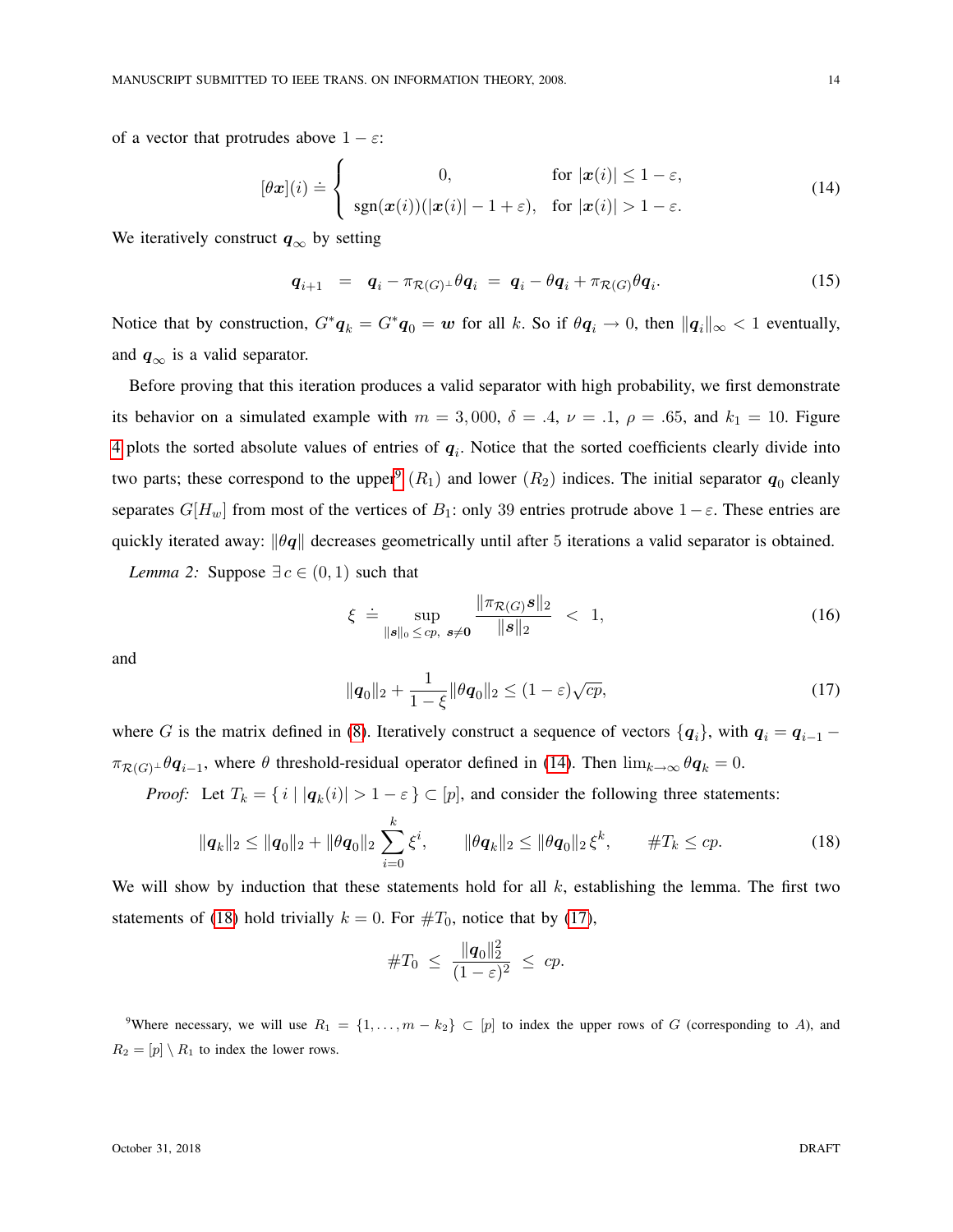

<span id="page-14-0"></span>Iterative refinement producing a separating hyperplane. HERE,  $m = 3000$ ,  $\delta = .4$ ,  $\nu = .1$ ,  $\rho = .65$ ,  $k_1 = 10$ . WE PLOT THE SORTED MAGNITUDES OF THE ENTRIES OF  $\bm{q}_i.$  AT LEFT,  $\bm{q}_0$  separates  $G(H_w)$  from most of the vertices of  $B_1$ : ONLY 39 VIOLATIONS OCCUR. THE DISTINCT BIMODAL CHARACTERISTIC OF  $q_{\rm 0}$  is due to the differences between THE STATISTICS OF THE TOP  $(R_1)$  and bottom  $(R_2)$  indices. Applying the iteration decreases  $\|\theta \mathbf{q}_i\|$ GEOMETRICALLY; AFTER 5 ITERATIONS, A VALID SEPARATOR IS OBTAINED.

Now, suppose the three statements hold for  $0, \ldots, k$ . Since  $\theta q_k$  has the same signs and smaller magnitude than  $q_k$ ,  $||q_k - \theta q_k||_2 \le ||q_k||_2$ ; combining this with the inductive hypothesis we have

$$
\begin{array}{rcl}\|\bm{q}_{k+1}\|_2 & = & \|\bm{q}_k - \theta \bm{q}_k + \pi_{\mathcal{R}(G)} \theta \bm{q}_k\| \le \|\bm{q}_k - \theta \bm{q}_k\| + \|\pi_{\mathcal{R}(G)} \theta \bm{q}_k\| \le \|\bm{q}_k\| + \xi^{k+1} \|\theta \bm{q}_0\| \\
& \le \|\bm{q}_0\|_2 + \|\theta \bm{q}_0\|_2 \sum_{i=0}^{k+1} \xi^i,\n\end{array}
$$

Similarly, notice that since  $\pi_{\mathcal{R}(G)}\theta q_k$  dominates  $\theta(q_k - \theta q_k + \pi_{\mathcal{R}(G)}\theta q_k)$  elementwise,

$$
\|\theta q_{k+1}\| \leq \|\pi_{\mathcal{R}(G)}\theta q_k\| \leq \xi \|\theta q_k\| \leq \xi^{k+1} \|\theta q_0\|.
$$

Finally, for the sparsity result  $T_{k+1} \leq cp$ , note that

$$
\|\mathbf{q}_{k+1}\|_2 \ \leq \ \|\mathbf{q}_0\|_2 + \|\theta\mathbf{q}_0\| \sum_{i=0}^{k+1} \xi^i \ \leq \ \|\mathbf{q}_0\|_2 + \frac{1}{1-\xi} \|\theta\mathbf{q}_0\|_2 \ \leq \ (1-\varepsilon)\sqrt{cp},
$$

and so  $\theta q_{k+1}$  must be  $(cp)$ -sparse. Since [\(18\)](#page-13-3) holds for all k,  $\|\theta q_k\|_2 \to 0$ .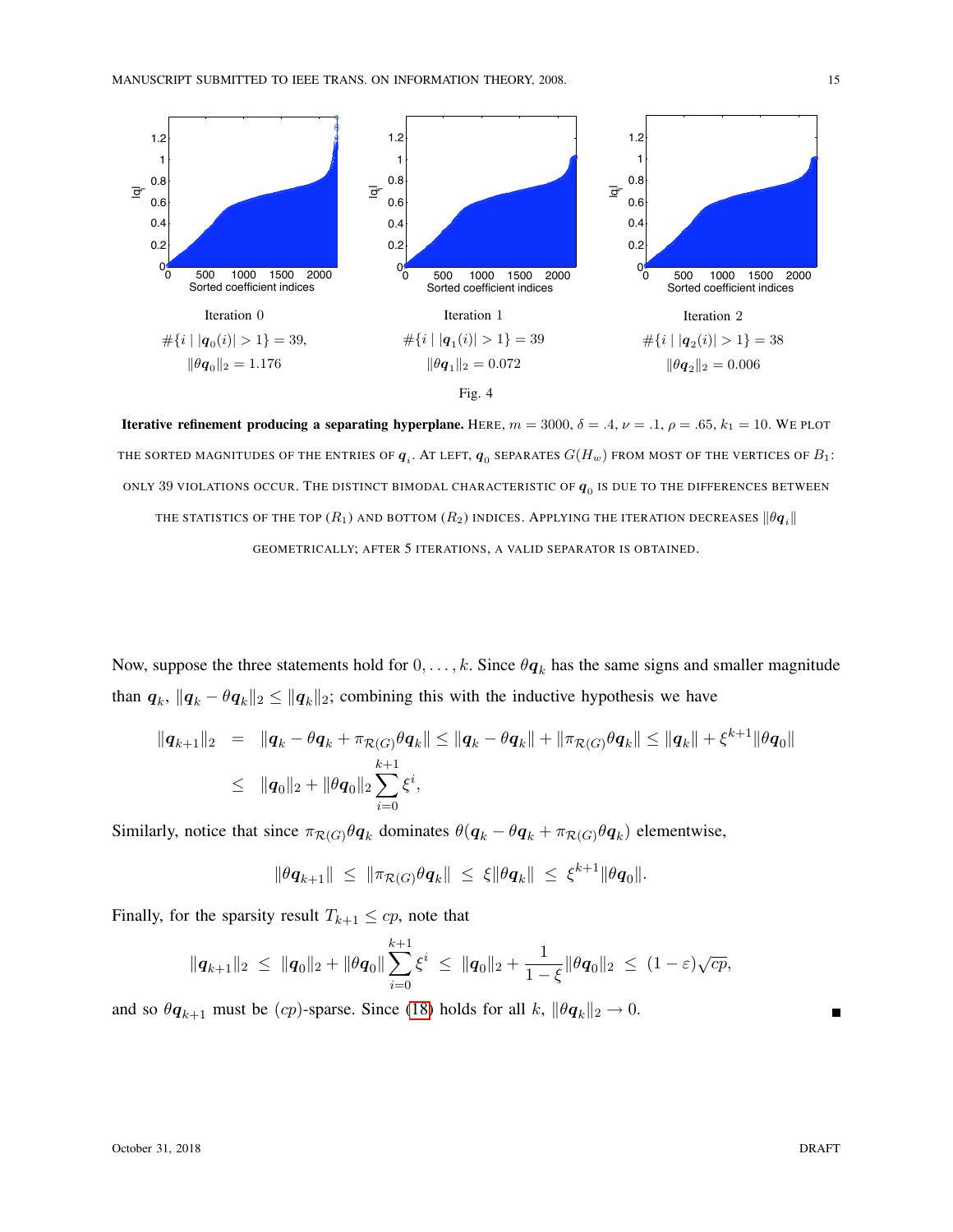#### <span id="page-15-0"></span>*D. Putting it All Together*

By Lemmas [1](#page-10-2) and [2,](#page-13-0) if the two conditions [\(16\)](#page-13-5) and [\(17\)](#page-13-4) hold for a given sign and support triplet  $(I, J, \sigma)$ , then  $(I, J, \sigma)$  is  $\ell^1$ -recoverable.<sup>[10](#page-15-1)</sup> We will show that as  $m \to \infty$ , for any sequence of signal supports I, [\(16\)](#page-13-5) and [\(17\)](#page-13-4) hold with probability approaching one in the random matrix A and error  $(J, \sigma)$ . The probability that either condition fails for a given  $I$  will be small enough to allow a union bound over all *I*, establishing Theorem [1.](#page-10-4) We will assume we are in the large error regieme, with  $\bar{\rho} \doteq 1 - \rho$ lower bounded as specified in the lemmas below. The conclusion still follows for smaller error fractions, since whenever  $(I, J, \sigma)$  is  $\ell^1$ -recoverable, so is  $(I, J', \sigma_{J'})$  for any  $J' \subset J$ .

In this section, we lay out the main ideas for the rest of the proof, which consists of two parts, one for each of the conditions in Lemma [2.](#page-13-0) We establish that following two properties hold simultaneously with probability at least  $1 - e^{-Cm^{1-\eta_0/2}(1+o(1))}$ :

- 1) For a small enough constant c, the projection ratio  $\xi$  for cm-sparse signals onto  $\mathcal{R}(G)$  is bounded below 1 by a polynomial function in  $\nu$ . More precisely,  $\xi < 1 - C \nu^8$  for some constant  $C > 0$ . As a result, the coefficient  $\frac{1}{1-\xi}$  in the second condition [\(17\)](#page-13-4) is bounded by  $C^{-1}\nu^{-8}$ .
- 2) As m goes to infinity, the  $\ell^2$ -norm of the initial separating normal vector  $\|\boldsymbol{q}_0\|_2$  is bounded above by  $\nu O(m^{1/2})$ , and  $\|\theta\mathbf{q}_0\|_2$  is bounded above by  $e^{-\alpha/\nu^2}O(m^{1/2})$  for some constant  $\alpha$ .

Putting these results together, the initial separating normal vector  $q_0$  satisfies:

$$
\|\mathbf{q}_0\|_2 + \frac{1}{1-\xi} \|\theta \mathbf{q}_0\|_2 \ \leq \ \nu O(m^{1/2}) + C^{-1} \nu^{-8} e^{-\alpha/\nu^2} O(m^{1/2}). \tag{19}
$$

If the deviation  $\nu$  of the bouquet is small enough, the second condition [\(17\)](#page-13-4) of Lemma [2](#page-13-0) will be satisfied, since the right hand side,  $(1 - \varepsilon)\sqrt{cp} = \Omega(m^{1/2})$  is independent of  $\nu$ . Hence, by Lemma [2,](#page-13-0) the initial normal  $q_0$  will converge to a valid normal vector that separates the  $\ell^1$ -ball  $B_1$  from the subspace  $G[H_w]$ , establishing  $\ell^1$ -recoverability at  $(I, J, \sigma)$ . Comparing the failure probability for the two conditions to the number of subsets  $I \subset [n]$  of size  $C_0 m^{1-\eta_0}$  then completes the proof of Theorem [1.](#page-10-4) These arguments are laid out more precisely and quantitatively in Section [C](#page-39-0) of the appendix.

Whereas Lemmas [1](#page-10-2) and [2](#page-13-0) have simple geometric and algebraic proofs, the above results require more detailed analysis of large Gaussian matrices. We outline the main ideas of their proof in this section, leaving many of the technical details to the appendix. The derivation is based on recent (and now widely-used) results on concentration of Lipschitz functions [3], which state that if  $x$  is a d-dimensional

<span id="page-15-1"></span><sup>&</sup>lt;sup>10</sup>Notice that conditions [\(16\)](#page-13-5) and [\(17\)](#page-13-4) depend on  $(I, J, \sigma)$ , through the construction of the matrix G.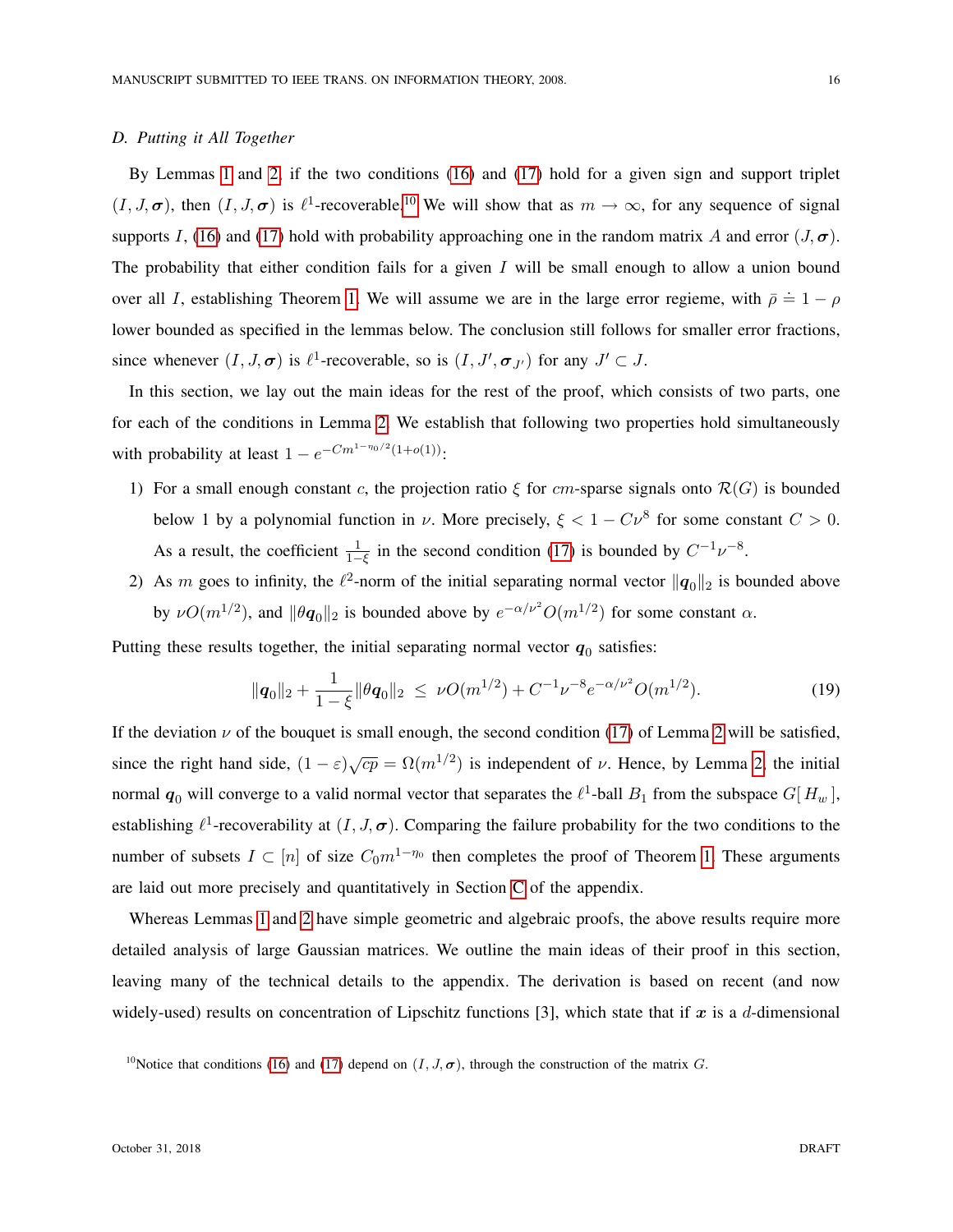iid  $\mathcal{N}(0,1)$  vector and  $f : \mathbb{R}^d \to \mathbb{R}$  is 1-Lipschitz, then

<span id="page-16-0"></span>
$$
P\left[|f(\boldsymbol{x}) - \mathbb{E}f(\boldsymbol{x})| \ge t\right] \le 2 \exp\left(-\frac{2t^2}{\pi^2}\right). \tag{20}
$$

Two cases are of particular interest here. First, the norm concentrates as (see, e.g., [27]):

<span id="page-16-4"></span><span id="page-16-1"></span>
$$
P\left[\|\boldsymbol{x}\|_2 \geq \beta\sqrt{d}\right] \leq \exp\left(-\frac{2(\beta-1)^2}{\pi^2}d\right). \tag{21}
$$

Second, as has been widely exploited in the compressed sensing literature (e.g., [14], [16]), the singular values of rectangular Gaussian matrices with aspect ratio  $\alpha$  concentrate about the values  $1 \pm \sqrt{\alpha}$  predicted by the Marchenko-Pasteur law:

*Fact 1 (Concentration of singular values [3])*: Let  $A \in \mathbb{R}^{m \times n}$ ,  $(m > n)$  be a random matrix with entries iid  $\mathcal{N}(0, \frac{1}{n})$  $\frac{1}{m}$ ). Then for any  $t > 0$ ,

$$
P\left[\sigma_{max}(A) > 1 + \sqrt{n/m} + o(1) + t\right] \leq e^{-mt^2/2},\tag{22}
$$

$$
P\left[\sigma_{min}(A) < 1 - \sqrt{n/m} + o(1) - t\right] \leq e^{-mt^2/2}.\tag{23}
$$

We will also return to [\(20\)](#page-16-0) in the proof of Lemma [8](#page-38-0) of the appendix.

j

*1) Projection of Sparse Vectors:* In this subsection, we upper bound the norm of the projection of any sparse vector onto  $\mathcal{R}(G)$ . Since the lower  $(R_2)$  coordinates of

<span id="page-16-5"></span>
$$
G \doteq \left[ \begin{array}{cc} A_1 & A_2 \\ 0 & \mathbf{I} \end{array} \right] = \left[ \begin{array}{cc} Z_1 + \boldsymbol{\mu}_{J^c} \mathbf{1}_{k_1}^* & Z_2 + \boldsymbol{\mu}_{J^c} \mathbf{1}_{\delta m - k_1}^* \\ 0 & \mathbf{I} \end{array} \right]
$$

contain an identity matrix, when the variance  $\nu^2/m$  of the perturbations  $Z_1, Z_2$  is small, we expect that sparse vectors with support on  $R_2$  will be very close to  $\mathcal{R}(G)$ . The following lemma verifies that this is the case, but argues that distance to  $\mathcal{R}(G)$  is at least  $\Omega(\nu^8)$ . The technical conditions appear complicated, but simply assert that the fraction of nonzeros  $c$  is sufficiently small.

*Lemma 3 (Projection of Sparse Vectors):* Suppose that  $\bar{\rho} < \delta$  and  $\nu < \min(\frac{1}{\alpha})$  $\frac{1}{9},(512/\delta)^{1/4}),$ 

<span id="page-16-2"></span>
$$
c < \min\left\{\frac{\bar{\rho}}{1024}, \frac{\bar{\rho}}{64(1+2C_{\mu}\bar{\rho}^{-1/2})^2}\right\}, \quad \bar{\rho}H(c/\bar{\rho}) + \delta H(c/\delta) < \frac{\bar{\rho}}{128\pi^2},
$$
 (24)

where  $H(\cdot)$  is the base-e binary entropy function. Then the projection of a sparse vector  $s \in \mathbb{R}^p$  with  $||s||_0 \le cm$  onto the range of G is bounded as

<span id="page-16-3"></span>
$$
\sup_{\|\boldsymbol{s}\|_{0} \le cm, \; \boldsymbol{s} \neq \boldsymbol{0}} \frac{\|\pi_{\mathcal{R}(G)}\boldsymbol{s}\|_{2}}{\|\boldsymbol{s}\|_{2}} \; < \; 1 - \nu^{8} \; \left(\frac{\sqrt{\bar{\rho}} \; (\sqrt{\delta} - \sqrt{\bar{\rho}})}{32 + 128 \, \nu^{2} \; (\sqrt{\delta} + \sqrt{\bar{\rho}})^{2}}\right)^{4} \tag{25}
$$

on the complement of a bad event with probability  $e^{-Cm(1+o(1))}$ .

*Proof:* The projection of  $s = \begin{bmatrix} s_1 \\ s_2 \end{bmatrix}$  onto  $\mathcal{R}(G)$  solves

$$
\min_{\boldsymbol{r}\in\mathbb{R}^n} \left\| \begin{bmatrix} s_1 \\ s_2 \end{bmatrix} - Gr \right\|_2^2 = \min_{\boldsymbol{u}_1,\boldsymbol{u}_2} \left\| \begin{bmatrix} s_1 \\ s_2 \end{bmatrix} - G \begin{bmatrix} \boldsymbol{u}_1 \\ \boldsymbol{s}_2 + \boldsymbol{u}_2 \end{bmatrix} \right\|_2^2 = \min_{\boldsymbol{u}_1,\boldsymbol{u}_2} \|\boldsymbol{s}_1 - A_1 \boldsymbol{u}_1 - A_2 (\boldsymbol{s}_2 + \boldsymbol{u}_2) \|^2_2 + \boldsymbol{u}_2^* \boldsymbol{u}_2.
$$

October 31, 2018 DRAFT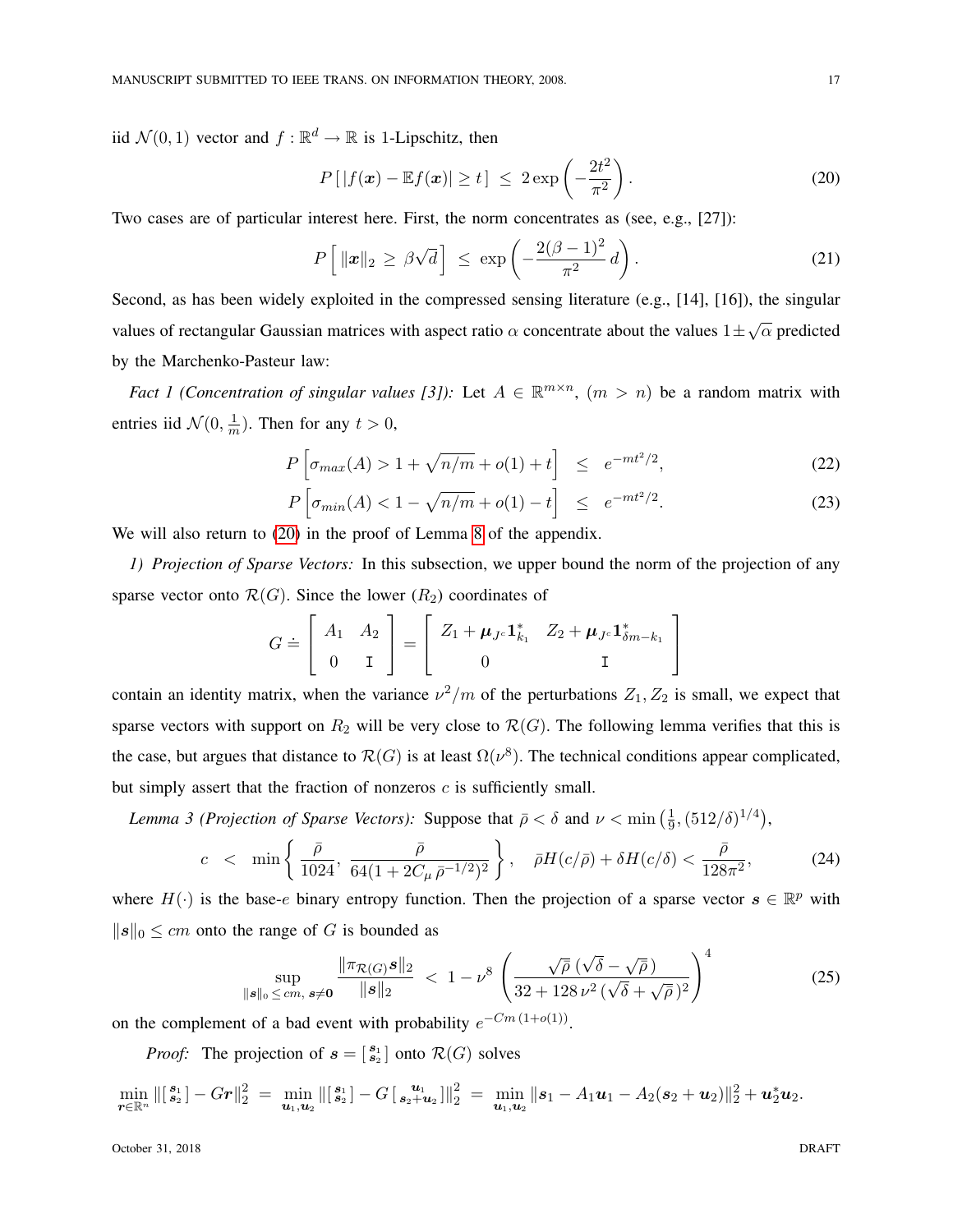By minimizing the first term, we can write the unique optimal  $u_1$  in terms of the remaining variables:

$$
\mathbf{u}_1 = (A_1^*A_1)^{-1}A_1^*\mathbf{s}_1 - (A_1^*A_1)^{-1}A_1^*A_2(\mathbf{s}_2 + \mathbf{u}_2)
$$

and subsequently, the optimal  $u_2$  satisfies:

$$
-A_2^* \mathbf{s}_1 + A_2^* A_1 \mathbf{u}_1 + A_2^* A_2 (\mathbf{s}_2 + \mathbf{u}_2) + \mathbf{u}_2 = \mathbf{0} \Rightarrow (\mathbf{I} + A_2^* \pi_{A_1^{\perp}} A_2) \mathbf{u}_2 = A_2^* \pi_{A_1^{\perp}} \mathbf{s}_1 - A_2^* \pi_{A_1^{\perp}} A_2 \mathbf{s}_2,
$$

where  $\pi_{A_1^{\perp}}$  denotes the projection matrix onto the orthogonal complement of  $\mathcal{R}(A_1)$ .

Write  $A_2^*\pi_{A_1^{\perp}} = USV^*$  with  $U \in \mathbb{R}^{(\delta m - k_1) \times (\bar{\rho} m - k_1)}$  and  $V \in \mathbb{R}^{\bar{\rho} m \times (\bar{\rho} m - k_1)}$  orthogonal matrices, and the diagonal of  $S \in \mathbb{R}^{(\bar{p}m-k_1)\times(\bar{p}m-k_1)}$  containing the nonzero singular values of  $A_2^*\pi_{A_1^{\perp}}$ . Then if  $u_2$  is the solution to the above equation

<span id="page-17-0"></span>
$$
\| \mathbf{s} - \pi_{\mathcal{R}(G)} \mathbf{s} \|_2 \ge \| \mathbf{u}_2 \|_2 = \| (S^2 + \mathbf{I})^{-1} S V^* [\mathbf{I} - A_2] \begin{bmatrix} s_1 \\ s_2 \end{bmatrix} \|_2
$$
  
= 
$$
\| (S^2 + \mathbf{I})^{-1} S [V^* - SU^*] \begin{bmatrix} s_1 \\ s_2 \end{bmatrix} \|_2.
$$
 (26)

Above is the norm of the product of a diagonal matrix  $(S^2 + I)^{-1}S$ , a wide matrix  $[V^* - SU^*]$ , and a sparse vector s. We will bound it by lower bounding the elements of the diagonal matrix, and then lower bounding the "restricted minimum singular value"

$$
\gamma_{cm}(\begin{bmatrix} V^* & -SU^* \end{bmatrix}) \quad \doteq \quad \inf_{\|{\boldsymbol s}\|_0 \leq \, cp, \; {\boldsymbol s}\neq {\boldsymbol 0}} \frac{\|[\,V^* \; -SU^* \,] \, {\boldsymbol s} \, \|_2}{\|{\boldsymbol s}\|_2}.
$$

We first drop the top row of  $(S^2 + I)^{-1}S[V^* - SU^*]$ . This allows us to uniformly lower bound the diagonal of  $(S^2 + I)^{-1}S$ . While  $\sigma_1$  can be quite large due to the inhomogeneous term  $(\mu_{J^c} 1^*)$ , and hence  $\frac{\sigma_1}{\sigma_1^2+1}$  can be quite small, for the remaining singular values  $\frac{\sigma_i}{\sigma_i^2+1}$  is at least on the order of v. Let  $\tilde{S} \in \mathbb{R}^{(\bar{p}m-k_1-1)\times(\bar{p}m-k_1-1)}$  be the diagonal matrix obtained by dropping the row and column of S corresponding to the largest singular value;  $\tilde{V}$  and  $\tilde{U}$  are obtained by dropping the corresponding columns. From [\(26\)](#page-17-0),

<span id="page-17-1"></span>
$$
\|\mathbf{u}_2\|_2 \geq \left\| (\tilde{S}^2 + \mathbf{I})^{-1} \tilde{S} [\tilde{V}^* - \tilde{S}\tilde{U}^*] [\mathbf{s}_2] \right\|_2 \geq \frac{\sigma_{min}(A_2^* \pi_{A_1^+})}{1 + \sigma_2^2(A_2^* \pi_{A_1^+})} \gamma_{cm}([\tilde{V}^* - \tilde{S}\tilde{U}^*]) \|\mathbf{s}\|_2, (27)
$$

where  $\sigma_{min}(A_2^*\pi_{A_1^{\perp}})$  is the smallest nonzero singular value and  $\sigma_2(A_2^*\pi_{A_1^{\perp}})$  is the second largest singular value.

*a)* Bounding the second largest singular value  $\sigma_2(A_2^*\pi_{A_1^{\perp}})$ : Write  $\hat{\mu} \doteq \pi_{A_1^{\perp}}\mu_{J^c}$ , and notice that

$$
\sigma_2(A_2^*\pi_{A_1^{\perp}}) = \inf_{\mathbf{u}\neq \mathbf{0}} \sup_{\mathbf{v}\neq \mathbf{0}} \frac{\|A_2^*\pi_{A_1^{\perp}}\pi_{\mathbf{u}^{\perp}}\mathbf{v}\|_2}{\|\mathbf{v}\|_2} = \inf_{\mathbf{u}\neq \mathbf{0}} \sigma_1(A_2^*\pi_{A_1^{\perp}}\pi_{\mathbf{u}^{\perp}})
$$
  
 
$$
\leq \sigma_1(A_2^*\pi_{A_1^{\perp}}\pi_{\hat{\mathbf{\mu}}^{\perp}}) = \sigma_1(Z_2^*\pi_{(\mathbf{\mu}_{J^c},Z_1)^{\perp}}).
$$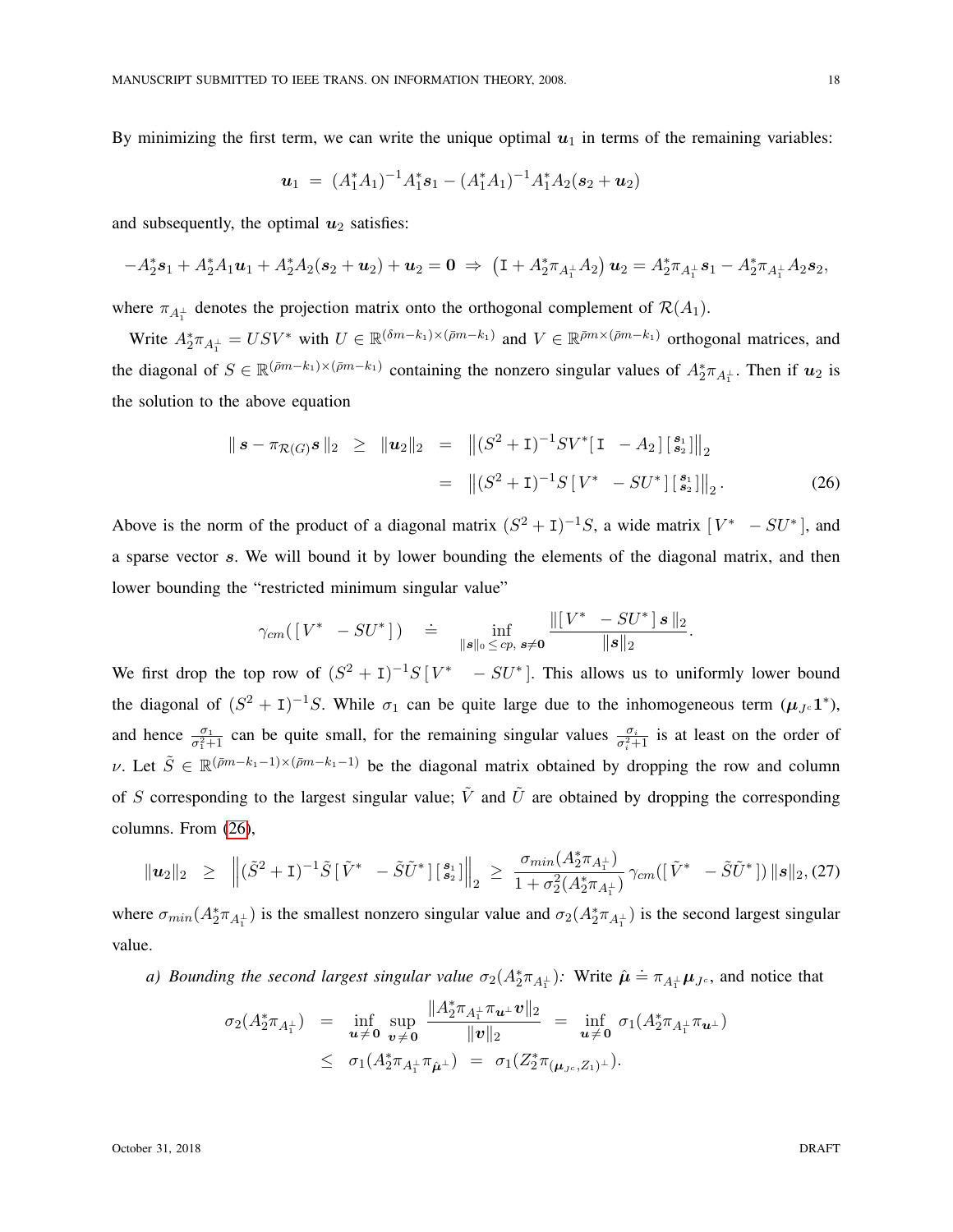Choose any orthonormal basis for the subspace  $\Sigma = (\mathcal{R}(Z_1) + \mathcal{R}(\mu_{J_c}))^{\perp}$ . Since  $\Sigma$  is probabilistically independent of  $Z_2$ , the representation of the projection  $Z_2^* \pi_{\Sigma}$  with respect to the chosen basis is simply distributed as a  $(\delta m - k_1) \times (\bar{\rho}m - k_1 - 1)$  random matrix  $\hat{Z}_2$  with entries  $\mathcal{N}(0, \nu^2/m)$ . Since  $\frac{\sqrt{m}}{\nu \sqrt{\delta m}}$  $\frac{\sqrt{m}}{\nu\sqrt{\delta m-k_1}} \hat{Z}_2$ is  $\mathcal{N}(0, \frac{1}{\delta m - k_1})$ , by Fact [1,](#page-16-1)

$$
P\left[\sigma_1\left(\frac{\sqrt{m}}{\nu\sqrt{\delta m-k_1}}\hat{Z}_2\right)\geq 1+\sqrt{\frac{\bar{\rho}m-k_1-1}{\delta m-k_1}}+t\right] \leq \exp\left(-(t-o(1))^2(\delta m-k_1)/2\right),\tag{28}
$$

and so  $P\left[\sigma_1(\hat{Z}_2)\geq 2\nu\right]$ √  $\left[\overline{\delta} + \sqrt{\overline{\rho}})\right] \leq e^{-Cm(1+o(1))}$ . On the complement of this bad event,  $\sigma_2^2(A_2^* \pi_{A_1^{\perp}}) \leq$  $4\nu^2($ √  $\overline{\delta} + \sqrt{\overline{\rho}})^2$ .

b) Bounding the smallest nonzero singular value  $\sigma_{min}(A_2^*\pi_{A_1^{\perp}})$  =  $\inf_{\bm{x}\in A_1^{\perp}}$  $\|A_2^*\bm{x}\|_2$  $\frac{A_2^{\infty} \boldsymbol{x} \|_2}{\|\boldsymbol{x}\|_2}$ : Let  $W \in$  $\mathbb{R}^{\bar{p}m\times(\bar{p}m-k_1)}$  be a matrix whose columns form an orthonormal basis for  $A_1^{\perp}$ , and let  $Q\in\mathbb{R}^{(\delta m-k_1)\times(\delta m-k_1-1)}$ be an orthonormal basis for  $\mathbf{1}_{\delta m-k_1}^{\perp}$ . Then  $\sigma_{min}(A_2^*\pi_{A_1^{\perp}}) \ge \sigma_{min}(Q^*A_2W)$ . Conditioned on  $A_1, Z_2' \doteq$  $Q^*A_2W \in \mathbb{R}^{(\delta m - k_1 - 1) \times (\bar{\rho} m - k_1)}$  $Q^*A_2W \in \mathbb{R}^{(\delta m - k_1 - 1) \times (\bar{\rho} m - k_1)}$  $Q^*A_2W \in \mathbb{R}^{(\delta m - k_1 - 1) \times (\bar{\rho} m - k_1)}$  is iid  $\mathcal{N}(0, \nu^2/m)$ . Applying Fact 1 (with a similar rescaling argument to the one used for  $\sigma_{max}(\hat{Z}_2)$  above) gives that

$$
P\left[\sigma_{min}(Z_2') < \frac{\nu}{2}\left(\sqrt{\delta} - \sqrt{\bar{\rho}}\right)\right] \le e^{-Cm(1+o(1))}.\tag{29}
$$

On the complement of this bad event,  $\sigma_{min}(A_2^*\pi_{A_1^{\perp}}) \ge \frac{\nu}{2}$  $\frac{\nu}{2}$  (  $\overline{\delta}-\sqrt{\overline{\rho}}$ ).

Finally, in Lemma [5](#page-31-0) of Appendix [A,](#page-31-1) we show that under the stated conditions, the restricted singular value  $\gamma_{cm}$  in [\(27\)](#page-17-1) satisfies  $\gamma_{cm}([\tilde{V}^* - \tilde{S}\tilde{U}^*]) \ge \frac{\nu\sqrt{\rho}}{16}$  with probability at least  $1 - e^{-Cm(1+o(1))}$ . Notice that this bound agrees with (and in fact is looser than) the Marchenko-Pasteur law for a  $\bar{p}m \times cm$  Gaussian  $\mathcal{N}(0, \nu^2/m)$  matrix (i.e., the concentration result of Fact [1\)](#page-16-1). In fact, the proof argues that the two blocks of this matrix are probabilistically independent, and then applies Fact [1](#page-16-1) to an equivalent pair of Gaussian matrices. The somewhat technical conditions [\(24\)](#page-16-2) introduced here are necessary to ensure that a union bound over all subsets of *cm* columns remains small.

Combining the three results, we have that for all  $s \in \mathbb{R}^p$  with  $\|s\|_0 \leq cm$ ,

<span id="page-18-0"></span>
$$
\frac{\|\bm{s} - \pi_{G}\bm{s}\|_{2}}{\|\bm{s}\|_{2}} \geq \frac{\nu^{2}\sqrt{\bar{\rho}}(\sqrt{\delta} - \sqrt{\bar{\rho}})}{32 + 128 \nu^{2}(\sqrt{\bar{\rho}} + \sqrt{\delta})^{2}} \doteq \beta
$$
\n(30)

Notice that  $\frac{\|\pi_{G}\mathbf{s}\|}{\|\mathbf{s}\|} =$ <sup>1</sup>  $1 - \left( \frac{\|s - \pi_{G} s\|}{\|s\|} \right)$  $\frac{-\pi_G s}{\|s\|}$ ) $\frac{2}{\pi} \leq \sqrt{1-\beta^2} \leq 1-\beta^4$ , where we have used that  $1-\beta^4 > \sqrt{1-\beta^2}$ for  $\beta < 1/\sqrt{2}$ ; this is guaranteed for  $\nu < (512/\delta)^{1/4}$ . Combined with [\(30\)](#page-18-0), this implies [\(25\)](#page-16-3). √

2) Initial Separating Hyperplane: In this section, we analyze the initial separator  $q_0$ , obtained as the minimum 2-norm solution to the equation  $G^*q = w$ . We upper bound both  $||q_0||_2$  and  $||\theta q_0||_2$ , where the operator  $\theta$  defined in [\(14\)](#page-13-2) retains the portion of a vector that protrudes above  $1-\varepsilon$  in absolute value.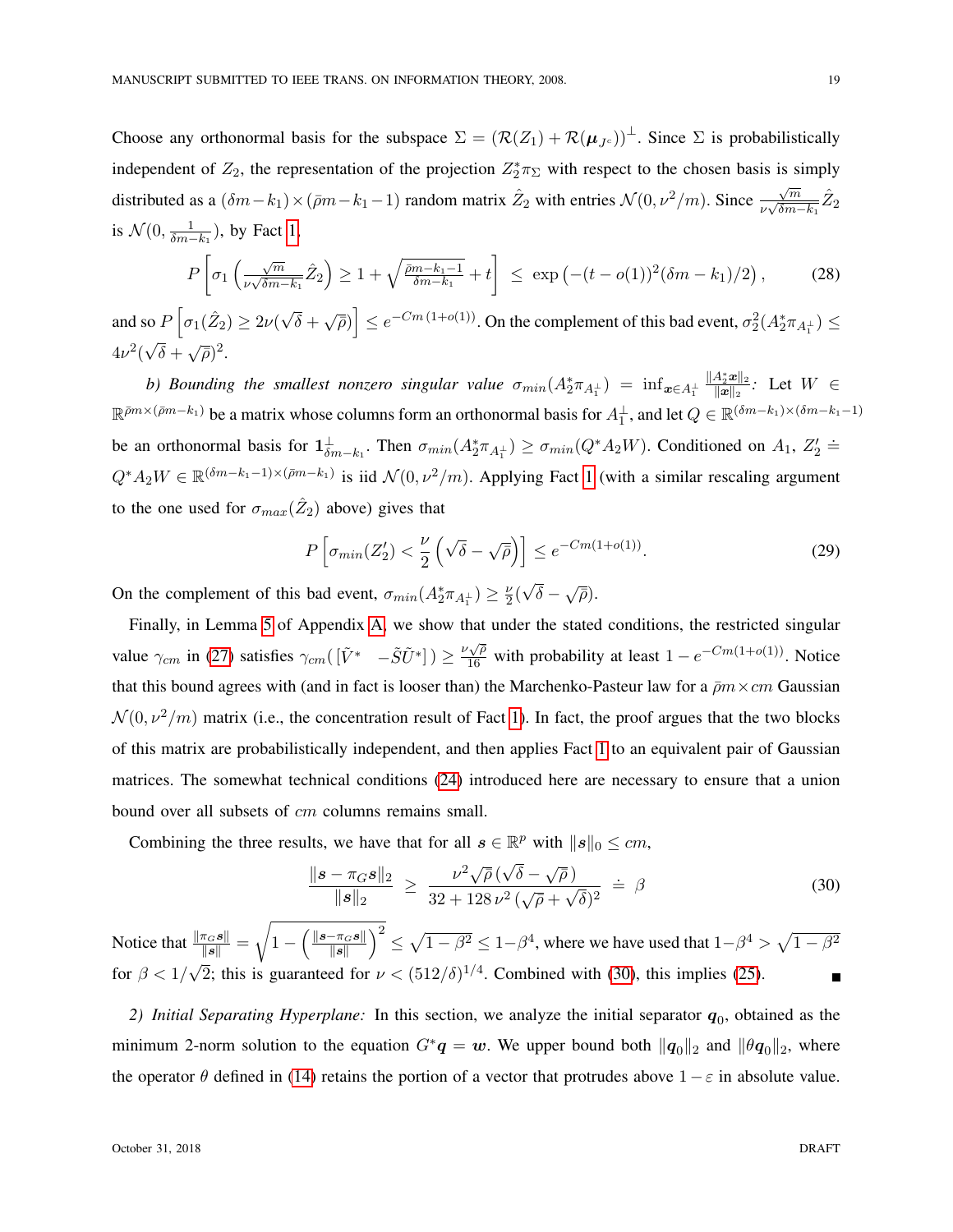These bounds provide the second half of the conditions needed in Lemma [2](#page-13-0) to show that  $q_0$  can be refined by alternating projections to give a true separator.

<span id="page-19-2"></span>*Lemma 4:* Suppose  $\bar{\rho} < \delta$  and  $\nu < \frac{1}{8(\sqrt{\delta}+1)}$ . Then for G defined in [\(8\)](#page-10-3) and  $w = A_{J,\bullet}^* \sigma - 1_I$ ,  $\exists$ constants  $\alpha_1$ ,  $\alpha_2$  such that  $q_0 = G^{\dagger *} w$  satisfies

$$
\|\mathbf{q}_0\|_2 \leq \alpha_1 \nu \, m^{1/2} \, + \, o(m^{1/2}), \tag{31}
$$

$$
\|\theta q_0\|_2 \leq \alpha_2 \exp\left(-\frac{1}{64\nu^2}\right) m^{1/2} + o(m^{1/2}). \tag{32}
$$

on the complement of a bad event of probability  $\leq e^{-Cm^{1-\eta_0/2}(1+o(1))}$ .

*Proof:* Notice that  $G^{\dagger *} = G(G^*G)^{-1} = \begin{bmatrix} Z_1 & Z_2 \ 0 & I \end{bmatrix} (G^*G)^{-1} + \begin{bmatrix} \mu_{Jc} \mathbf{1}^* \\ 0 \end{bmatrix}$  $C_0^{c1^*}$ ]  $(G^*G)^{-1}$ , where  $Z_1 \doteq Z_{J^c,I}$ and  $Z_2 \doteq Z_{J^c,I^c}$ . Expanding  $q_0 = G^{\dagger *} w$  gives

$$
\mathbf{q}_0 = \begin{bmatrix} Z_1 & Z_2 \\ 0 & I \end{bmatrix} (G^*G)^{-1} Z_{J,\bullet}^* \sigma + \begin{bmatrix} Z_1 & Z_2 \\ 0 & I \end{bmatrix} \left( -(G^*G)^{-1} \mathbf{1}_I + \langle \mu_J, \sigma \rangle (G^*G)^{-1} \mathbf{1} \right) \n+ \begin{bmatrix} \mu_{J^c} \\ 0 \end{bmatrix} \left( \mathbf{1}^* (G^*G)^{-1} Z_{J,\bullet}^* \sigma - \mathbf{1}^* (G^*G)^{-1} \mathbf{1}_I + \langle \mu_J, \sigma \rangle \mathbf{1}^* (G^*G)^{-1} \mathbf{1} \right).
$$
\n(33)

In this section, we concentrate our efforts on the first term above. In Lemma [7](#page-36-0) of Appendix [B,](#page-36-1) we give a more detailed analysis of  $(G^*G)^{-1}$ , which shows that the remaining terms are all negligible, contributing  $o(m^{1/2})$  to  $||\mathbf{q}_0||$ . This is essentially due to the presence of a large common term  $\mu_{Jc}$  in the columns of G: the most significant term in  $G^*G$  is  $\mu_{Jc}^*\mu_{Jc}11^*$ , and  $(G^*G)^{-1}$  shrinks 1. More precisely, Lemma [7](#page-36-0) of Appendix B shows that with probability at least  $1 - e^{-Cm^{1-\eta_0/2}(1+o(1))}$ ,

$$
\|q_0 - \left[\begin{smallmatrix} Z_1 & Z_2 \\ 0 & I \end{smallmatrix}\right](G^*G)^{-1} Z_{J,\bullet}^* \sigma \| \leq C m^{1/2 - \eta_0/4}.
$$

This remaining term can be further simplified by splitting out several of the inhomogeneous parts of  $(G^*G)^{-1}$ . Define  $Q \doteq Z_{J^c,\bullet}^* Z_{J^c,\bullet} + \begin{bmatrix} 0 & 0 \\ 0 & I \end{bmatrix} = \begin{bmatrix} Z_1^* Z_1 & Z_1^* Z_2 \\ Z_2^* Z_1 & Z_2^* Z_2 + I \end{bmatrix}$  $\Big] \in \mathbb{R}^{n \times n}$  and  $\zeta \doteq Z_{J^c,\bullet}^* \mu_{J^c} \in \mathbb{R}^n$ . In terms of these variables,  $G^*G = Q + \zeta \mathbf{1}^* + \mathbf{1}\zeta^* + \alpha \mathbf{1}\mathbf{1}^*$ . Applying the matrix inversion lemma,

$$
(G^*G)^{-1} = Q^{-1} - Q^{-1/2}M\Xi M^*Q^{-1/2},\tag{34}
$$

where  $M = \left[ \begin{array}{c} Q^{-1/2} \frac{1}{\ln(1 - 1/2)} \end{array} \right]$  $\|Q^{-1/2}\mathbf{1}\|_2$  $Q^{-1/2}$  $\boldsymbol{\zeta}$  $\|Q^{-1/2}\boldsymbol\zeta\|_2$  $\Big] \in \mathbb{R}^{n \times 2}$ , and  $\Xi$  is an appropriate  $2 \times 2$  matrix. Since  $\vartheta =$  $Z_{J,\bullet}^*\sigma \in \mathbb{R}^n$  is iid  $\mathcal{N}(0,\nu^2\rho)$  independent of G, with high probability it is almost orthogonal to the rank-2 perturbation  $\Gamma = Q^{-1/2} M \Xi M^* Q^{-1/2}$ :  $P[\|\pi_\Gamma \vartheta\| \ge m^{1/2-\eta_0/4}] \approx e^{-Cm^{1-\eta_0/2}}$ .<sup>[11](#page-19-0)</sup> Using Fact [1](#page-16-1) and block singular value identities, it is not difficult to show<sup>[12](#page-19-1)</sup> that  $||Q^{-1}|| \le \frac{4}{\nu^2 \bar{\rho}}$  with probability at

<span id="page-19-1"></span><span id="page-19-0"></span><sup>11</sup> $\|\pi_{\Gamma} \vartheta\|$  is distributed as the norm of a 2-dimensional  $\mathcal{N}(0, \nu^2 \rho)$  vector. The bound follows from the  $\chi$  tail bound [\(21\)](#page-16-4). <sup>12</sup>Use that  $\sigma_{min}^2\left(\begin{bmatrix} Z_1 & Z_2 \ 0 & I \end{bmatrix}\right) \geq \sigma_{min}^2(Z_1) - \frac{\|Z_1\|^2 \|Z_2\|^2}{1 - \sigma_{min}^2(Z_1)}$  $\frac{||Z_1|| - ||Z_2||}{1 - \sigma_{min}^2(Z_1)}$  and apply Fact [1](#page-16-1) to bound each term.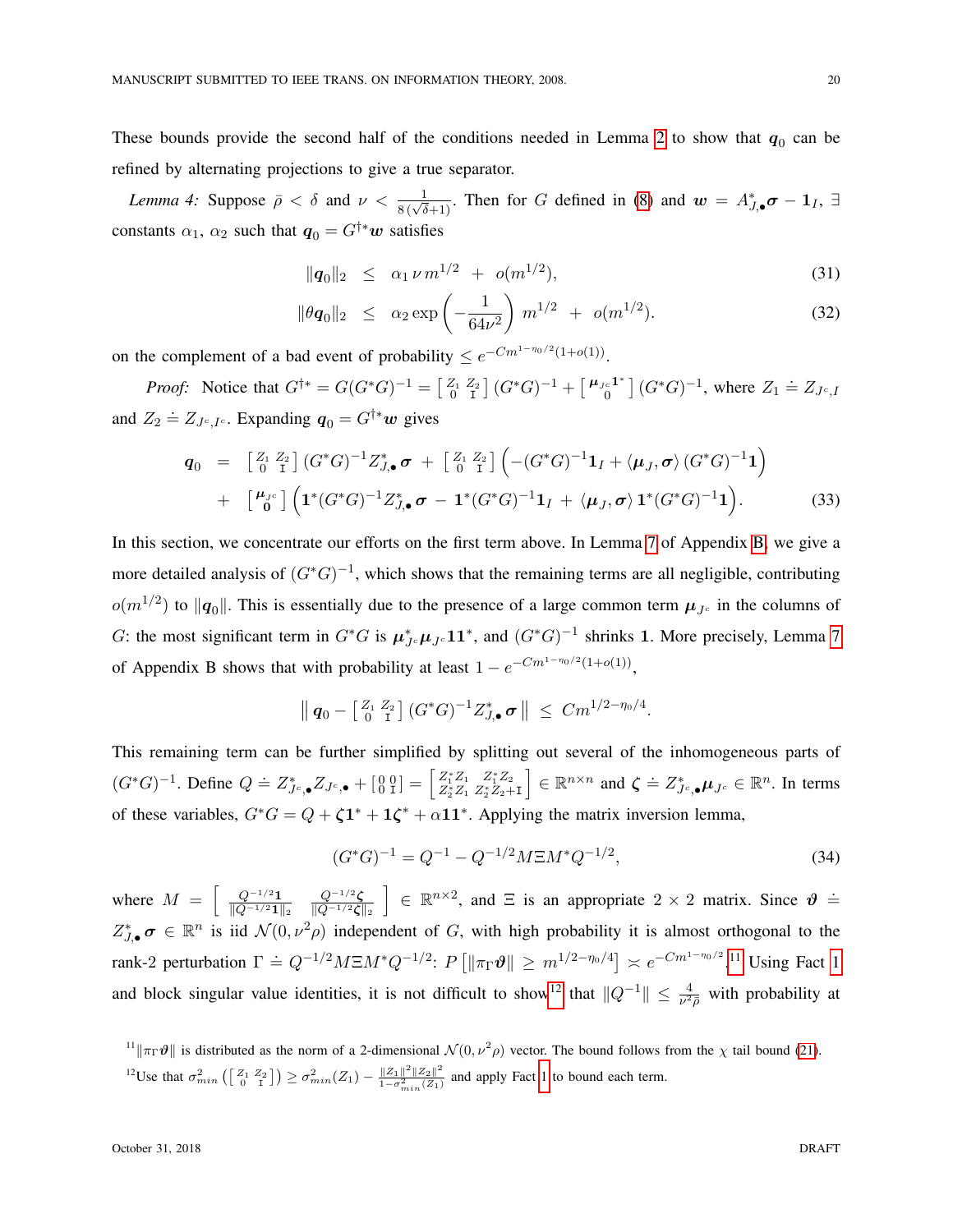least  $1 - e^{-Cm(1+o(1))}$ . Combined with the bound  $||(G^*G)^{-1}|| \leq C_G$  from Lemma [7,](#page-36-0) we have that  $\|\Gamma\| \leq \| (G^*G)^{-1} \| + \| Q^{-1} \| \leq C_G + \frac{4}{\nu^2}$  $\frac{4}{\nu^2 \bar{\rho}}$  is bounded by a constant, and

$$
\left\| \begin{bmatrix} Z_1 & Z_2 \\ 0 & I \end{bmatrix} \Gamma \vartheta \right\| \leq \left\| \begin{bmatrix} Z_1 & Z_2 \\ 0 & I \end{bmatrix} \right\| \|\Gamma\| \|\pi_{\Gamma} \vartheta\| \leq \left(1 + 2\nu^2(\sqrt{\rho} + \sqrt{\delta})^2\right)^{1/2} \left(C_G + \frac{4}{\nu^2 \rho}\right) m^{1/2 - \eta_0/4}
$$

and the remaining part of  $q_0$  is

$$
\begin{bmatrix} Z_1 & Z_2 \ 0 & I \end{bmatrix} Q^{-1} \boldsymbol{\vartheta} = \begin{bmatrix} Z_1 \ 0 \end{bmatrix} \begin{bmatrix} Q^{-1} \end{bmatrix}_{I,\bullet} \boldsymbol{\vartheta} + \begin{bmatrix} Z_2 \ 1 \end{bmatrix} \begin{bmatrix} Q^{-1} \end{bmatrix}_{I^c,I} \boldsymbol{\vartheta}_I + \begin{bmatrix} Z_2 \ 1 \end{bmatrix} \begin{bmatrix} Q^{-1} \end{bmatrix}_{I^c,I^c} \boldsymbol{\vartheta}_{I^c}.
$$

The first two terms involve projections of  $\vartheta$  onto  $k_1$ -dimensional subspaces, and hence are of lower order. That is, for  $\Sigma \doteq \text{null}([Q^{-1}]_{I,\bullet})^{\perp}$ , we have  $P[\|\pi_{\Sigma}\vartheta\|_2 \geq m^{1/2-\eta_0/4}] \approx e^{-Cm^{1-\eta_0/2}}$ . Since  $||Z_1||$ and  $||Q^{-1}||$  are bounded by constants with overwhelming probability, with probability at least 1 −  $e^{-Cm^{1-\eta_0/2}(1+o(1))}$ ,  $\left\| \begin{bmatrix} Z_1 \\ 0 \end{bmatrix} [Q^{-1}]_{I,\bullet} \boldsymbol{\vartheta} \right\| \leq C'm^{1/2-\eta_0/4}$ . Identical reasoning shows that on the comple- $\mathbf{I}$ ment of a bad event of probability  $\lt e^{-Cm^{1-\eta_0/2}}$ ,  $\parallel$  $\begin{bmatrix} Z_2 \\ I \end{bmatrix} [Q^{-1}]_{I^c,I} \boldsymbol{\vartheta}_I \leq C'' m^{1/2 - \eta_0/4}.$ 

This leaves  $\begin{bmatrix} Z_2 \\ I \end{bmatrix} [Q^{-1}]_{I^c,I^c} \boldsymbol{\vartheta}_{I^c}$ . Expressing  $Q$  as  $\begin{bmatrix} U & V^* \\ V & W \end{bmatrix}$  and applying the Schur complement formula gives  $[Q^{-1}]_{I^c,I^c} = W^{-1} + W^{-1}V(U^{-1} - V^*W^{-1}V)^{-1}V^*W^{-1}$ , where  $W = Z_2^*Z_2 + I$ ,  $V = Z_2^*Z_1$ , and  $U = Z_1^* Z_1$ . Because  $W \succeq I$ ,  $||W^{-1}|| \leq 1$ . With probability at least  $1 - e^{-Cm(1+o(1))}$ ,  $||U|| = ||Z_1||^2 \leq$  $2\nu^2\bar{\rho}, \sigma_{min}(U) \geq \frac{\nu^2\bar{\rho}}{2}$  $\frac{2\bar{\rho}}{2}$ , and  $||V|| \leq ||Z_1|| ||Z_2|| \leq 2\nu^2$  ( √  $\overline{\overline{\rho}\delta}$  +  $\overline{\rho}$ ) and so

$$
||W^{-1}V(U^{-1} - V^*W^{-1}V)^{-1}V^*W^{-1}|| \le \frac{||W^{-1}||^2||V||^2}{\sigma_{min}(U^{-1}) - ||V||^2||W^{-1}||} \le \frac{8\nu^6(1+\sqrt{\delta})^2}{1-8\nu^6(1+\sqrt{\delta})^2}
$$

is bounded by a constant. Let  $\Sigma'$  denote the  $k_1$ -dimensional range of this matrix. With probability  $\geq 1 - e^{-Cm^{1-\eta_0/2}(1+o(1))}, \|\pi_{\Sigma'}\boldsymbol{\vartheta}\| \leq m^{1/2-\eta_0/4},$  and so

$$
\left\| \left[ \begin{smallmatrix} Z_2 \\ \mathrm{I} \end{smallmatrix} \right] W^{-1} V (U^{-1} - V^* W^{-1} V)^{-1} V^* W^{-1} \vartheta \right\| \leq C''' m^{1/2 - \eta_0/4},
$$

leaving only  $\hat{\bm{q}}_0 \doteq \begin{bmatrix} Z_2 \\ I \end{bmatrix} (Z_2^* Z_2 + I)^{-1} \bm{\vartheta}_{I^c}$ . With probability at least  $1 - e^{-C m (1 + o(1))}$ ,  $\|\bm{\vartheta}_{I^c}\| \leq \sqrt{2} \, \nu$  $\sqrt{\rho\delta} m^{1/2},$ and so

$$
\|\hat{\bm{q}}_0\|_2 \leq \|[\frac{Z_2}{\mathrm{I}}]\| \|\bm{\vartheta}_{I^c}\| \leq \sqrt{1 + \|Z_2\|_2^2} \|\bm{\vartheta}_{I^c}\| \leq \nu \sqrt{2 \delta \rho \left(1 + 2\nu^2 \left(\sqrt{\delta} + \sqrt{\bar{\rho}}\right)^2\right)} \, m^{1/2} \tag{35}
$$

establishing the first part of the lemma.

For the second part, we will show that the the upper  $(R_1)$  and lower  $(R_2)$  parts of  $\hat{q}_0$  can be bounded elementwise by a pair of iid Gaussian vectors. Since for each of these vectors, the Lipschitz function  $\|\theta \cdot \|$  is concentrated about its (very small) expectation, the desired result follows. For the upper block, write  $Z_2 = QR$ , where  $Q \in \mathbb{R}^{\bar{p}m \times \bar{p}m}$  is an orthogonal matrix, and  $R \in \mathbb{R}^{\bar{p}m \times (\delta m - k_1)}$  is an upper-triangular matrix with non-negative elements on the diagonal. With probability one (as long as rank $(Z_2) = \bar{\rho}m$ , Q and R are uniquely determined by  $Z_2$ . Moreover, Q is a uniform random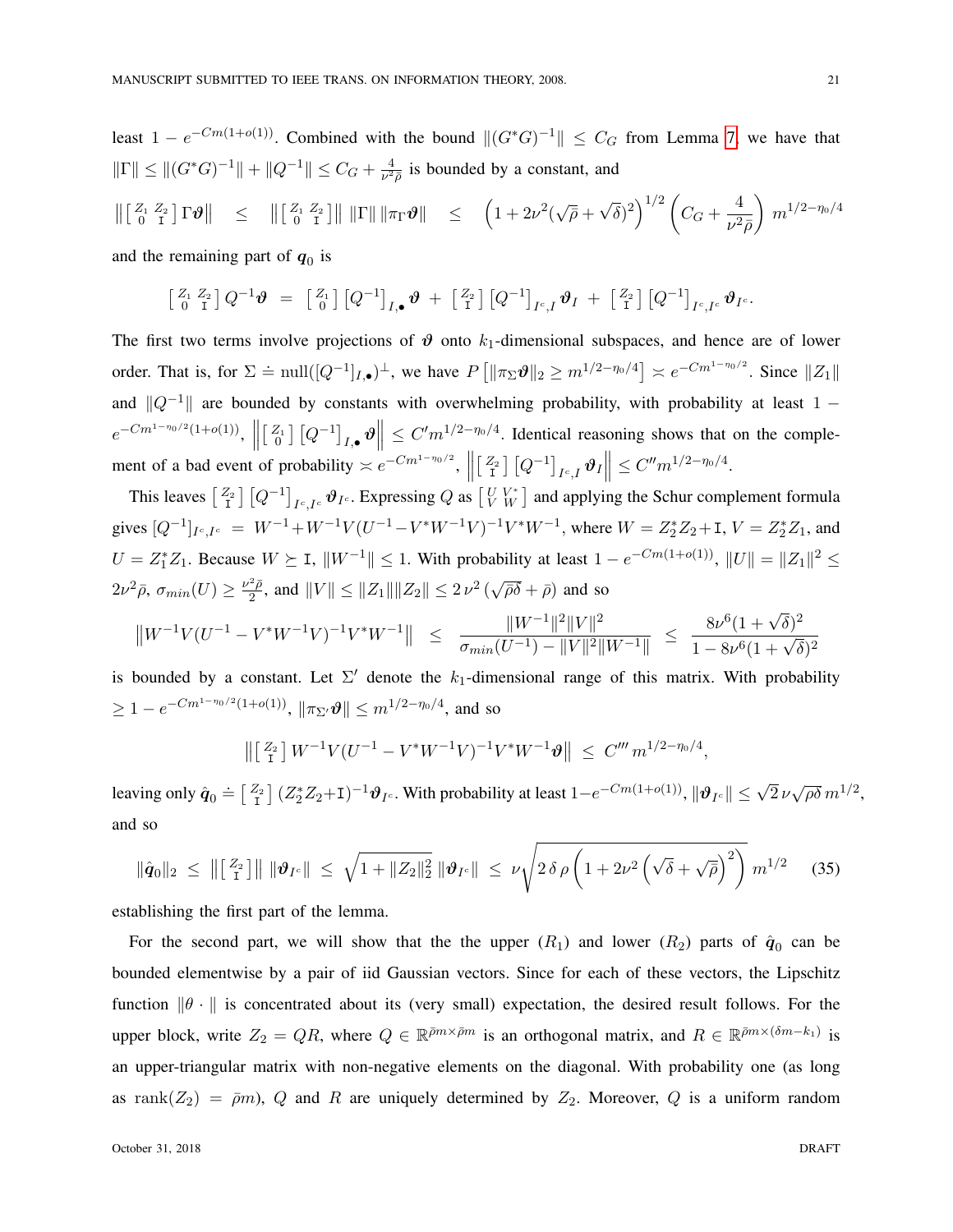orthogonal matrix, probabilistically independent of  $R^{13}$  $R^{13}$  $R^{13}$  Since  $\hat{q}_0(R_1) = QR (R^*R + I)^{-1} \theta_{I^c}$  is the product of a uniform random orthogonal matrix and an independent vector  $R(R^*R+I)^{-1}\theta_{I^c}$ ,  $\frac{\hat{q}_0(R_1)}{||\hat{q}_c(R_1)||}$  $\frac{\mathbf{q}_0(R_1)}{\|\hat{\mathbf{q}}_0(R_1)\|}$  is uniformly distributed on  $\mathbb{S}^{\bar{p}m-1}$ . With probability  $\geq 1-e^{-Cm(1+o(1))}$ ,  $\|\hat{\boldsymbol{q}}_0(R_1)\| = \|Z_2(Z_2^*Z_2+I)\boldsymbol{\vartheta}_{I^c}\| \leq$  $||Z_2|| ||\pi_{\mathrm{null}(Z_2(Z_2^*Z_2+\mathrm{I})^{-1})^{\perp}} \boldsymbol{\vartheta}_{I^c}|| \leq 2\nu^2\sqrt{\bar{\rho}}(\sqrt{\bar{\rho}}+\bar{\rho})$  $\sqrt{\delta}$ )  $m^{1/2}$ .<sup>[14](#page-21-1)</sup> Introduce an independent random variable  $\lambda_1$  distributed as the norm of a ( $\bar{\rho}m$ )-dimensional iid  $\mathcal{N}(0, \sigma^2)$  vector with  $\sigma = 4\nu^2(\sqrt{\bar{\rho}} + \bar{\rho})$ √  $\delta$ ) (i.e., an appropriately scaled  $\chi_{\bar{\rho}m}$  rv), and define

$$
\phi_1 \doteq \lambda_1 \frac{\hat{q}_0(R_1)}{\|\hat{q}_0(R_1)\|}.\tag{36}
$$

Since  $\phi_1$  is the product of a uniform random unit vector and an appropriate  $\chi$  random variable, its distribution is iid  $\mathcal{N}(0, \sigma^2)$ . With probability  $1 - e^{-Cm(1 + o(1))}$ ,  $\|\phi_1\| \geq \frac{\sigma}{2}$  $\sqrt{\bar{\rho}m} \geq \|\hat{\boldsymbol{q}}_0(R_1)\|$ , so  $\boldsymbol{\phi}_1$ dominates  $\hat{q}_0(R_1)$  elementwise and  $\|\theta\phi_1\|\geq \|\theta\hat{q}_0(R_1)\|$ . Applying Lemma [8](#page-38-0) of Appendix [B,](#page-36-1) with probability  $1 - e^{-Cm(1+o(1))}$ ,

$$
\|\theta\phi_1\|_2 \le 4\exp\left(-\frac{1}{16\sigma^2}\right)\sqrt{\bar{\rho}m} = 4\sqrt{\bar{\rho}}\exp\left(-\frac{1}{256\,\nu^4(1+\sqrt{\delta})^2}\right)m^{1/2} \le 4\sqrt{\bar{\rho}}\exp\left(-\frac{1}{64\nu^2}\right).
$$
\n(37)

For the lower  $(R_2)$  coordinates, write  $Z_2^* = [Q_1 \ Q_2]$  $\overline{1}$  $R_1$ 0  $\Big|$  = QR where  $R_1 \in \mathbb{R}^{\bar{p}m \times \bar{p}m}$  is an upper triangular matrix with nonnegative diagonal elements,  $Q_1$  is an orthogonal matrix, and  $Q_2$  is a random orthobasis for  $\mathcal{R}(Q_1)^\perp$  (so that  $Q \in \mathbb{R}^{(n-k_1)\times(n-k_1)}$  is an orthogonal matrix). Again from the rotational invariance of the Gaussian distribution,  $Q$  is a uniform random orthogonal matrix, independent of  $R$ , and

$$
\hat{\mathbf{q}}_0(R_2) = (Z_2^* Z_2 + \mathbf{I})^{-1} \boldsymbol{\vartheta}_{I^c} = Q(RR^* + \mathbf{I})^{-1} Q^* \boldsymbol{\vartheta}_{I^c} \doteq Q(RR^* + \mathbf{I})^{-1} \boldsymbol{\gamma},
$$
\n(38)

where  $\gamma \doteq Q^* \theta_{I^c}$  is an iid  $\mathcal{N}(0, \nu^2 \rho)$  random vector, *independent of Q*. Hence,  $\hat{q}_0(R_2)$  is the product of a uniform random orthogonal matrix Q, and a probabilistically independent vector  $(RR^* + I)^{-1}\gamma$ , and its orientation  $\frac{\hat{\mathbf{q}}_0(R_2)}{\|\hat{\mathbf{q}}_0(R_2)\|}$  $\frac{\hat{q}_0(R_2)}{\|\hat{q}_0(R_2)\|}$  is a uniform random vector on  $\mathbb{S}^{n-k_1-1}$ . As above, introduce an independent random variable  $\lambda_2$  distributed as the norm of an  $(n - k_1)$ -dimensional iid  $\mathcal{N}(0, 4\nu^2 \rho)$  random vector, and define

$$
\phi_2 = \lambda_2 \frac{\hat{q}_0(R_2)}{\|\hat{q}_0(R_2)\|}.
$$
\n(39)

The product of an independent unit vector and (appropriately scaled)  $\chi_{n-k_1}$  scalar,  $\phi_2$  is distributed as an iid  $\mathcal{N}(0, 4\nu^2 \rho)$  vector. With probability at least  $1 - e^{-Cm(1+o(1))}$ ,  $\|\phi_2\| \ge \sqrt{2}\nu\sqrt{\rho}\sqrt{\rho^2}$  $\overline{n-k_1}$ , and

<span id="page-21-0"></span><sup>&</sup>lt;sup>13</sup>This follows from the rotational invariance of the Gaussian distribution: left multiplication by an independent orthogonal matrix sampled according to the invariant measure yields an independent pair  $(Q', R)$  with  $Q'R = Z'_2 \equiv_d Z_2$ .

<span id="page-21-1"></span><sup>&</sup>lt;sup>14</sup>Here, we have [\(21\)](#page-16-4) to bound the norm of the projection of  $\vartheta$  onto the  $(\bar{\rho}m)$ -dimensional subspace null $(Z_2(Z_2^*Z_2+I)^{-1})^{\perp}$ .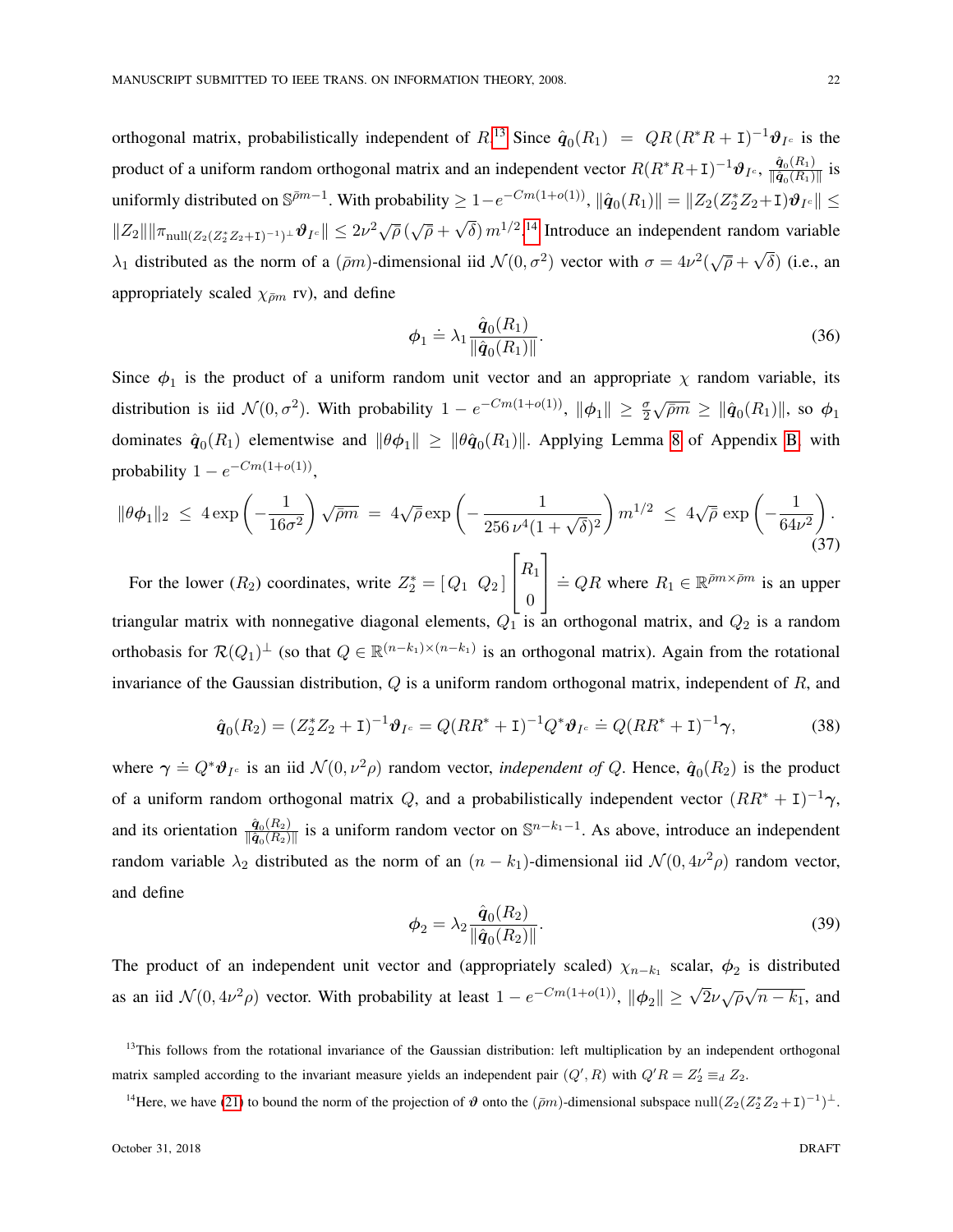$\|\hat{\boldsymbol{q}}_0(R_2)\| \leq \|\boldsymbol{\vartheta}_{I^c}\| \leq \sqrt{2}\nu\sqrt{\rho}\sqrt{\rho}$  $\overline{n-k_1}$ . Therefore,  $\phi_2$  dominates  $\hat{q}_0(R_2)$  elementwise, and  $\|\theta\phi_2\|\geq$  $\|\theta \hat{\boldsymbol{q}}_0(R_2)\|$ . By Lemma [8,](#page-38-0)

$$
\|\theta\phi_2\|_2 \le 4\sqrt{\delta} \exp\left(-\frac{1}{64\nu^2\rho}\right) m^{1/2} \le 4\sqrt{\delta} \exp\left(-\frac{1}{64\nu^2}\right) m^{1/2}
$$
 (40)

<span id="page-22-0"></span>Combining the bounds on  $\|\theta\phi_1\|$  and  $\|\theta\phi_2\|$  gives the second part of the lemma.

# III. SIMULATIONS AND EXPERIMENTS

In this section, we perform simulations verifying the conclusions of Theorem 1, and investigating the effect of various model parameters on the error correction capability of the  $\ell^1$ -minimization [\(2\)](#page-2-0). In the simulations below we use the publicly available  $\ell^1$ -magic package [28], except for one (higherdimensional) face recognition example, which requires a customized interior point method. Since  $\ell^1$ recoverability depends only on the signs and support of  $(x_0, e_0)$ , in the simulations below we choose  $x_0(i) \in \{0,1\}$  and  $e_0(i) \in \{-1,0,1\}$ . We will judge an output  $(\hat{x}, \hat{e})$  to be correct if max( $\|\hat{x} \|\mathbf{x}_0\|_{\infty}$ ,  $\|\hat{\mathbf{e}} - \mathbf{e}_0\|_{\infty}$ ) < 0.01.

*a) Comparison with alternative approaches:* We first compare the performance of the extended  $\ell^1$ -minimization

$$
\min \|x\|_1 + \|e\|_1 \quad \text{subject to} \quad y = Ax + e
$$

to two alternative approaches. The first is the error correction approach of [14], which multiplies by a full rank matrix B such that  $BA = 0,$ <sup>[15](#page-22-1)</sup> solves

$$
\min \|e\|_1 \quad \text{subject to} \quad Be = By,
$$

and then subsequently recovers x from the clean system of equations  $Ax = y - e$ . The second is the Regularized Orthogonal Matching Pursuit (ROMP) algorithm [29], a state-of-the-art greedy method for recovering sparse signals.<sup>[16](#page-22-2)</sup> For this algorithm, we use the implementation from [http://math.](http://math.ucdavis.edu/~dneedell/) [ucdavis.edu/˜dneedell/](http://math.ucdavis.edu/~dneedell/).

For this experiment, the ambient dimension is  $m = 500$ ; the parameters of the CAB model are  $\nu = 0.05$ and  $\delta = 0.25$ . We fix the signal support to be  $k_1 = 15$ , and vary the fraction of errors from 0 to 0.95. For each error fraction, we generate 500 independent problems. Figure [5](#page-23-0) plots the fraction of successes

<span id="page-22-2"></span><span id="page-22-1"></span><sup>&</sup>lt;sup>15</sup>This comparison requires  $n \ll m$  although our method is not limited to this case.

<sup>&</sup>lt;sup>16</sup>For the models considered here, less sophisticated greedy methods such as the standard orthogonal matching pursuit fail even for small error fractions.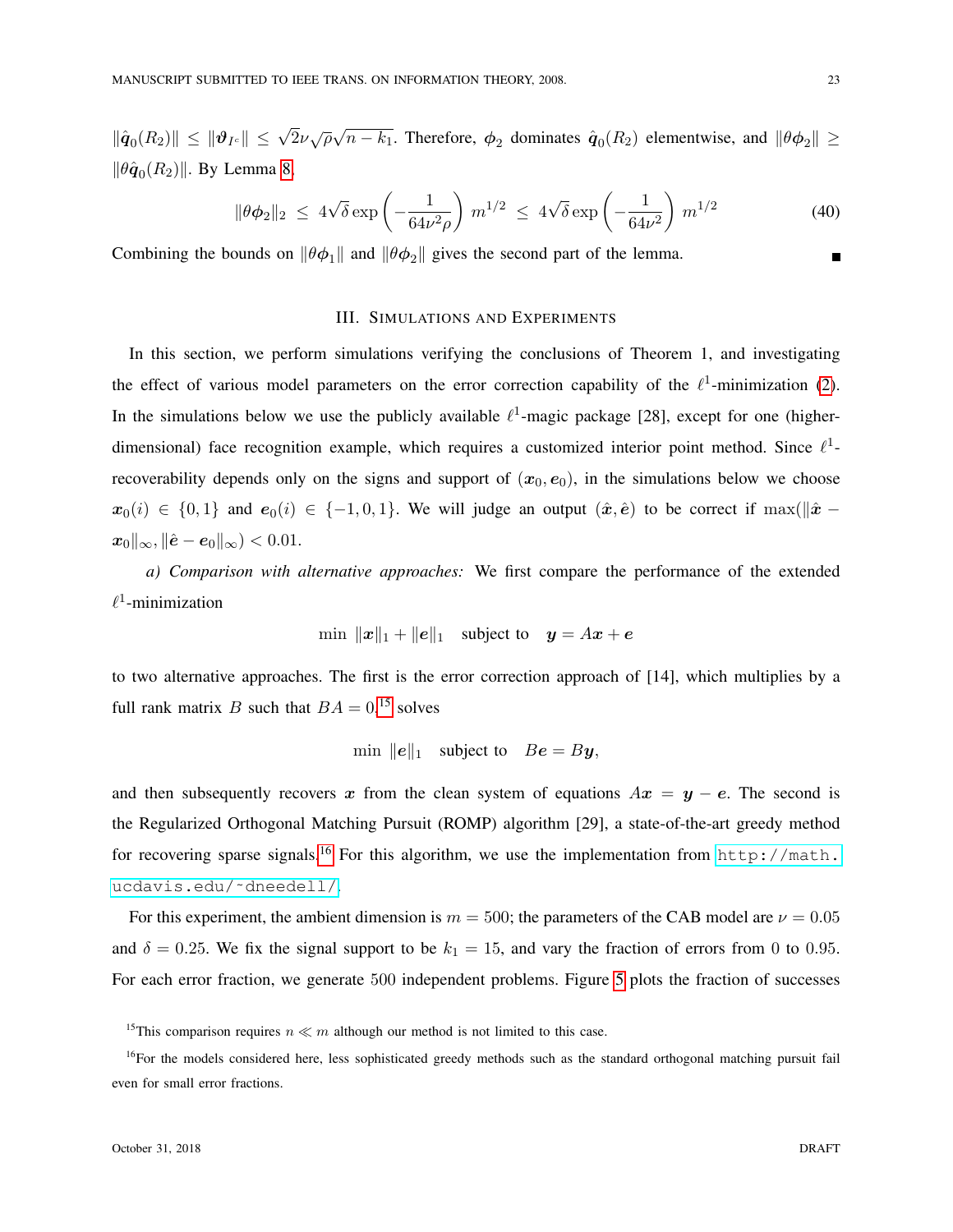



<span id="page-23-0"></span>**Comparison with alternative approaches.** HERE, WE FIX  $m = 500$ ,  $\delta = 0.25$ ,  $\nu = 0.05$ , AND  $k_1 = 15$ , AND COMPARE THREE APPROACHES TO RECOVERING THE SPARSE SIGNAL  $\bm{x}_0$  from error  $\bm{e}_0.$  The first, denoted " $L^1 - [A~\text{I}]$ " solves THE EXTENDED  $\ell^1$  minimization advocated in this paper. The second, dented " $L^1- \perp$  comp" premultiplies by THE ORTHOGONAL COMPLEMENT OF A, AND THEN SOLVES AN UNDERDETERMINED SYSTEM OF LINEAR EQUATIONS FOR THE SPARSE ERROR  $e$  [14]. THE FINAL APPROACH IS THE GREEDY REGULARIZED ORTHOGONAL MATCHING PURSUIT

## (ROMP) [29].

for each of the three algorithms, as a function of error density  $\rho$ . There the extended  $\ell^1$ -minimization is denoted " $L^1 - [A \, I]$ " (red curve), while the alternative approach of [14] is denoted " $L^1 - \bot$  comp" (blue curve). Whereas both ROMP and the  $\ell^1$  approach of [14] break down around 40% corruption, the extended  $\ell^1$ -minimization continues to succeed with high probability even beyond 60% corruption.

*b) Error correction capacity:* While the previous experiment demonstrates the advantages of the extended  $\ell^1$ -minimization [\(2\)](#page-2-0) for the CAB model, Theorem 1 suggests that more is true: As the dimension increases, the fraction of errors that the extended  $\ell^1$ -minimization can correct should approach one. We generate problem instances with  $\delta = 0.25$ ,  $\nu = 0.05$ , for varying  $m = 100, 200, 400, 800, 1600$ . For each problem size, and for each error fraction  $\rho = 0.05, 0.1, \ldots, 0.95$ , we generate 500 random problems, and plot the fraction of correct recoveries in Figure [6.](#page-24-0) At left, we fix  $k_1 = 1$ , while at right,  $k_1$  grows as  $k_1 = m^{1/2}$ . In both cases, as m increases, the fraction of errors that can be corrected also increases.

*c) Varying model parameters:* We next investigate the effect of varying δ (Figure [7](#page-25-0) left) and ν (Figure [7](#page-25-0) right). We first fix  $m = 400$ ,  $\nu = .3$ , and consider different bouquet sizes  $n = 100, 200, 300, 400, 500$ .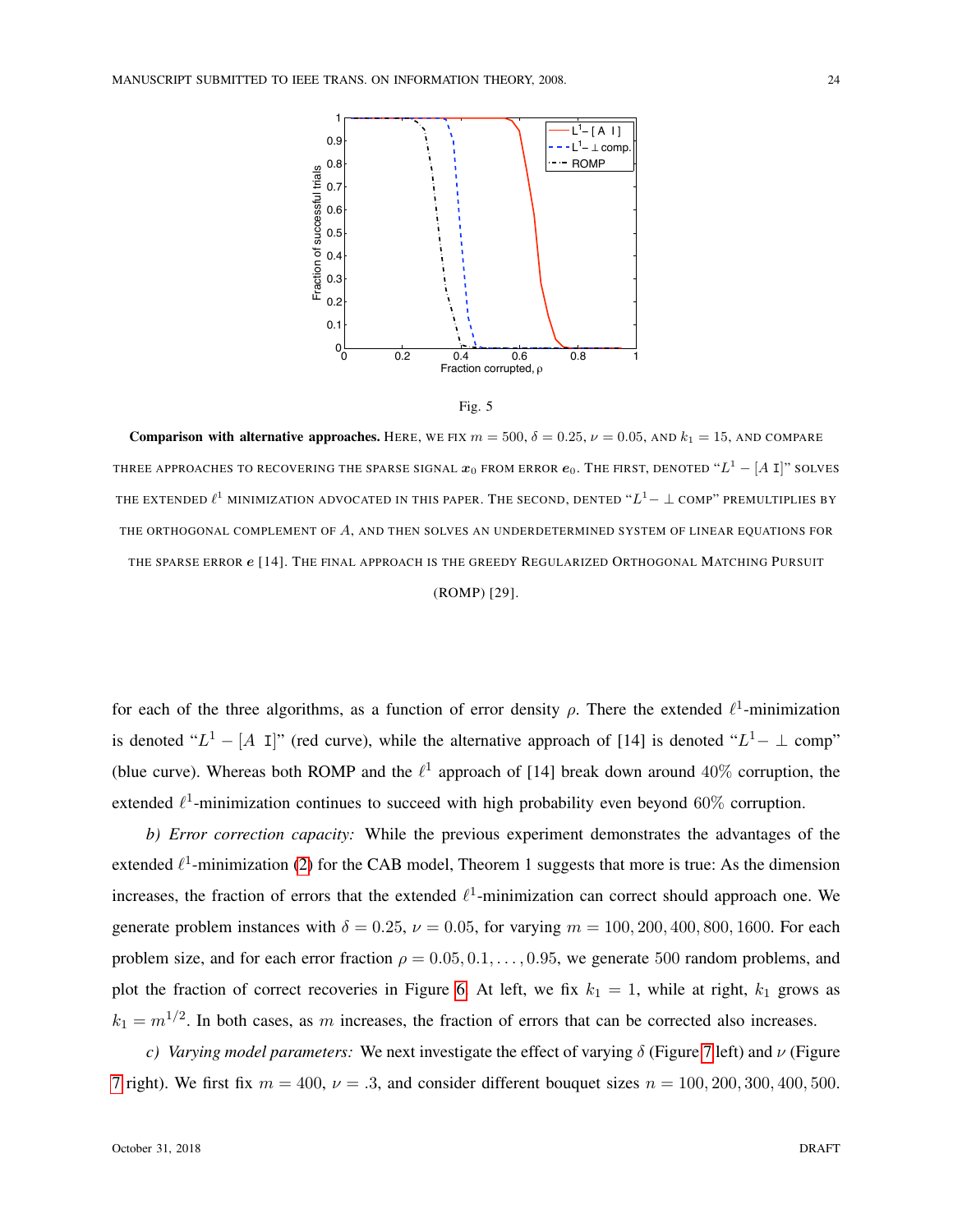



<span id="page-24-0"></span>Error correction in weak proportional growth. WE FIX  $\delta = 0.25$ ,  $\nu = 0.05$ , AND PLOT THE FRACTION OF SUCCESSFUL RECOVERIES AS A FUNCTION OF THE ERROR DENSITY  $\rho$ , FOR EACH  $m = 100, 200, 400, 800, 1600$ . AT LEFT,  $k_1$  is fixed at

1; AT RIGHT,  $k_1=m^{1/2}.$  In both cases, as  $m$  increases, the fraction of errors that can be corrected

APPROACHES 1.

Figure [7](#page-25-0) left plots the fraction of correct trials for varying error densities  $\rho$ , for each of these bouquet sizes. For this fixed m, the error correction capability decreases only slightly as n increases.

We next fix  $m = 400$ ,  $n = 200$ , and consider the effect of varying  $\nu$ . Figure [7](#page-25-0) plots the result for  $\nu = .1, .3, .5, .7, .9$ . Notice that as  $\nu$  decreases (i.e., the bouquet becomes tighter), the error correction capacity increases: for any fixed fraction of successful trials, the fraction of error that can be corrected increases by approximately 15% as  $\nu$  decreases from .9 to .5.

*d) Phase transition in total proportional growth:* Theorem 1 does not provide any explicit information about the behavior of  $\ell^1$ -minimization when the signal support  $k_1$  grows proportionally to m:  $k_1/m \rightarrow \rho_1 \in (0,1)$ . Based on intuition from more homogeneous polytopes (especially the work of Donoho and Tanner on Gaussian matrices [24]), we might expect that when  $k_1$  also exhibits proportional growth, an asymptotically sharp phase transition between guaranteed recovery and guaranteed failure will occur at some critical error fraction  $\rho^* \in (0, 1)$ . We investigate this empirically here by again setting  $\delta = 0.25$ ,  $\nu = 0.05$ , but this time allowing  $k_1 = 0.05m$ . Figure [8](#page-26-0) plots the fraction of correct recovery for varying error fractions  $\rho$ , as m grows:  $m = 100, 200, 400, 800, 1600$ . In this proportional growth setting, we see an increasingly sharp phase transition, near  $\rho = 0.6$ .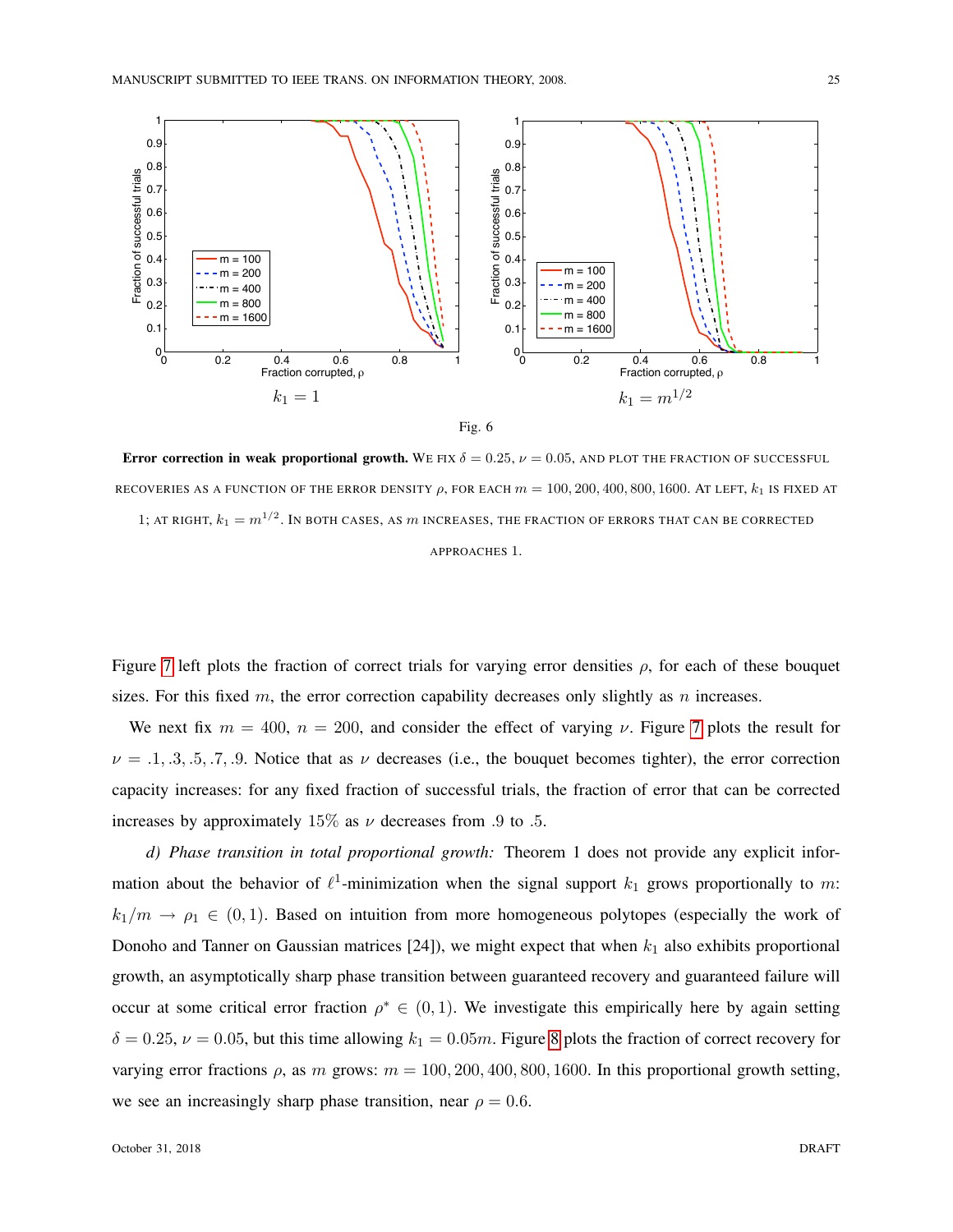



<span id="page-25-0"></span>Effect of varying n and  $\nu$ . AT LEFT, WE FIX  $m = 400$ ,  $\nu = .3$ , AND CONSIDER VARYING  $n = 100, 200, \ldots, 500$ . FOR EACH OF THESE MODEL SETTINGS, WE PLOT THE FRACTION OF CORRECT RECOVERIES AS A FUNCTION OF THE FRACTION OF ERRORS. NOTICE THAT THE ERROR CORRECTION CAPACITY DECREASES ONLY SLIGHTLY AS  $n$  INCREASES. AT RIGHT, WE FIX  $m = 400$ ,  $n = 200$ , AND VARY  $\nu$  FROM .1 TO .9. AGAIN, WE PLOT THE FRACTION OF CORRECT RECOVERIES FOR EACH ERROR FRACTION. AS EXPECTED FROM THEOREM 1, AS  $\nu$  decreases, the error correction capacity of  $\ell^1$ INCREASES.

*e) Error correction with real face images:* Finally, we return to the motivating example of face recognition under varying illumination and random corruption. For this experiment, we use the Extended Yale B face database [15], which tests illumination sensitivity of face recognition algorithms. As in [11], we form the matrix  $A$  from images in Subsets 1 and 2, which contain mild-to-moderate illumination variations. Each column of the matrix A is a  $w \times h$  face image, stacked as a vector in  $\mathbb{R}^m$  ( $m = w \times h$ ). Here, the weak proportional growth setting corresponds to the case when the total number of image pixels grows proportionally to the number  $n$  of face images. Since the number of images per subject is fixed, this is the same as the total image resolution growing proportionally to the number of subjects. We vary the image resolutions through the range  $34 \times 30$ ,  $48 \times 42$ ,  $68 \times 60$ ,  $96 \times 84$ .<sup>[17](#page-25-1)</sup> The matrix A is formed from images of 4, 9, 19, 38 subjects, respectively, corresponding to  $\delta \approx 0.09$ . Here,  $\nu \approx 0.3$ . In

<span id="page-25-1"></span><sup>17</sup>Thus, the total dimension  $m = 1020, 2016, 4080, 8064$  grows roughly by a factor of 2 from one curve to the next, similar to the simulations above.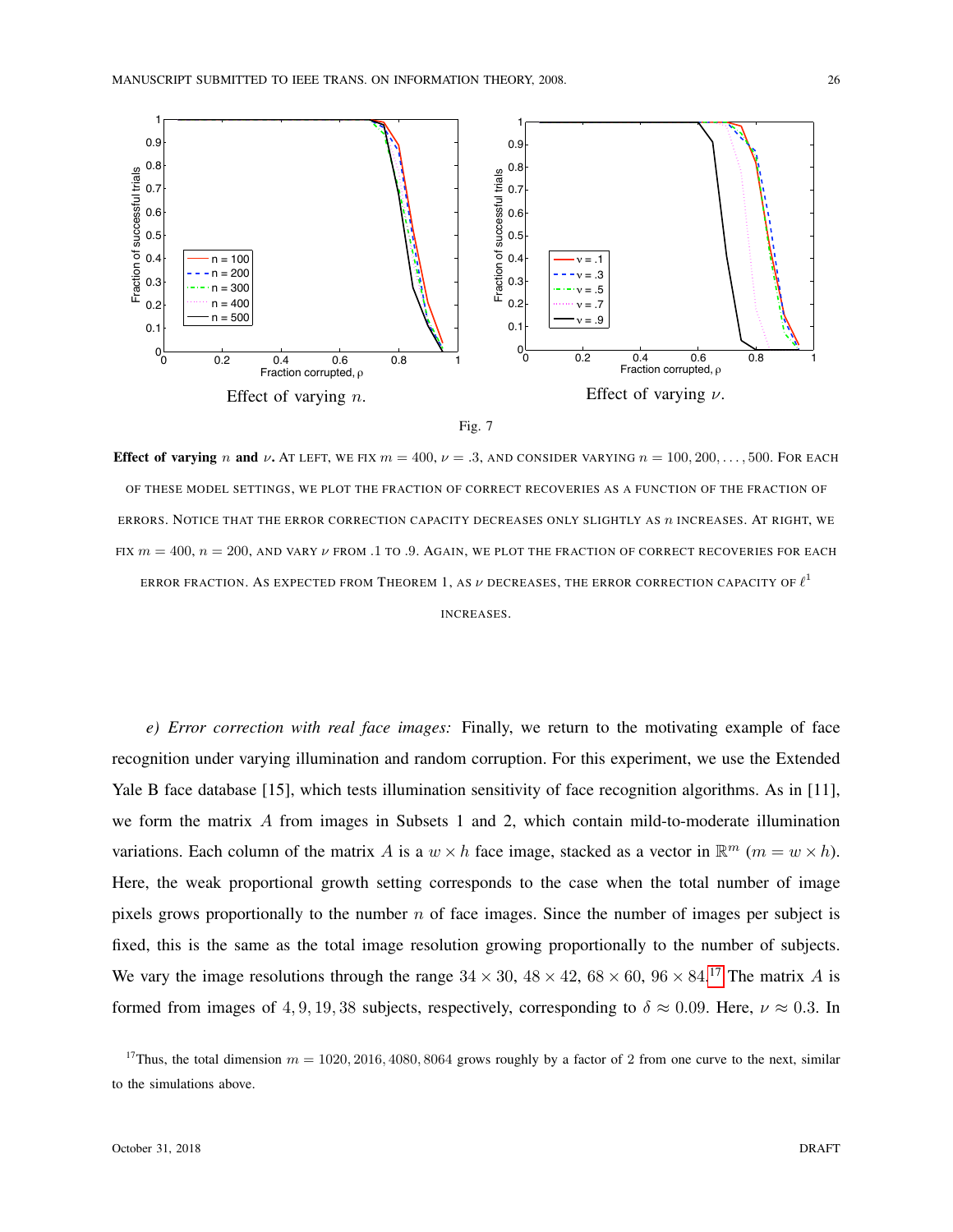



<span id="page-26-0"></span>Phase transition in total proportional growth. WHEN THE SIGNAL SUPPORT GROWS IN PROPORTION TO THE DIMENSION  $(k_1/m \rightarrow \rho_1 \in (0,1))$ , WE OBSERVE AN ASYMPTOTICALLY SHARP PHASE TRANSITION IN THE PROBABILITY OF CORRECT RECOVERY, SIMILAR TO THAT INVESTIGATED IN [24]. HERE, FOR  $\delta = 0.25$ ,  $\nu = 0.05$ ,  $k_1 = 0.05$  m, we indeed see a SHARP PHASE TRANSITION AT  $\rho = 0.6$ .

face recognition, the sublinear growth of  $||x_0||_0$  comes from the fact that the observation should ideally be a linear combination of only images of the same subject. Various estimates of the required number of images,  $k_1$ , appear in the literature, ranging from 5 to 9. Here, we fix  $k_1 = 7$ , and generate the (clean) test image synthetically as a linear combination of  $k_1$  training images from a single subject. The reason for using synthetic linear combinations as opposed to real test images is simply that it allows us to verify whether  $x_0$  was correctly recovered; in the real data experiments of the introduction of this paper and of [11], success could only be judged in terms of the recognition rate of the entire classification pipeline.

For each resolution considered, and for each error fraction, we generate 75 trials. Figure [9](#page-27-0) (left) plots the fraction of successes as a function of the fraction of corruption. Notice that as predicted by Theorem 1, the fraction of errors that can be corrected again approaches 1 as the data size increases. Figure [9](#page-27-0) (right) gives a visual demonstration of the algorithm's capability. In the test images in Figure [9](#page-27-0) (right, top), the amount of corruption is chosen to correspond to a 50% probability of success according to the plots in Figure [9](#page-27-0) (left). Below each corrupted test image, the "clean" image recovered by our method is shown.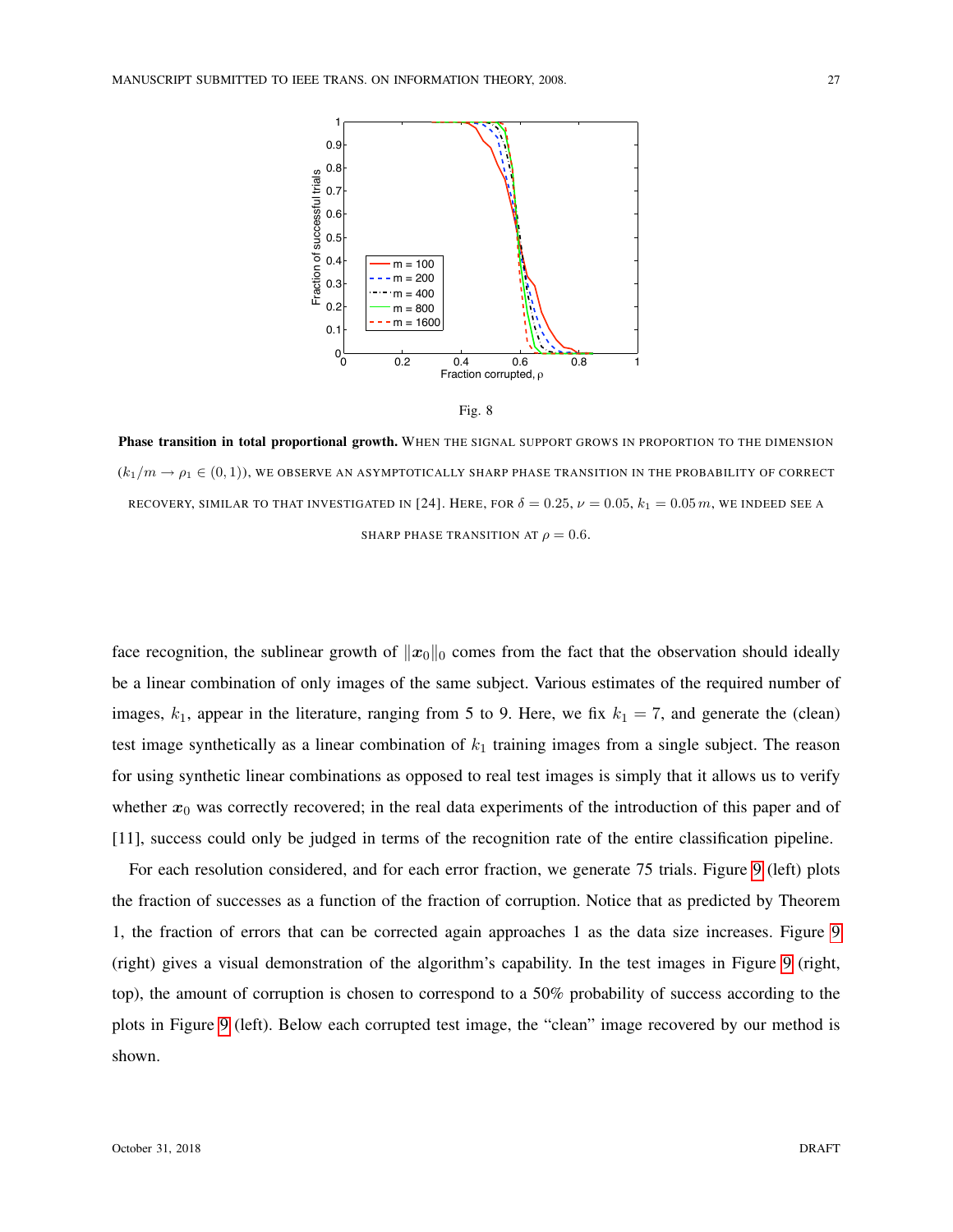



<span id="page-27-0"></span>Error correction with real face images. WE SIMULATE WEAK PROPORTIONAL GROWTH IN THE EXTENDED YALE B FACE DATABASE, WITH THE RESOLUTION OF THE IMAGES GROWING IN PROPORTION TO THE NUMBER OF SUBJECTS. LEFT: FRACTION OF CORRECT RECOVERIES FOR VARYING LEVELS OF OCCLUSION. RIGHT: EXAMPLES OF CORRECT RECOVERY FOR EACH RESOLUTION CONSIDERED. TOP: CORRUPTED TEST IMAGE. THE FRACTION OF CORRUPTION IS CHOSEN SO THAT THE PROBABILITY OF CORRECT RECOVERY IS  $50\%$ . BOTTOM: CLEAN IMAGE, FROM CORRECTLY RECOVERED  $x_0$ .

# IV. DISCUSSIONS AND FUTURE WORK

*a) Compressed sensing for signals with varying sparsity:* In the conventional setting for recovering a sparse signal, one often implicitly assumes that each entry of the signal has an equal probability of being nonzero. As a result, one typically requires that the incoherence (or coherence) of the dictionary is somewhat uniform. In this paper, we saw quite a different example. If we view both  $x$  and  $e$  as the signal that we want to recover, then the sparsity or density of the combined signal is quite uneven –  $x$ is very sparse but e can be very dense. Nevertheless, our result suggests that if the incoherence of the dictionary is adaptive to the distribution of the density – more coherent for the sparse part and less for the dense part, then  $\ell^1$ -minimization will be able to recover such uneven signals even if bounds based on the even sparsity assumption suggest otherwise. Thus, if one has some prior knowledge about which part of the signal is likely to be more sparse or more dense, one can achieve much better performance with  $\ell^1$ -minimization by using a dictionary with matching incoherence. More generally, for any given distribution of sparsity, one may ask the question whether there exists an optimal dictionary with matching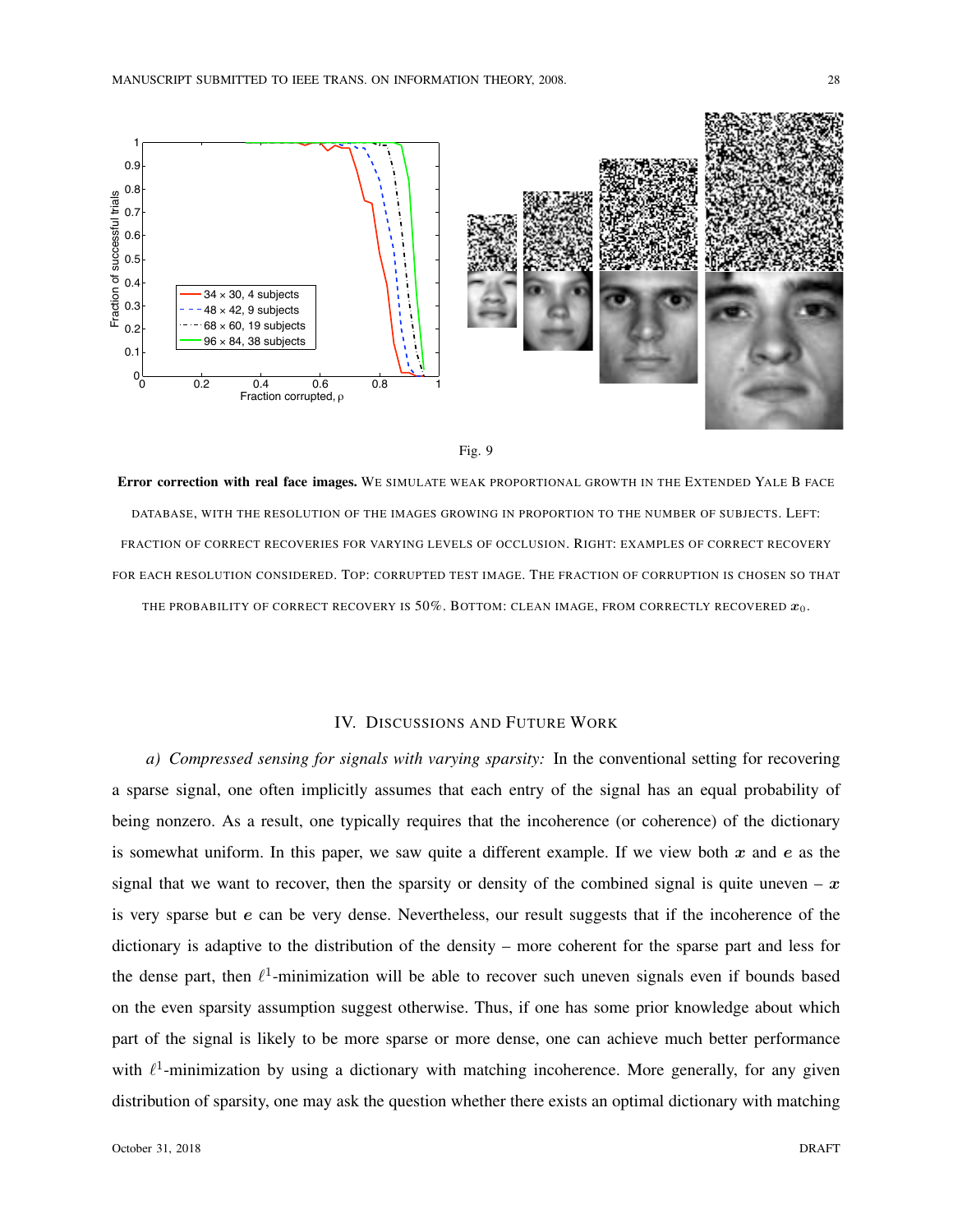incoherence such that  $\ell^1$ -minimization has the highest chance of success.

*b) Stability with respect to noise:* Although in our model, we do not explicitly consider any noise (say  $y = Ax + e + z$ , where z is Gaussian noise),  $\ell^1$ -minimization is known to be stable under small noise [26]. This is also what we have observed empirically in our simulations and also in experiments with face images:  $\ell^1$ -minimization for the cross-and-bouquet model is surprisingly stable to measurement or numerical noise. In fact, as the method is able to deal with dense errors regardless of their magnitude, large noisy entries in  $z$  will be treated like errors and be absorbed into  $e$ . However, a more precise characterization of the effect of noise (say Gaussian) on the estimate of the sparse signal  $x$  and the error e remains an open problem.

*c) Neighborliness of polytopes:* As we have seen in this paper, a precise characterization of the performance of  $\ell^1$ -minimization requires us to analyze the geometry of polytopes associated with the specific dictionaries in question. In practice, we often use  $\ell^1$ -minimization for purposes other than signal reconstruction or error correction. For instance, using machine learning techniques, we can learn from exemplars a dictionary that is optimal for certain tasks such as data classification [13]. The polytope associated with such a dictionary may be very different from those that are normally studied in signal processing or coding theory or error correction, leading to qualitatively different behavior of the  $\ell^1$ minimization. Thus, we should expect that in the coming years, many new classes of high-dimensional polytopes with even more interesting properties may arise from other applications and practical problems.

# **ACKNOWLEDGMENTS**

The authors would like to acknowledge helpful conversations with and useful comments from Prof. Robert Fossum (UIUC Math), Prof. Olgica Milenkovic (UIUC ECE), Prof. Sean Meyn (UIUC ECE), and Dr. Gang Hua (Microsoft Live Labs). This work is partially supported by grants NSF CRS-EHS-0509151, NSF CCF-TF-0514955, ONR YIP N00014-05-1-0633, and NSF IIS 07-03756. John Wright is also supported by a Microsoft Fellowship (sponsored by Microsoft Live Labs, Redmond). Finally, Yi Ma would like to thank Microsoft Research Asia, Beijing, China, for its hospitality during his visit there in Summer 2008.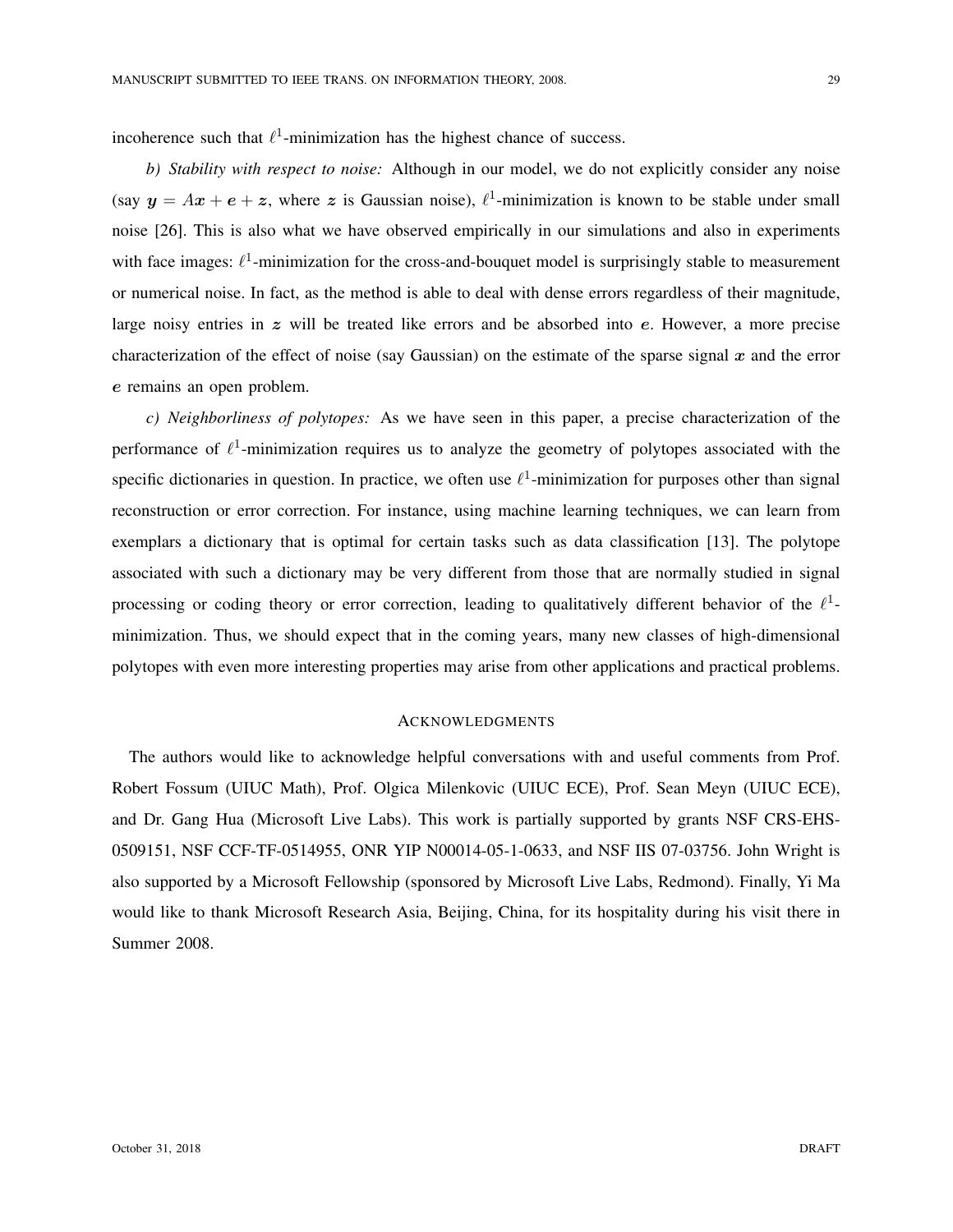#### **REFERENCES**

- [1] T. Figiel, J. Lindenstrauss, and V. D. Milman, "The dimension of almost spherical sections of convex bodies," *Acta Math.*, vol. 139, no. 1-2, pp. 53–94, 2008.
- [2] B. S. Kashin, "The widths of certain finite-dimensional sets and classes of smooth functions," *Izv. Akad. Nauk SSSR Serv. Mat.*, vol. 41, no. 2, pp. 334–351, 2008.
- [3] M. Ledoux, *The Concentration of Measure Phenomenon, Mathematical Surveys and Monographs 89*. American Mathematical Society, 2001.
- [4] R. Tibshirani, "Regression shrinkage and selection via the Lasso," *Journal of the Royal Statistical Society Series B*, vol. 58, pp. 267–288, 1996.
- [5] W. Fu and K. Knight, "Asymptotics for Lasso-type estimators," *Annals of Statistics*, vol. 28, no. 5, pp. 1356–1378, 2000.
- [6] N. Meinshausen and B. Yu, "Lasso-type recovery of sparse representations for high-dimensional data," *to appear in Annals of Statistics*, 2006.
- [7] R. Berinde, A. C. Gilbert, P. Indyk, H. Karloff, and M. J. Strauss, "Combining geometry and combinatorics: A unified approach to sparse signal recovery," *Preprint*, 2008.
- [8] V. Guruswami, J. R. Lee, and A. Razborov, "Almost euclidean subspaces of  $\ell_1^n$  via expander codes," *Electronic Colloquium on Computational Complexity, Report No. 86*, 2007.
- [9] A. Bruckstein, D. L. Donoho, and M. Elad, "From sparse solutions of systems of equations to sparse modeling of signals and images," *To appear in SIAM Review*, 2008.
- [10] W. Bajwa, J. Haupt, G. Raz, and R. Nowak, "Compressed channel sensing," in *Proceedings of Conference on Information Sciences and Systems*, 2008.
- [11] J. Wright, A. Yang, A. Ganesh, S. Sastry, and Y. Ma, "Robust face recognition via sparse representation," *To appear in IEEE Transactions on Pattern Analysis and Machine Intelligence*, 2008.
- [12] J. Yang, J. Wright, T. Huang, and Y. Ma, "Image super-resolution as sparse representation of raw image patches," in *Proc. IEEE Conference on Computer Vision and Pattern Recognition*, 2008.
- [13] J. Mairal, F. Bach, J. Ponce, G. Sapiro, and A. Zisserman, "Discriminative learned dictionaries for local image analysis," in *Proc. IEEE Conference on Computer Vision and Pattern Recognition*, 2008.
- [14] E. Candès and T. Tao, "Decoding by linear programming," IEEE Trans. Information Theory, vol. 51, no. 12, 2005.
- [15] K. Lee, J. Ho, and D. Kriegman, "Acquiring linear subspaces for face recognition under variable lighting," *IEEE Trans. on Pattern Analysis and Machine Intelligence*, vol. 27, no. 5, pp. 684–698, 2005.
- [16] D. Donoho, "For most large underdetermined systems of linear equations the minimal  $l_1$ -norm solution is also the sparsest solution," *Communications on Pure and Applied Mathematics*, vol. 59, no. 6, pp. 797–829, 2006.
- [17] J. Tropp, "Greed is good: algorithmic results for sparse approximation," *IEEE Trans. Information Theory*, vol. 50, no. 10, pp. 2231–2242, 2004.
- [18] D. Needell and J. Tropp, "CoSAMP: Iterative signal recovery from incomplete and inaccurate samples," *To appear in Applied and Computational Harmonic Analysis*, 2008.
- [19] Y. Eldar and M. Mishali, "Robust recovery of signals from a union of subspaces," *preprint*, 2008.
- [20] M. Sipser and D. A. Spielman, "Expander codes," *IEEE Transactions on Information Theory*, vol. 42, no. 6, 1996.
- [21] J. Feldman, T. Malkin, R. Servedio, C. Stein, and M. Wainwright, "LP decoding corrects a constant fraction of errors," *IEEE Trans. Information Theory*, vol. 53, no. 1, pp. 82–89, 2007.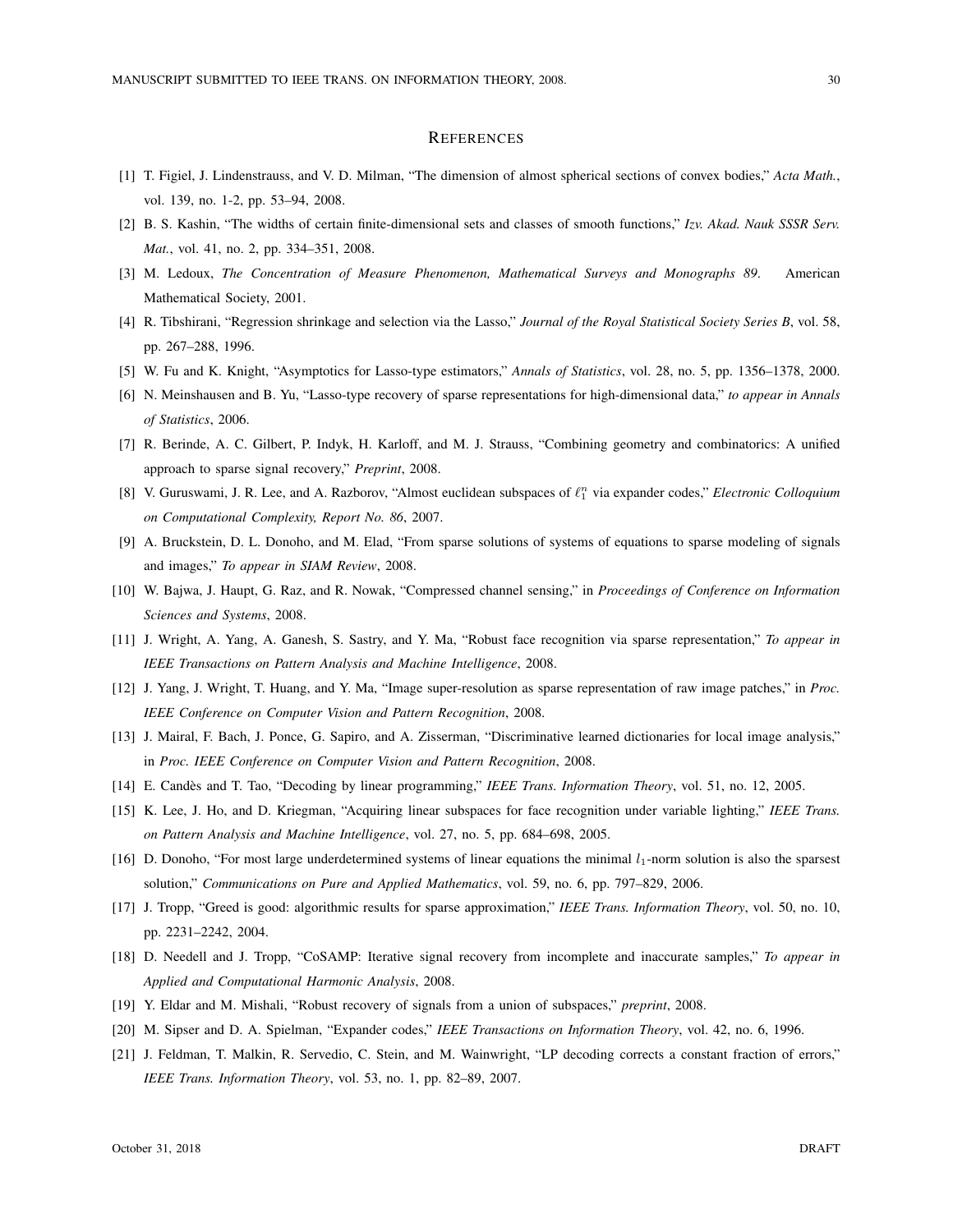- [22] M. R. Capalbo, O. Reingold, S. P. Vadhan, and A. Wigderson, "Randomness conductors and constant-degree lossless expanders," in *Proceedings of the 34th ACM Symposium on Theory of Computing*, 2002, pp. 659–668.
- [23] N. Kashyap, "A decomposition theorem for binary linear codes," *IEEE Trans. Information Theory*, vol. 54, no. 7, pp. 3035–3058, 2008.
- [24] D. Donoho and J. Tanner, "Counting faces of randomly projected polytopes when the projection radically lowers dimension," preprint*, http://www.math.utah.edu/ tanner/*, 2007.
- [25] D. Donoho, "Neighborly polytopes and sparse solution of underdetermined linear equations," *preprint*, 2005.
- [26] ——, "For most large underdetermined systems of linear equations the minimal  $\ell^1$ -norm near solution approximates the sparest solution," *preprint*, 2004.
- [27] S. Dasgupta, D. Hsu, and N. Verma, "A concentration theorem for projections," in *Conference on Uncertainty in Artificial Intelligence (UAI)*, 2006.
- [28] E. Candes and J. Romberg, " $\ell^1$ -magic: Recovery of sparse signals via convex programming," *http://www.acm.caltech.edu/l1magic/*, 2005.
- [29] D. Needell and R. Vershynin, "Signal recovery from inaccurate and incomplete measurements via regularized orthogonalized matching pursuit," preprint *http://www.math.ucdavis.edu/*∼*dneedell/*, 2007.
- [30] P. Wedin, "Perturbation bounds in connection with singular value decomposition," *BIT Numerical Mathematics*, vol. 12, pp. 99–111, 1972.
- [31] N. Alon and J. Spencer, *The Probabilistic Method*. Wiley-Interscience, 2001.
- [32] T. Ferguson, *A Course in Large Sample Theory*. Chapman and Hall, 1996.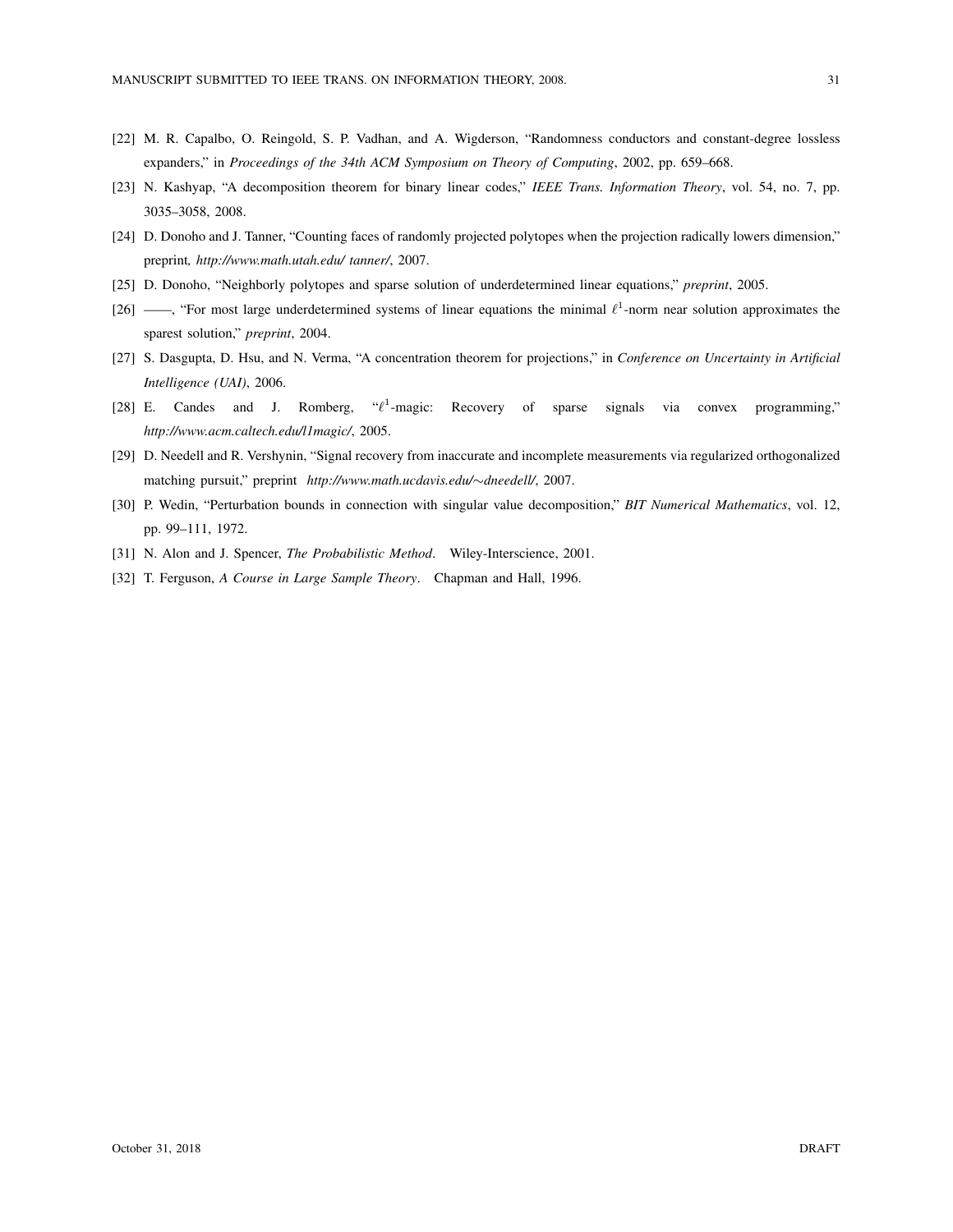#### <span id="page-31-0"></span>APPENDIX

## TECHNICAL LEMMAS AND RESULTS

# <span id="page-31-1"></span>*A. Restricted Isometry for Sparse Vectors*

Here, we give a more precise statement of the restricted isometry property of  $[\tilde{V}^* - \tilde{S}\tilde{U}^*]$  used in the proof of Lemma [3.](#page-16-5) For an arbitrary matrix M, we defined  $\gamma_k(M) \doteq \inf_{\|\mathbf{y}\|_0 \leq k, \mathbf{y} \neq \mathbf{0}} \frac{\|M\mathbf{y}\|_2}{\|\mathbf{y}\|_2}$  $\frac{M \mathbf{\bm{y}} ||_2}{\|\mathbf{y}\|_2}$ . We are interested in knowing  $\gamma_{cm}([\tilde{V}^* - \tilde{S}\tilde{U}^*])$ , where  $\tilde{U}$ ,  $\tilde{S}$ , and  $\tilde{V}$  come from a (compact) singular value decomposition<sup>[18](#page-31-2)</sup> of  $P \doteq A_2^* \pi_{A_1^+}$ , after dropping the largest singular value. The constants in the following result are less important than the fact that for c sufficiently small,  $\gamma_{cm} = \Omega(\nu)$ .

*Lemma 5 (Restricted Isometry):* Suppose that  $\bar{\rho} < \delta$ ,  $\nu < 1/9$ , and c is sufficiently small:

$$
c \leq \min\left\{\frac{\bar{\rho}}{1024}, \frac{\bar{\rho}}{64(1+2C_{\mu}\bar{\rho}^{-1/2})^2}\right\}, \quad \bar{\rho}H(c/\bar{\rho}) + \delta H(c/\delta) < \frac{\bar{\rho}}{128\pi^2},\tag{41}
$$

where  $H(\cdot)$  is the base-e binary entropy function. Let  $u_1, v_1$  denote the first singular vectors of  $P =$  $A_2^* \pi_{A_1^{\perp}} \in \mathbb{R}^{(\delta m - k_1) \times \bar{\rho} m}$ . Then if  $\tilde{U} \tilde{S} \tilde{V}^*$  is a compact singular value decomposition of  $\pi_{\mathbf{u}_1^{\perp}} P \pi_{\mathbf{v}_1^{\perp}}$ ,

$$
\gamma_{cm}([\tilde{V}^* - \tilde{S}\tilde{U}^*]) \geq \frac{\nu\sqrt{\bar{\rho}}}{16} \tag{42}
$$

on the complement of a bad event of probability  $\leq e^{-Cm(1+o(1))}$ .

*Proof:* Notice that the conditional distribution of P given  $A_1$  is Gaussian:  $P = Z_2^* \pi_{A_1^{\perp}} + 1 \mu_{J^c}^* \pi_{A_1^{\perp}} =$  $Z_2^* \pi_{A_1^{\perp}} + \mathbf{1} \hat{\mu}^*$ . We argue that the second term dominates:

*a*)  $\hat{\mu}^*$  *determines the leading singular vectors:* Since the columns of  $A_1$  are  $k_1$  small perturbations of  $\mu_{J^c}$ , the residual  $\|\hat{\mu}\| = \|\pi_{A_1^{\perp}}\mu_{J^c}\|$  should be small. However, we will see that it is not too small:  $\|\pi_{A_1^{\perp}}\mu_{J^c}\| = \Omega(k_1^{-1/2})$  $\int_1^{-1/2}$ ). Choose an orthonormal basis for  $\mathbb{R}^{\bar{\rho}m}$ , with first basis vector  $\frac{\mu_{Jc}}{\|\mu_{Jc}\|}$ . The expression of  $A_1$  w.r.t. this basis is  $\begin{bmatrix} 0 \\ B \end{bmatrix} + e_1(c^* + ||\mu_{Jc}||1^*) = \begin{bmatrix} 0 \\ B \end{bmatrix} + e_1v^*$ , where B and c are iid  $\mathcal{N}(0, \nu^2/m)$ . So,  $\left\|\pi_{A_1}\frac{\mu_{J^c}}{\|\mu_{J^c}\|} \right\|$  $\|\boldsymbol{\mu}_{J^c}\|$  $\begin{array}{c} \hline \end{array}$ 2 can be written as

$$
\bm{e}_1^*\left(\left[ \begin{smallmatrix} 0 \\ B \end{smallmatrix} \right] + \bm{e}_1 \bm{v}^*\right)\left(\bm{v} \bm{v}^* + B^* B\right)^{-1}\left(\left[\begin{smallmatrix} 0 & B^* \end{smallmatrix} \right] + \bm{v} \bm{e}_1^*\right)\bm{e}_1 \quad = \quad \frac{\bm{v}^*(B^*B)^{-1}\bm{v}}{1+\bm{v}^*(B^*B)^{-1}\bm{v}}
$$

Applying Fact [1](#page-16-1) to the  $(\bar{p}m-1)\times k_1$  matrix B, one can easily show that  $P\left[\|(B^*B)^{-1}\|>\frac{2}{\nu^2}\right]$  $\frac{2}{\nu^2 \bar{\rho}}$   $\geq e^{-Cm}$ . By [\(21\)](#page-16-4) above, the norm of the  $k_1$ -dimensional  $\mathcal{N}(0, \nu^2/m)$  vector c also concentrates:  $P\left[\Vert \bm{c} \Vert \geq 1\right]$ √  $\overline{k_{1}}]\asymp$  $e^{-C'mk_1}$ . On the complement of these bad events,  $||v|| \le ||c|| + ||\mu_{Jc} \mathbf{1}_{k_1}^*|| = (1 + ||\mu_{Jc}||)$ √  $\overline{k_1} \leq 2$ √  $\overline{k_1}$ 

.

<span id="page-31-2"></span><sup>&</sup>lt;sup>18</sup>With probability one, the matrices U and V are unique upto multiplication of their columns by a common set of signs. The quantity of interest,  $\gamma_k$ , does not depend on the choice of signs, so there is no ambiguity in writing  $\gamma_k([\tilde{V}^* - \tilde{S}\tilde{U}^*])$ .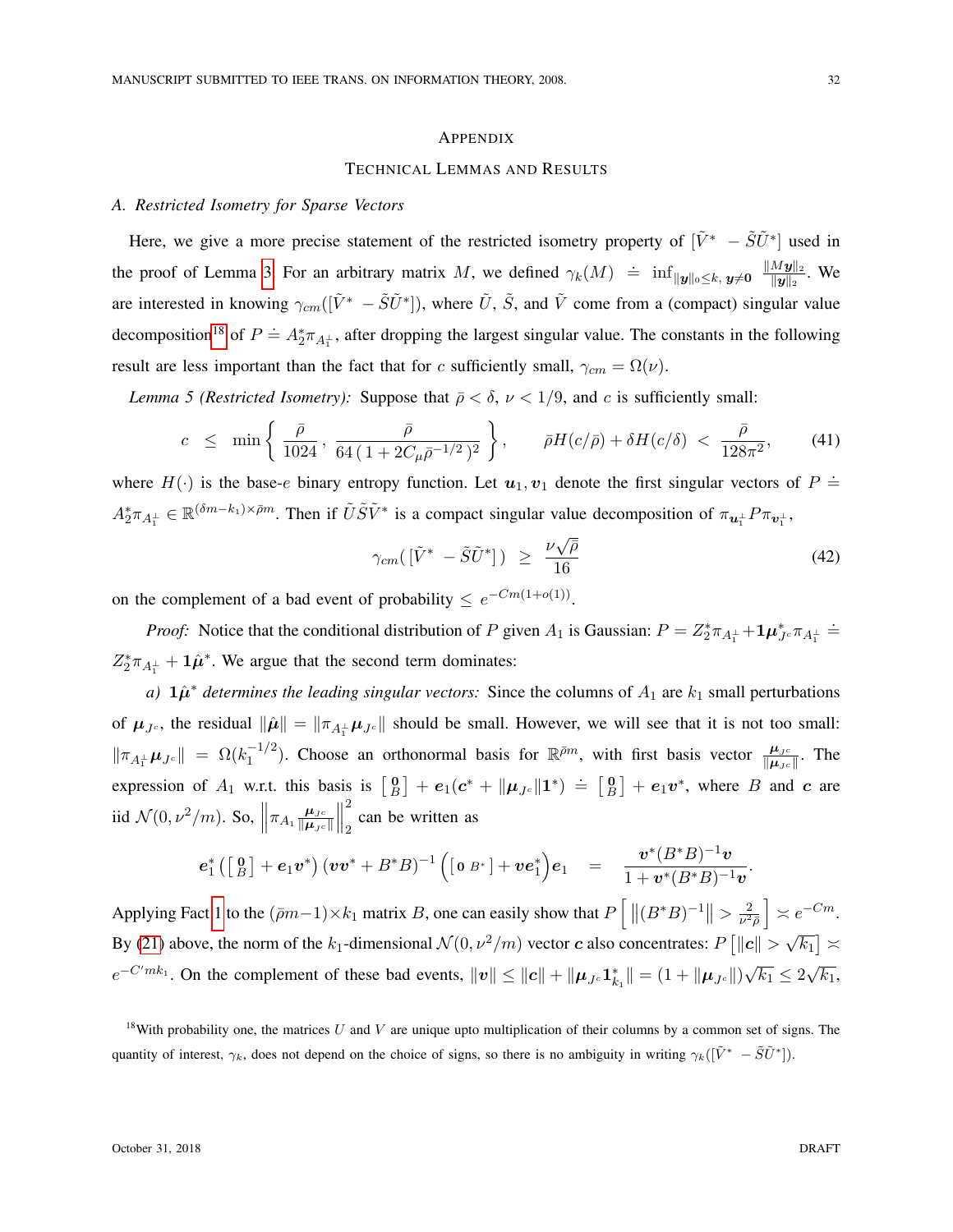and  $\mathbf{v}^*(B^*B)^{-1}\mathbf{v} \leq \frac{8}{\nu^2}$  $\frac{8}{\nu^2 \bar{\rho}} k_1$ . So,  $\mu_{J^c}$  $\frac{\boldsymbol{\mu}_{J^c}}{\|\boldsymbol{\mu}_{J^c}\|} - \pi_{A_1} \frac{\boldsymbol{\mu}_{J^c}}{\|\boldsymbol{\mu}_{J^c}\|}$  $\|\boldsymbol{\mu}_{J^c}\|$  $\begin{array}{c} \hline \end{array}$ 2 2  $=\frac{1}{1+x^2}$  $\frac{1}{1+\bm{v}^{*}(B^{*}B)^{-1}\bm{v}}$   $\geq \frac{1}{1+\frac{1}{\cdots}}$  $1 + \frac{8}{\nu^2 \bar{\rho}} k_1$  $(43)$ 

<span id="page-32-0"></span>Lemma [6](#page-35-0) below shows that with probability  $\geq 1 - e^{-Cm(1+o(1))}$  in the random support of the error  $e_0$ ,  $\|\mu_{Jc}\| \ge \bar{\rho}/2$ . Together with [\(43\)](#page-32-0), this implies that  $\|\hat{\mu}\| = \|\mu_{Jc} - \pi_{A_1}\mu_{Jc}\|_2 \ge \frac{\bar{\rho}}{2}$  $\frac{\bar{\rho}}{2}\sqrt{\frac{1}{1+\frac{8}{\nu^2\bar{\rho}}k_1}}$ . On this good event,  $\|\mathbf{1}_{\delta m-k_1}\hat{\mu}^*\|_2 \geq C_1 m^{\eta_0/2}$  for some constant  $C_1$  and m sufficiently large. From Fact [1,](#page-16-1)  $\|Z_2\|$  is bounded by some constant  $C_2$  with probability at least  $1 - e^{-Cm(1+o(1))}$ . Treating  $Z_2^* \pi_{A_1^{\perp}}$  as a nuisance perturbation of  $1\hat{\mu}^*$  and applying Wedin's perturbation bound for principal subspaces [30] then gives

$$
\begin{array}{rcl}\n\|\pi_{\mathbf{u}_{1}^{\perp}} - \pi_{\mathbf{1}^{\perp}}\| & = & \left\|\frac{\mathbf{u}_{1} \mathbf{u}_{1}^{*}}{\mathbf{u}_{1}^{*} \mathbf{u}_{1}} \left(\mathbf{I} - \frac{\mathbf{1} \mathbf{1}^{*}}{\mathbf{1}^{*} \mathbf{1}} + \frac{\mathbf{1} \mathbf{1}^{*}}{\mathbf{1}^{*} \mathbf{1}}\right) - \left(\mathbf{I} - \frac{\mathbf{u}_{1} \mathbf{u}_{1}^{*}}{\mathbf{u}_{1}^{*} \mathbf{u}_{1}} + \frac{\mathbf{u}_{1} \mathbf{u}_{1}^{*}}{\mathbf{u}_{1}^{*} \mathbf{u}_{1}}\right) \frac{\mathbf{1} \mathbf{1}^{*}}{\mathbf{1}^{*} \mathbf{1}}\right\| \\
& \leq & 2 \left\|\frac{\mathbf{u}_{1} \mathbf{u}_{1}^{*}}{\mathbf{u}_{1}^{*} \mathbf{u}_{1}} \left(\mathbf{I} - \frac{\mathbf{1} \mathbf{1}^{*}}{\mathbf{1}^{*} \mathbf{1}}\right)\right\| \leq & \frac{2 \left\|Z_{2}^{*} \pi_{A_{1}^{\perp}}\right\|}{\left\|\mathbf{1} \hat{\boldsymbol{\mu}}^{*}\right\|} \leq & \frac{2 C_{2}}{C_{1} \, m^{\eta_{0}/2}}.\n\end{array}
$$

Similarly  $\|\pi_{\bm{v}_1^{\perp}} - \pi_{\hat{\bm{\mu}}^{\perp}} \| \leq \frac{2C_2}{C_1 m^{\eta_0/2}}$ . Write

$$
\|\pi_{\bm{u}_1^{\perp}} P \pi_{\bm{v}_1^{\perp}} - \pi_{\bm{1}^{\perp}} P \pi_{\hat{\bm{\mu}}^{\perp}}\| \leq \|\pi_{\bm{u}_1^{\perp}} - \pi_{\bm{1}^{\perp}}\| \|P \pi_{\bm{v}_1^{\perp}}\| + \|\pi_{\bm{1}^{\perp}} P\| \|\pi_{\bm{v}_1^{\perp}} - \pi_{\hat{\bm{\mu}}^{\perp}}\|.
$$

Now,  $\|\pi_{\mathbf{1}^\perp}P\| \le \|Z_2\| \le C_2$ , and  $\|P\pi_{\mathbf{v}_1^\perp}\| = \sigma_2(P) \le$  $\frac{1}{2}\nu(\sqrt{\overline{\rho}}+$  $\delta$ ) simultaneously with probability  $\geq 1 - e^{-Cm(1+o(1))}$  (the second bound was established in part (a) of the proof of Lemma [3\)](#page-16-5). Hence,  $\exists C_3$  such that  $P\left[\|\pi_{\bm{u}_1^\perp}P\pi_{\bm{v}_1^\perp}-\pi_{\bm{1}^\perp}P\pi_{\hat{\bm{\mu}}^\perp}\|_2 > C_3 m^{-\eta_0/2}\right] \asymp e^{-Cm}$ . For an arbitrary matrix W, let  $f(W) \doteq \gamma_{cm}([\pi_{\mathcal{R}(W^*)} - W^*])$ . We are interested in  $f(\pi_{\mathbf{u}_1^{\perp}} P \pi_{\mathbf{v}_1^{\perp}})$ .<sup>[19](#page-32-1)</sup> Using the fact that singular values of submatrices are 1-Lipschitz and applying Wedin's sin  $\Theta$  theorem [30] to  $\pi_{R(W^*)}$ , it is not difficult to show that if rank $(W + \Delta) = \text{rank}(W)$ ,

$$
|f(W+\Delta) - f(W)| \le \left(\frac{1}{\sigma_{min}(W) - \|\Delta\|} + 1\right) \|\Delta\|,
$$
\n(44)

where  $\sigma_{min}(W)$  is the smallest nonzero singular value. Applying this bound with  $W = \pi_{u_1^{\perp}} P \pi_{v_1^{\perp}}$ ,  $\Delta = \pi_{u_1^{\perp}} P \pi_{v_1^{\perp}} - \pi_{1^{\perp}} P \pi_{\hat{\mu}^{\perp}}$ , and noticing that  $\sigma_{min}(\pi_{u_1^{\perp}} P \pi_{v_1^{\perp}})$  is bounded below by a positive constant with overwhelming probability, we have that  $| f(\pi_{u_1^{\perp}} P \pi_{v_1^{\perp}}) - f(\pi_1 P \pi_{\hat{\mu}^{\perp}})| < \frac{\nu \sqrt{\rho}}{16}$  with probability at least  $1 - e^{-Cm(1+o(1))}$ . We henceforth restrict our attention to  $f(\pi_1 \bot P \pi_{\hat{\mu}} \bot)$ .

*b) Analysis via Gaussian measure concentration:* Let  $\Sigma$  denote the subspace  $(\mathcal{R}(Z_1) + \mathcal{R}(\mu_{Jc}))^{\perp}$ , and let  $V_0$  be some orthonormal basis for this subspace, chosen independently of  $Z_2$ . From the above reasoning, we can restrict our attention to  $\pi_1 \bot P \pi_{\hat{\mu}^{\perp}} = \pi_1 \bot Z_2^* \pi_{\Sigma}$ . Let  $\pi_1 \bot Z_2^* \pi_{\Sigma} = U'S'V'^*$  be a compact singular value decomposition of this matrix. Then,

$$
\gamma_{cm}\left(\begin{bmatrix} V'^* & -S'U'^* \end{bmatrix}\right) = \gamma_{cm}\left(V'^*\begin{bmatrix} I & \pi_{\Sigma}Z_{2}\pi_{1\perp} \end{bmatrix}\right) = \gamma_{cm}\left(V_0^*\begin{bmatrix} I & \pi_{\Sigma}Z_{2}\pi_{1\perp} \end{bmatrix}\right).
$$

<span id="page-32-1"></span><sup>19</sup>Since left multiplication by an orthogonal matrix does not change  $\gamma_{cm}$ ,  $f(\pi_{u_1^{\perp}} P \pi_{v_1^{\perp}}) = \gamma_{cm}([\tilde{V}^* - \tilde{S}\tilde{U}^*])$ .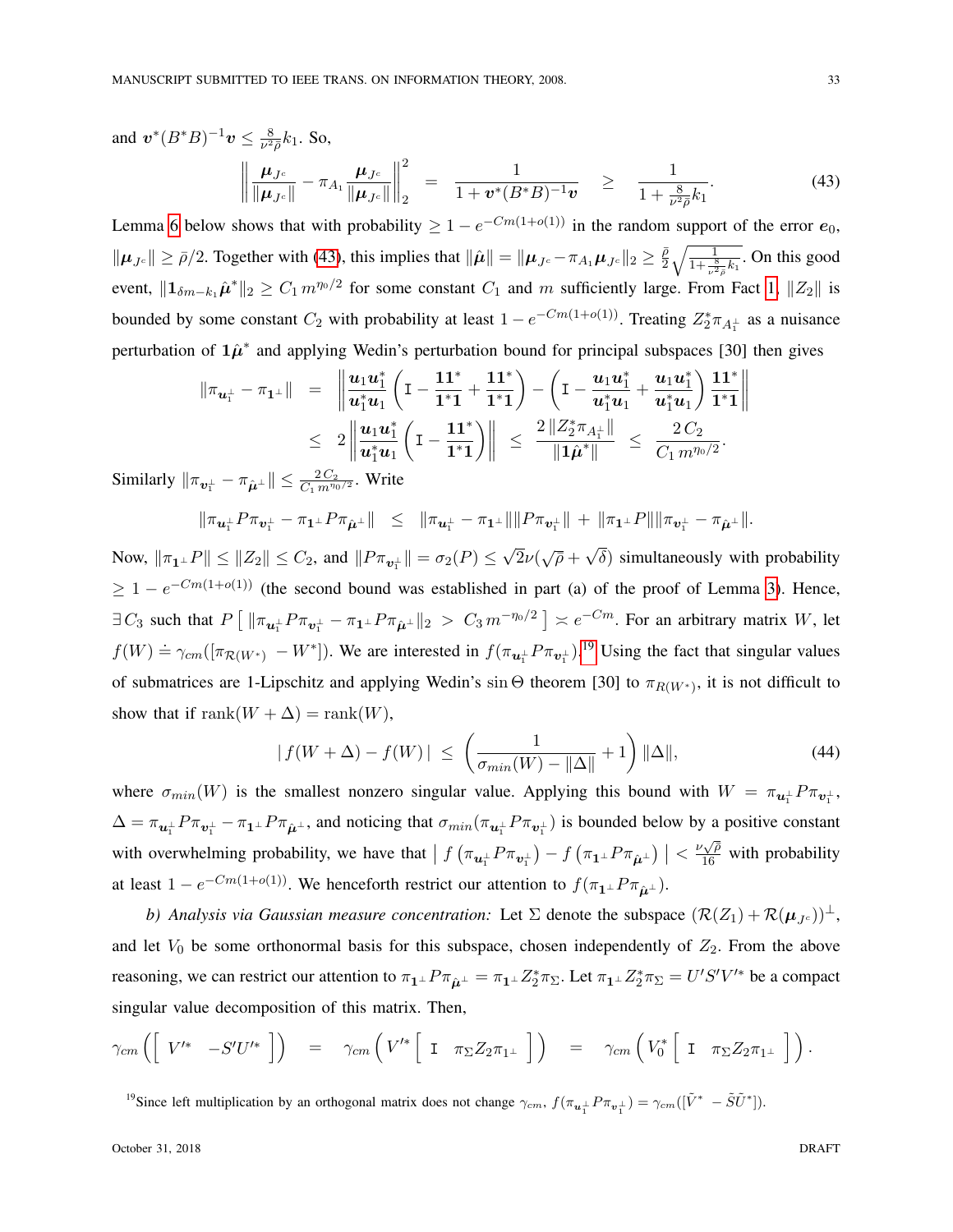Where the final step follows because  $\gamma_{cm}$  is invariant under left multiplication of its argument by an orthogonal matrix. Now,  $V_0^* \pi_{\Sigma} Z_2 = V_0^* Z_2$  is simply distributed as a  $(\bar{\rho}m - k_1 - 1) \times (\delta m - k_1)$  iid  $\mathcal{N}(0, \nu^2/m)$  random matrix. Finally, introduce an additional uniformly distributed random orthogonal matrix  $Q \in \mathbb{R}^{(\bar{p}m-k_1-1)\times(\bar{p}m-k_1-1)}$ , chosen independently of  $Z_2$ , and define  $\Psi = QV_0^*\pi_{\Sigma}Z_2$ . This is again an iid  $\mathcal{N}(0, \nu^2/m)$  matrix. Notice then, that  $\gamma_{cm} \left( \begin{bmatrix} V'^* & -S'U'^* \end{bmatrix} \right) = \gamma_{cm} \left( \begin{bmatrix} QV_0^* & \Psi \pi_{1^\perp} \end{bmatrix} \right)$ . From the rotational invariance of the Gaussian distribution, it is easy to show that  $\Psi$  and Q are independent random variables.  $QV_0^*$  is the transpose of random orthobasis for  $\Sigma$ ; it can be realized by orthogonalizing the projection of a Gaussian matrix onto Σ. To this end, introduce an iid  $\mathcal{N}(0, \nu^2/m)$  matrix  $\Phi \in$  $\mathbb{R}^{(\bar{p}m-k_1-1)\times \bar{p}m}$  independent of  $\Sigma$  and  $\Psi$ . Then,  $\gamma_{cm}$   $\left(\begin{bmatrix} QV_0^* & \Psi\pi_{\mathbf{1}^\perp} \end{bmatrix}\right)$  is equal in distribution to  $\gamma_{cm} \left( \begin{array}{cc} (\Phi \pi_{\Sigma} \Phi^*)^{-1/2} \Phi \pi_{\Sigma} & \Psi \pi_{\mathbf{1}^{\perp}} \end{array} \right)$ . Let  $\Lambda \doteq (\Phi \pi_{\Sigma} \Phi^*)^{-1/2}$ , and notice that

$$
\gamma_{cm} = \min_{\#L_1 \cup L_2 = cm} \sigma_{min} \left( \begin{bmatrix} [\Lambda \Phi \pi_{\Sigma}]_{\bullet, L_1} & [\Psi \pi_{1\perp}]_{\bullet, L_2} \end{bmatrix} \right) \ge
$$
  

$$
\min_{\#L_1 = \#L_2 = cm} \min \left\{ \sigma_{min} ([\Lambda \Phi \pi_{\Sigma}]_{\bullet, L_1}), \sigma_{min} (\pi_{\Sigma'} \bot [\Psi \pi_{1\perp}]_{\bullet, L_2}) \right\} - \max_{\#L_1 = \#L_2 = cm} \left\| \pi_{\Sigma'} [\Psi \pi_{1\perp}]_{\bullet, L_2} \right\|
$$

where  $\Sigma'$  denotes the subspace  $\mathcal{R}([\Lambda \Phi \pi_{\Sigma}]_{\bullet,L_1})$ .

*c*) *Bounding*  $\sigma_{min}[\Lambda \Phi \pi_{\Sigma}]_{\bullet,L}$ : Applying Fact [1](#page-16-1) to  $\Phi \pi_{\Sigma}$  gives that  $P[\|\Phi \pi_{\Sigma}\|_2 \geq 3\nu\sqrt{\overline{\rho}}] \asymp e^{-\overline{\rho}m/2}$ . On the complement of this bad event,  $\sigma_{min}(\Lambda) \geq \frac{1}{3\nu_{\Lambda}}$  $\frac{1}{3\nu\sqrt{\rho}}$ . Write

$$
\begin{array}{rcl}\n[\Phi\pi_{\Sigma}]_{\bullet,L} & = & \Phi_{\bullet,L} - [\Phi\pi_{\Sigma^{\perp}}]_{\bullet,L} = \Phi_{\bullet,L}(\mathbf{I} - [\pi_{\Sigma^{\perp}}]_{L,L}) - \Phi_{\bullet,L^c}[\pi_{\Sigma}]_{L^c,L} \\
\implies & \sigma_{min}([\Phi\pi_{\Sigma}]_{\bullet,L}) \geq \sigma_{min}(\Phi_{\bullet,L})(1 - \|[\pi_{\Sigma^{\perp}}]_{L,L}\|) - \|\pi_{\Phi_{\bullet,L}}\Phi_{\bullet,L^c}\pi_{[\pi_{\Sigma}]_{L^c,L}}\|.\n\end{array}
$$

Straightforward application of Fact [1](#page-16-1) shows that  $P\left[\sigma_{min}(\Phi_{\bullet,L}) \leq \frac{\nu\sqrt{\overline{\rho}}}{2} - \nu\sqrt{c}\right] \approx e^{-\overline{\rho}m/8}$ , while for  $\lim_{\epsilon \to 0} \varepsilon_1 > 0$ ,  $P\left[\|\pi_{\Phi_{\bullet,L}} \Phi_{\bullet,L^c} \pi_{[\pi_{\Sigma}]_{L^c,L}}\| \geq 2\nu\sqrt{c} + \nu\sqrt{\overline{\rho}\varepsilon_1}\right] \asymp e^{-\overline{\rho}\varepsilon_1 m/2}$ . Finally, consider the matrix  $\Upsilon \doteq \begin{bmatrix} Z_1 & \nu \sqrt{\bar{\rho}} \frac{\mu_{J^c}}{\|\mu_{J^c}\|} \end{bmatrix}$  $\|\boldsymbol{\mu}_{J^c}\|$  $\Upsilon = \left[ Z_1 \quad \nu \sqrt{\overline{\rho}} \frac{\mu_{J^c}}{\|\mu_{J^c}\|} \right] \in \mathbb{R}^{\overline{\rho}m \times (k_1+1)}$ . We are interested in  $\|[\pi_{\Sigma^{\perp}}]_{L,L}\| = \left\| \Upsilon_{L,\bullet}(\Upsilon^*\Upsilon)^{-1} \Upsilon_{\bullet,L}^* \right\| \leq$ <br> $\|\Upsilon_{L,\bullet}\|^2$  It is not difficult to show<sup>21</sup> that wn > 1  $e^{-\frac{\over$  $\frac{\| \Upsilon_{L,\bullet} \|^2}{\sigma_{min}^2(\Upsilon)}$ . It is not difficult to show<sup>[21](#page-33-1)</sup> that w.p.  $\geq 1-e^{-\frac{\bar{\rho}m}{8}(1-\epsilon+o(1))}$ ,  $\sigma_{min}(\Upsilon) \geq \frac{\nu \sqrt{\bar{\rho}}}{2}$  $\frac{\sqrt{\rho}}{2}$ . Meanwhile for any  $\epsilon_2 > 0, P\left[\left\|[Z_1]_{L,\bullet}\right]\right\| \ge \nu\sqrt{c} + \nu\sqrt{\overline{\rho}\epsilon_2} \ge e^{-\overline{\rho}\epsilon_2 m/2}$ . On the complement of this bad event (and invoking Lemma [6\)](#page-35-0)

$$
\|\Upsilon_{L,\bullet}\| \leq \| [Z_1]_{L,\bullet}\| + \left\| \nu \sqrt{\bar{\rho}} \frac{\mu_{J^c}(L)}{\|\mu_{J^c}\|} \right\| \leq \nu \sqrt{c} + \nu \sqrt{\bar{\rho} \varepsilon_2} + 2\nu C_\mu \sqrt{\frac{c}{\bar{\rho}}} = \nu \left( \sqrt{\bar{\rho} \varepsilon_2} + \sqrt{c} \left( 1 + \frac{2C_\mu}{\sqrt{\bar{\rho}}} \right) \right).
$$

<span id="page-33-1"></span><span id="page-33-0"></span><sup>20</sup>Since  $\Phi_{\bullet,L^c}$  is independent of  $\Phi_{\bullet,L}$  and  $\Sigma$ , the norm of  $\pi_{\Phi_{\bullet,L}}\Phi_{\bullet,L^c}\pi_{[\pi_{\Sigma}]_{L^c,L}}$  is simply distributed as the norm of a  $cm \times cm$ iid  $\mathcal{N}(0, \nu^2/m)$  matrix. By Fact [1,](#page-16-1)  $P\left[\|\pi_{\Phi_{\bullet,L}}\Phi_{\bullet,L^c}\pi_{[\pi_{\Sigma}]_{L^c,L}}\| \ge 2\nu\sqrt{c} + t\nu\sqrt{c}\right] \le e^{-(t-o(1))^2 c m/2}$ . Set  $t = \sqrt{\frac{\bar{\rho}\epsilon_1}{c}}$ . <sup>21</sup>Write  $\sigma_{min}(\Upsilon) \geq \sigma_{min} \left( \left[ \pi_{\mu_{Jc}^{\perp}} Z_1 \quad \nu \sqrt{\overline{\rho}} \frac{\mu_{Jc}}{\|\mu_{Jc}\|} \right] \right) - \|\pi_{\mu_{Jc}} Z_1\| \geq \min \left( \sigma_{min}(\pi_{\mu_{Jc}^{\perp}} Z_1), \nu \sqrt{\overline{\rho}} \right) - \|\pi_{\mu_{Jc}} Z_1\|$ , apply Fact 1 to the singular value and standard tail bounds to the k<sub>1</sub>-dimensional  $\mathcal{N}(0, \nu^2/m)$  vector  $\frac{\mu_{Jc}^*}{\|\mu_{Jc}\|}Z_1$ .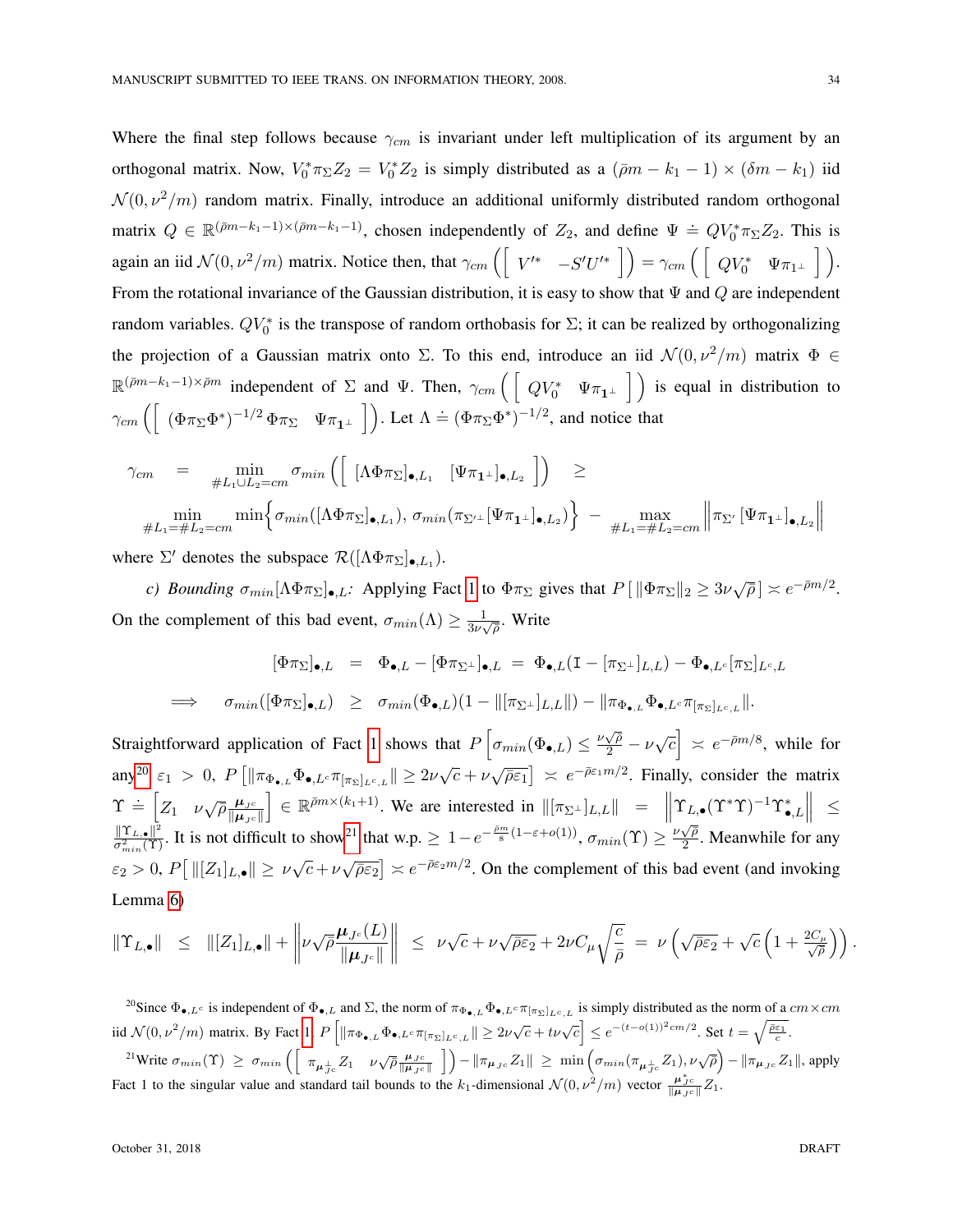By the assumptions of the lemma,  $\sqrt{c} (1 + \frac{2C_{\mu}}{\sqrt{a}})$  $\sqrt{\bar{\rho}}/\sqrt{2}$ , and  $\|\pi_{\Sigma^{\perp}}\|_{L,L}\| \leq \frac{\|\Upsilon_{L,\bullet}\|^2}{\sigma_{min}^2(\Upsilon)}$  $\frac{\Vert \Upsilon_{L,\bullet} \Vert^2}{\sigma_{min}^2(\Upsilon)} \leq 4 \left( \sqrt{\varepsilon_2} + 1/8 \right)^2$ . Setting  $\varepsilon_1 = \varepsilon_2 = \frac{1}{64}$ ,  $\|[\pi_{\Sigma^{\perp}}]_{L,L}\| \leq 1/4$ ,  $\|\pi_{\Phi_{\bullet,L}}\Phi_{\bullet,L} \cdot \pi_{[\pi_{\Sigma}]_{L^c,L}}\| \leq 2\nu\sqrt{c} + \nu\sqrt{\overline{\rho}}/8$ , and so √ √ √ √

$$
\sigma_{min}\left(\left[\Phi\pi_{\Sigma}\right]_{\bullet,L}\right) \ge \left(\frac{\nu\sqrt{\bar{\rho}}}{2} - \nu\sqrt{c}\right)\left(1 - \frac{1}{4}\right) - \left(2\,\nu\sqrt{c} + \frac{\nu\sqrt{\bar{\rho}}}{8}\right) = \frac{\nu\sqrt{\bar{\rho}}}{4} - \frac{11\nu\sqrt{c}}{4},\tag{45}
$$

and  $\sigma_{min}\left(\left[\Lambda\Phi\pi_{\Sigma}\right]_{\bullet,L}\right) \geq \frac{1}{12} - \frac{11}{12}\sqrt{\frac{c}{\rho}} > \frac{1}{24}$  on the complement of a bad event of probability  $e^{-\frac{\bar{\rho}m}{128}(1+o(1))}$ . The number of subsets L of size cm is  $e^{\bar{\rho}mH(c/\bar{\rho})(1+o(1))}$ . The probability any L is bad is bounded by  $e^{\bar{\rho}m\left(H(c/\bar{\rho})-\frac{1}{128}\right)(1+o(1))}$ , which falls off exponentially when  $H(c/\bar{\rho}) < 1/128$ . This is guaranteed for  $c/\bar{\rho} < 1/1024.$ 

*d)* Bounding  $\sigma_{min} (\pi_{\Sigma'^{\perp}}[\Psi \pi_{1^{\perp}}]_{\bullet, L})$ : Recall that  $\Sigma'$  denotes the *cm*-dimensional range of  $[\Lambda \Phi \pi_{\Sigma}]_{\bullet, L_1}$ . Choose any orthonormal basis for the  $[(\bar{\rho} - c)m - k_1 - 1]$ -dimensional subspace  $\Sigma^{\perp}$ . The expression of the columns of  $\pi_{\Sigma'}\psi$  with respect to this basis is a  $((\bar{\rho}-c)m-k_1-1)\times(\delta m-k_1)$  matrix  $\tilde{\Psi}$  with entries  $\mathcal{N}(0, \nu^2/m)$ . Split  $\tilde{\Psi}\pi_{1\perp}$  as

$$
[\tilde{\Psi}\pi_{\mathbf{1}^{\perp}}]_{\bullet,L} = \tilde{\Psi}_{\bullet,L} - \frac{1}{\delta m - k_1}\tilde{\Psi}_{\bullet,L^c}\mathbf{1}_{L^c}\mathbf{1}_{L}^* - \frac{1}{\delta m - k_1}\tilde{\Psi}_{\bullet,L}\mathbf{1}_{L}\mathbf{1}_{L}^*.
$$

Using the independence of  $\frac{1}{\delta m - k_1} \tilde{\Psi}_{\bullet, L^c} \mathbf{1}$  and  $\tilde{\Psi}_{\bullet, L}$  and applying Fact [1,](#page-16-1) it is not difficult to show<sup>[22](#page-34-0)</sup> that

$$
P\left[\sigma_{min}\left(\tilde{\Psi}_{\bullet,L} - \frac{1}{\delta m - k_1}\tilde{\Psi}_{\bullet,L^c}\mathbf{1}\mathbf{1}^*\right) \le \frac{\nu\sqrt{\bar{\rho} - c}}{2} - \nu\sqrt{c}\right] \le e^{-\frac{(\bar{\rho} - c)m}{8}(1 + o(1))}.\tag{46}
$$

For the other term,  $\parallel$  $\frac{1}{\delta m - k_1} \tilde{\Psi}_{\bullet,L} \mathbf{1} \mathbf{1}^* \Big\| \ \leq \ \| \tilde{\Psi}_{\bullet,L} \|_{\bar{\delta}}^2$  $\frac{c}{\delta}(1+o(1))$ . From Fact 1,  $P\left[\|\tilde{\Psi}_{\bullet,L}\|\geq 3\nu\sqrt{\bar{\rho}}\right]\leq$  $e^{-\frac{(\bar{\rho}-c)m}{2}(1+o(1))}$ . On the complement of this event,  $\parallel$  $\frac{1}{\delta m-k_1}\tilde{\Psi}_{\bullet,L}\mathbf{1}\mathbf{1}^*\Big\|\,\leq\,$  $3\nu c\sqrt{\bar{\rho}}$  $\frac{c\sqrt{\bar{\rho}}}{\delta}(1+o(1)) \leq 4\nu\sqrt{c}\sqrt{\frac{c}{\delta}}$ eventually. Since  $\sqrt{\frac{c}{\delta}} < \sqrt{\frac{c}{\bar{\rho}}} \le \frac{1}{32},$  $\frac{1}{\delta m-k_1}\tilde{\Psi}_{\bullet,L}\mathbf{1}\mathbf{1}^*\Big\|\leq\frac{\nu\sqrt{c}}{8}$  $\frac{\sqrt{c}}{8}$ . All together, with probability at least  $1 - e^{-(\bar{\rho}-c)m/8(1+o(1))},$ 

$$
\sigma_{min}([\tilde{\Psi}\pi_{\mathbf{1}^{\perp}}]_{\bullet,L}) \ \geq \ \sigma_{min}\left(\tilde{\Psi}_{\bullet,L}-\frac{1}{m}\tilde{\Psi}_{\bullet,L^c}\mathbf{1}\mathbf{1}^*\right) - \left\|\frac{\tilde{\Psi}_{\bullet,L}\mathbf{1}\mathbf{1}^*}{\delta m-k_1}\right\| \ \geq \ \frac{7\nu\sqrt{\bar{\rho}}}{16} - \frac{9}{8}\nu\sqrt{c} \ \geq \ \frac{3}{8}\nu\sqrt{\bar{\rho}}
$$

There are  $\leq e^{\bar{p}mH(c/\bar{\rho})}$  subsets  $L_1$  of size  $cm$  and  $\leq e^{\delta mH(c/\delta)}$  subsets  $L_2$  of size  $cm$ . The total number of choices of  $L_1, L_2$  is asymptotic to  $e^{(\bar{\rho}H(\frac{c}{\bar{\rho}})+\delta H(\frac{c}{\delta}))m}$ , and the probability that any pair is bad is bounded by a function asymptotic to  $\exp\left((\bar{\rho}H(c/\bar{\rho}) + \delta H(c/\delta) - \frac{\bar{\rho}-c}{8}\right)$  $\frac{(-c)}{8}$  m  $(1+o(1))$ . Under the assumptions of the lemma, the exponent is negative.

<span id="page-34-0"></span><sup>22</sup>Translation does not substantially affect the bound on  $\sigma_{min}$  in Fact [1:](#page-16-1) for an  $m \times n$  iid  $\mathcal{N}(0, 1/m)$  matrix M and an independent translation  $x$ ,  $\sigma_{min}(M + x1^*) \ge \sigma_{min}(\pi_{x} \perp M)$ , which obeys the same concentration result, now applied to an  $(m-1) \times n$  matrix. Appropriate rescaling of the  $((\bar{\rho} - c)m - k_1 - 1) \times cm \mathcal{N}(0, \nu^2/m)$  matrix  $\tilde{\Psi}_{\bullet, L}$  yields the desired expression.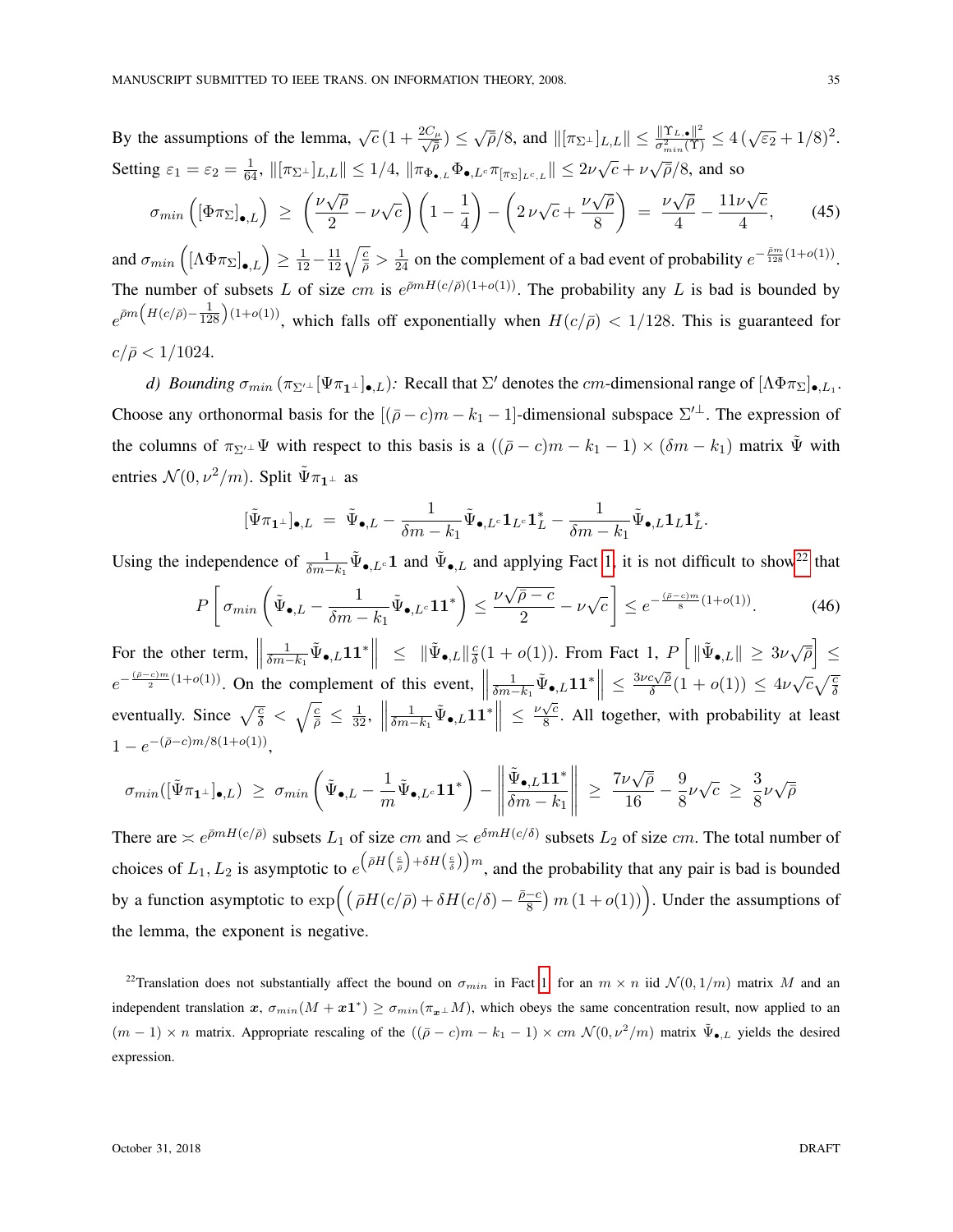*e*) Bounding the cross-coherence  $\left\|\pi_{\Sigma^{\prime\prime}}\left[\Psi\pi_{\mathbf{1}^{\perp}}\right]_{\bullet,L_2}\right\|$ *:* Let  $\Sigma''$  denote the subspace  $\mathcal{R}([\Lambda \Phi \pi_{\Sigma}]_{\bullet, L_1})$ . Notice that  $\Sigma''$  and  $\Psi$  are probabilistically independent. Now,

$$
\left\|\pi_{\Sigma''}\left[\Psi\pi_{\mathbf{1}^\perp}\right]_{\bullet,L_2}\right\| \leq \|\pi_{\Sigma''}\Psi_{\bullet,L_2}\| + \left\|\pi_{\Sigma''}\Psi\frac{\mathbf{1}_{\delta m-k_1}\mathbf{1}_{cm}^*}{\delta m-k_1}\right\| \leq \|\pi_{\Sigma''}\Psi_{\bullet,L_2}\| + \left\|\frac{\pi_{\Sigma''}\Psi\mathbf{1}}{\sqrt{\delta m-k_1}}\right\|
$$

eventually, since  $\frac{\|1_{cm}\|}{\sqrt{\delta m-k_1}} = \sqrt{\frac{cm}{\delta m-k_1}} < 1$  eventually. Now,  $\|\pi_{\Sigma} \Psi_{\bullet,L_2}\|$  is distributed as the norm of a  $cm \times cm$  iid  $\mathcal{N}(0, \nu^2/m)$  matrix, and so for any  $\varepsilon_1 > 0$ ,

$$
P\left[\|\pi_{\Sigma''}\Psi_{\bullet,L_2}\|\geq 2\nu\sqrt{c}+\varepsilon_1\nu\sqrt{\bar{\rho}}\right] \;\asymp\; e^{-\varepsilon_1^2\bar{\rho}m/2}.\tag{47}
$$

Similarly,  $\frac{1}{\sqrt{2m}}$  $\frac{1}{\delta m-k_1}$  π<sub>Σ''</sub> $\Psi$ **1** is has the same norm as a *cm*-dimensional iid  $\mathcal{N}(0, \nu^2/m)$  vector, so

$$
P\left[\left\|\frac{1}{\sqrt{\delta m - k_1}} \pi_{\Sigma''} \Psi \mathbf{1}\right\| \ge \nu \sqrt{c} + \varepsilon_2 \nu \sqrt{\bar{\rho}}\right] \le e^{-2\varepsilon_2^2 \bar{\rho} m / \pi^2}.
$$
 (48)

On the complement of these two bad events,  $\left\| \pi_{\Sigma''}\left[\Psi \pi_{1\perp}\right]_{\bullet, L_2} \right\| \leq (\varepsilon_1 + \varepsilon_2) \nu \sqrt{\overline{\rho}} + 3 \nu \sqrt{\overline{c}}$ . Set  $\varepsilon_1 =$  $\varepsilon_2 = 1/16$ . Then w.p.  $\geq 1 - e^{-\frac{\bar{\rho}m}{128\pi^2}(1+o(1))}$ ,  $\left\| \pi_{\Sigma''}\left[\Psi \pi_{1\perp}\right]_{\bullet,L_2} \right\| \leq \frac{\nu \sqrt{\bar{\rho}}}{8} + 3\nu \sqrt{c} \leq \frac{\nu \sqrt{\bar{\rho}}}{4}$  $\mathbf{I}$  $\frac{\sqrt{\rho}}{4}$ . We again union bound over  $L_1, L_2$ . The number of such pairs is asymptotic to  $e^{(\bar{\rho}H(\frac{c}{\bar{\rho}})+\delta H(\frac{c}{\bar{\delta}}))m}$ , and the probability of some bad pair is bounded by a function asymptotic to  $\exp\left(\left(\frac{\partial H}{\partial q}\right)^2\right)$  $\left(\frac{c}{\bar{\rho}}\right) + \delta H$   $\left(\frac{c}{\delta}\right)$  $\frac{c}{\delta}$ ) —  $\frac{\bar{\rho}}{128}$  $\left(\frac{\bar{\rho}}{128\,\pi^2}\right)m\right)$ . Under the hypotheses of the lemma, the coefficient of this exponent is negative.

*f)* Pulling the bounds together: For  $\nu < 1/9$ ,  $\frac{3\nu\sqrt{\overline{\rho}}}{8} < \frac{1}{24} \le \min_{L_1} \sigma_{min}([\Lambda \Phi \pi_{\Sigma}]_{\bullet,L_1})$ , and so this quantity lower bounds  $\min_{L_1,L_2} \min \Big\{ \sigma_{min}([\Lambda \Phi \pi_{\Sigma}]_{\bullet,L_1}), \sigma_{min}(\pi_{\Sigma'^{\perp}}[\Psi \pi_{\mathbf{1}^{\perp}}]_{\bullet,L_2}) \Big\}$ . So, w.p.  $\geq 1$  –  $e^{-Cm(1+o(1))}, \ \gamma_{cm}([(\Phi \pi_{\Sigma} \Phi^{*})^{-1/2} \Phi \pi_{\Sigma} \ \Psi \pi_{1} \bot]) \ \geq \ \frac{3}{8}$  $\frac{3}{8}\nu\sqrt{\bar{\rho}}-\frac{1}{4}$  $rac{1}{4}\nu\sqrt{\overline{\rho}} = \frac{\nu\sqrt{\overline{\rho}}}{8}$  $\frac{\sqrt{\rho}}{8}$ . Since √

$$
\left|\gamma_{cm}\left(\left[\tilde{V}^* - \tilde{S}\tilde{U}^*\right]\right) - \gamma_{cm}\left(\left[\left(\Phi\pi_\Sigma\Phi^*\right)^{-1/2}\Phi\pi_\Sigma\Psi\pi_{1\perp}\right]\right)\right| \leq \frac{\nu\sqrt{\bar{\rho}}}{16},
$$

the desired bound follows.

<span id="page-35-0"></span>*Lemma 6:* Let  $J^c$  be chosen uniformly at random from  $\binom{[m]}{2m}$  $\vert_{\bar{\rho}m}^{[m]}),$  and let  $\boldsymbol{\mu} \in \mathbb{R}^m$  with  $\Vert \boldsymbol{\mu} \Vert_2 = 1$  and  $\|\boldsymbol{\mu}\|_{\infty} \leq C_{\mu} m^{-1/2}$ . Then  $\|\boldsymbol{\mu}_{J^c}\|_2 \geq \bar{\rho}/2$  on the complement of a bad event of probability  $\leq e^{-Cm(1+o(1))}$ .

*Proof:* Form the subset  $J^c$  by choosing  $\bar{\rho}m$  indices  $j_1 \ldots j_{\bar{\rho}m}$ , with  $j_i$  chosen uniformly at random from  $[m] \setminus \{j_1 \ldots j_{i-1}\}$ . Let  $Y_0, Y_1, \ldots Y_{\bar{\rho}m}$  denote the Doob process associated with  $\|\mu_{J_c}\|_2^2$ :  $Y_0 \doteq$  $\mathbb{E} \left[ \|\boldsymbol{\mu}_{Jc}\|_2^2 \right] = \bar{\rho}$  and  $Y_k \doteq \mathbb{E} \left[ \|\boldsymbol{\mu}_{Jc}\|_2^2 \mid j_1 \dots j_k \right]$ . Then, letting  $X_k \doteq \sum_{i=1}^k \boldsymbol{\mu}_{j_i}^2$ ,  $Y_k = X_k + \frac{1-X_k}{m-k} (\bar{\rho}m - \bar{\rho})$  $k) = \frac{\rho m X_k + 1}{m - k}$ , and

$$
|Y_{k+1}-Y_k| = \left|\frac{\rho m(X_k+\mu_{j_{k+1}}^2)+1}{m-k-1}-\frac{\rho m X_k+1}{m-k}\right| \leq \frac{\rho m X_k+\rho^2 m^2 \mu_{j_{k+1}}^2+1}{\rho^2 m^2} \leq \frac{1}{\rho m}+\frac{C_{\mu}}{m}+\frac{1}{\rho^2 m^2}.
$$

The above is  $\leq C'm^{-1}$  for appropriate constant C'. By Azuma's inequality (Theorem 7.2.1 of [31]),

$$
P\left[\left|Y_{\bar{\rho}m} - \bar{\rho}\right| \ge t\right] \le 2 \exp\left(-\frac{t^2}{2\bar{\rho}m(C'/m)^2}\right) \approx \exp(-Cm). \tag{49}
$$

October 31, 2018 DRAFT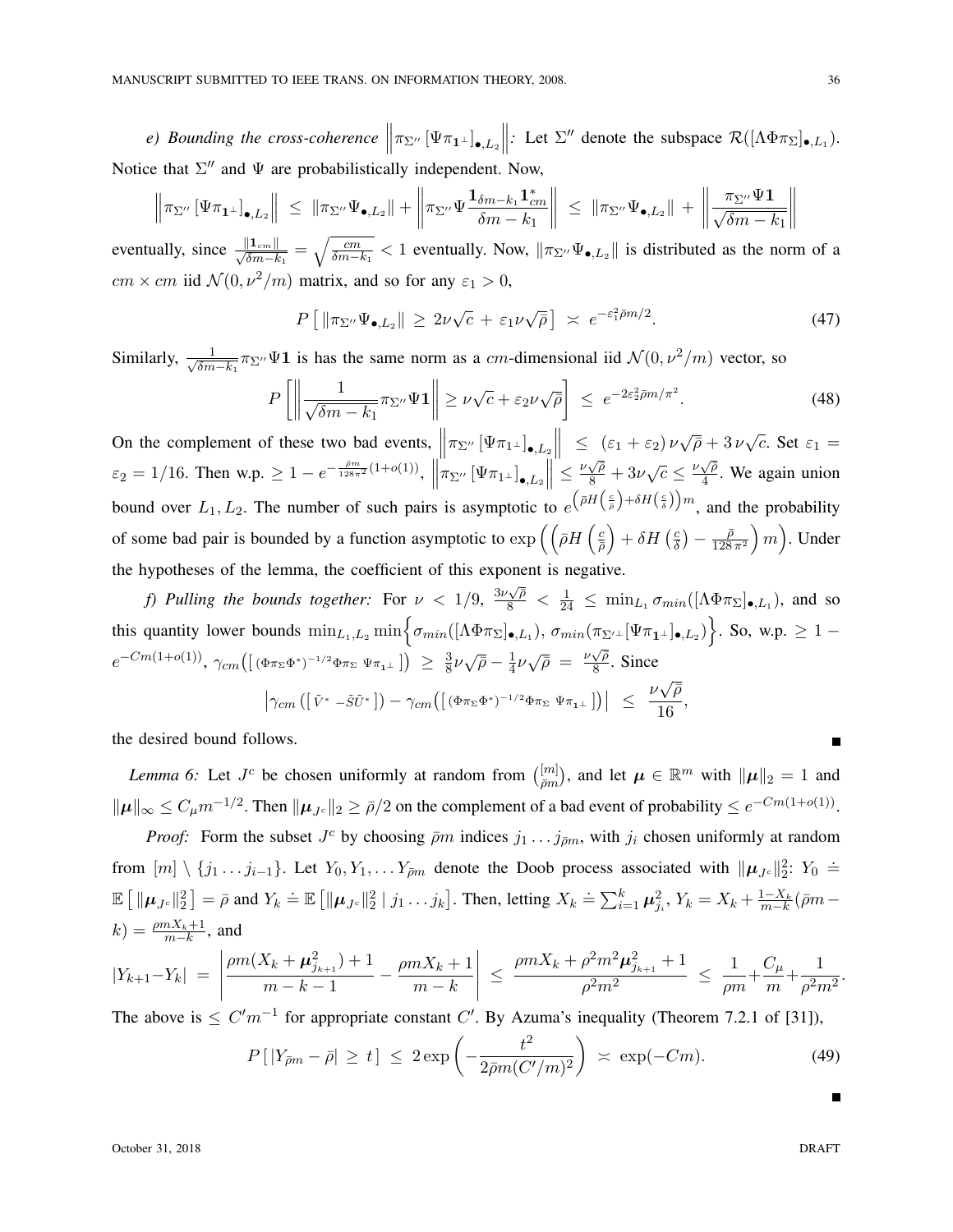# <span id="page-36-1"></span>*B. Technical Lemmas for Initial Separating Hyperplane*

This section contains two results used above for controlling the initial separator  $q_0$ . We first justify the assertion that  $\left[\begin{smallmatrix} Z_1 & Z_2 \ 0 & I \end{smallmatrix}\right](G^*G)^{-1}Z_{J,\bullet}^*\sigma$  is the only term that contributes  $O(m^{1/2})$  to  $\|\boldsymbol{q}_0\|$ , and then close with a measure concentration result for  $\|\theta\|$ , also used in the proof of Lemma [4.](#page-19-2)

<span id="page-36-0"></span>*Lemma 7 (Lower order terms in*  $q_0$ ): Suppose that  $\bar{\rho} < \delta$  and  $\nu < \frac{1}{8(\sqrt{\delta}+1)}$ . There exist constants (wrt m)  $C_G$  and  $C_q$  such that

$$
\|(G^*G)^{-1}\| \leq C_G \quad \text{and} \quad \|(q_0 - \left[\begin{smallmatrix} Z_1 & Z_2 \\ 0 & 1 \end{smallmatrix}\right](G^*G)^{-1}Z_{J,\bullet}^*\sigma\| \leq C_q m^{1/2-\eta_0/4} \quad (50)
$$

simultaneously on the complement of a bad event of probability  $\leq e^{-Cm^{1-\eta_0/2}(1+o(1))}$ .

*Proof:* Write  $Q = \begin{bmatrix} Z_1^* Z_1 & Z_1^* Z_2 \\ Z_2^* Z_1 & Z_2^* Z_2 + I \end{bmatrix}$  $\Big] \in \mathbb{R}^{n \times n}$ , and  $\zeta = Z_{J^c,\bullet}^* \mu_{J^c} \in \mathbb{R}^n$ . Then  $G^*G = Q + \zeta \mathbf{1}^* + \zeta$  $1\zeta^* + \alpha 11^*$ , where  $\alpha = \mu_{Jc}^* \mu_{Jc}$ . So,

$$
(G^*G)^{-1} = Q^{-1} - Q^{-1} \begin{bmatrix} 1 & \zeta \end{bmatrix} \begin{bmatrix} 1^*Q^{-1}\mathbf{1} & 1^*Q^{-1}\zeta + 1 \\ 1^*Q^{-1}\zeta + 1 & \zeta^*Q^{-1}\zeta - \alpha \end{bmatrix}^{-1} \begin{bmatrix} 1^* \\ \zeta^* \end{bmatrix} Q^{-1}.
$$
 (51)

Set  $b = \mathbf{1}^*Q^{-1}\mathbf{1}$ ,  $c = \mathbf{1}^*Q^{-1}\boldsymbol{\zeta}$ ,  $d = \boldsymbol{\zeta}^*Q^{-1}\boldsymbol{\zeta}$ , and write  $(G^*G)^{-1} = Q^{-1} - Q^{-1/2}M \Xi M^*Q^{-1/2}$  with

<span id="page-36-3"></span>
$$
M = \begin{bmatrix} Q^{-1/2} \mathbf{1} & Q^{-1/2} \zeta \\ \overline{\|Q^{-1/2} \mathbf{1}\|_2} & \overline{\|Q^{-1/2} \zeta\|_2} \end{bmatrix} \quad \text{and} \quad \Xi = \frac{\begin{bmatrix} b(\alpha - d) & -\sqrt{bd}(c+1) \\ -\sqrt{bd}(c+1) & bd \end{bmatrix}}{b(\alpha - d) + (c+1)^2}.
$$
 (52)

We next bound the quadratic terms b, c, and d. Applying Fact [1](#page-16-1) to the  $\delta m \times \bar{p}m$  iid  $\mathcal{N}(0, \nu^2/m)$  matrix  $Z_{J<sub>c,\bullet</sub>} = [Z_1 \, Z_2]$  gives that  $||Z_{J<sub>c,\bullet</sub>}||_2 \le$ √  $\overline{2\nu}\left(\sqrt{\delta}+\sqrt{\rho}\right)$  w.p.  $\geq 1-e^{-Cm(1+o(1))}$ . On the complement of that bad event,

$$
b = \mathbf{1}^* Q^{-1} \mathbf{1} \ge \frac{\|\mathbf{1}\|_2^2}{\|Q\|} \ge \frac{\delta m}{1 + \|Z_{J^c, \bullet}\|^2} \ge \frac{\delta m}{1 + 2\nu^2 (\sqrt{\delta} + \sqrt{\rho})^2} \doteq C_b m. \tag{53}
$$

.

Similarly,  $b \leq \delta m / \sigma_{min}(Q)$ . It is not difficult to show<sup>[23](#page-36-2)</sup> that for any block matrix  $M = \begin{bmatrix} A & B \\ 0 & I \end{bmatrix}$  with  $\sigma_{min}(A) < 1$ ,

$$
\sigma_{min}^2(M) \ge \sigma_{min}^2(A) - \frac{\|A\|^2 \|B\|^2}{1 - \sigma_{min}^2(A)}
$$

By Fact [1,](#page-16-1) on the complement of an event of probability  $\asymp e^{-Cm}$ ,

$$
\sigma_{min}^2(Z_1) \ge \frac{\nu^2 \bar{\rho}}{2}, \qquad \|Z_1\|^2 \le \|Z_1\|^2 \le 2\nu^2 \bar{\rho}, \qquad \|Z_2\|^2 \le \|Z_2\|^2 \le 2\nu^2 \left(\sqrt{\delta} + \sqrt{\bar{\rho}}\right)^2.
$$

On the good event above, for  $\nu < \frac{1}{\sqrt{2}}$  $\frac{1}{2}, \sigma^2_{min}(Z_1) \leq \|Z_1\|^2 < 1.$  Plugging in,  $\sigma_{min}(Q) = \sigma^2_{min}\left(\left[\begin{smallmatrix} Z_1 & Z_2 \ 0 & 1 \end{smallmatrix}\right]\right) \geq 1.$  $\sigma_{min}^2(Z_1)-\frac{\|Z_1\|^2\|Z_2\|^2}{1-\sigma_{min}^2(Z_1)}$  $\frac{\|Z_1\|^2 \|Z_2\|^2}{1-\sigma_{min}^2(Z_1)} \geq \frac{\nu^2 \bar{\rho}}{2} - \frac{4 \, \nu^4 \bar{\rho} \, (\sqrt{\delta} + \sqrt{\bar{\rho}})^2}{1-2 \nu^2 \bar{\rho}}$  $\frac{\bar{\rho}\,(\sqrt{\delta}+\sqrt{\bar{\rho}})^2}{1-2\nu^2\bar{\rho}}\geq\frac{\nu^2\bar{\rho}}{4}$  $\frac{d^2 \bar{\rho}}{4}$  for  $\nu$  sufficiently small (e.g.,  $\nu < \frac{1}{8(\sqrt{\delta}+1)}$  suffices), and so  $b \leq \frac{4\delta}{\nu^2}$  $\frac{4\delta}{\nu^2 \bar{\rho}} m$  w.p.  $\geq 1 - e^{-Cm(1+o(1))}$ .

<span id="page-36-2"></span>23Write  $\sigma_{min}^2(M) \geq \min_{\|x_1\|_2^2 + \|x_2\|_2^2 = 1} (\|Ax_1\|_2 - \|Bx_2\|_2)^2 + \|x_2\|_2^2$ . Setting  $\lambda = \|x_1\|_2^2$ , the previous is  $\geq$  $\min_{\lambda \in [0,1]} \sigma_{min}^2(A) + (1 - \sigma_{min}^2(A))(1 - \lambda) - 2||A||||B||\sqrt{1 - \lambda}$ , which is minimized at  $\sqrt{1 - \lambda} = \frac{||A|| ||B||}{1 - \sigma_{min}^2(A)}$ .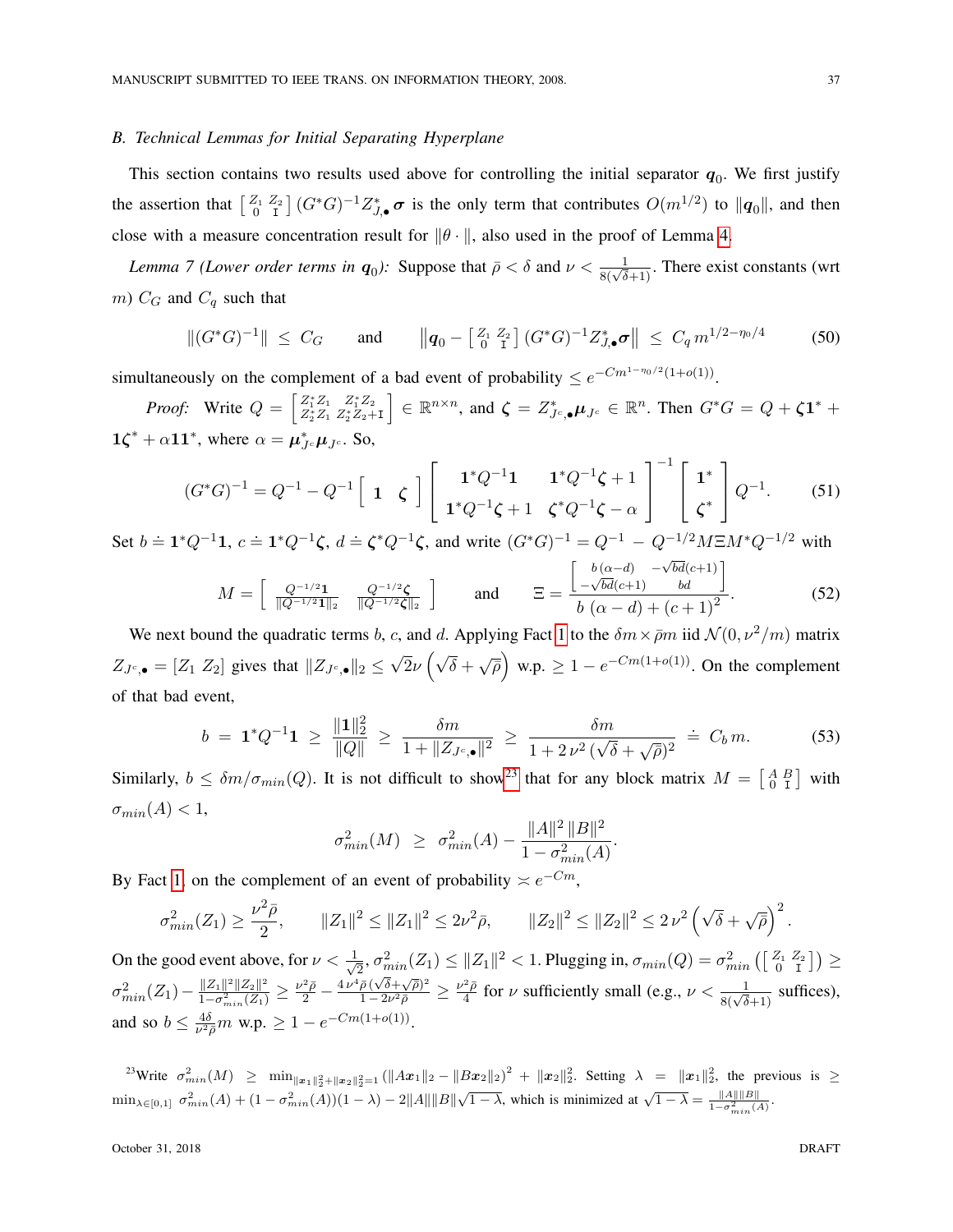For  $c = \mathbf{1}^* Q^{-1} \zeta$ , notice that  $\zeta = Z^*_{J^c, \bullet} \mu_{J^c}$  is iid  $\mathcal{N}(0, \nu^2 \alpha/m)$ . Write  $Q = Z^*_{J^c, \bullet} \pi_{\mu_{J^c}} Z_{J^c, \bullet} + \begin{bmatrix} 0 & 0 \\ 0 & 1 \end{bmatrix} +$ 1  $\frac{1}{\alpha}\zeta\zeta^* = L + \frac{1}{\alpha}$  $\frac{1}{\alpha} \zeta \zeta^*$ , then  $Q^{-1} = L^{-1} - L^{-1} \zeta \frac{1}{\alpha + \zeta^*}$  $\frac{1}{\alpha + \zeta^* L^{-1} \zeta} \zeta^* L^{-1}$ , and  $|\mathbf{1}^* Q^{-1} \zeta| =$  $1^*L^{-1}\zeta\left(\frac{\alpha}{\alpha+\zeta^*}\right)$  $\frac{\alpha}{\alpha+\boldsymbol{\zeta}^*L^{-1}\boldsymbol{\zeta}}\Big)\Big| \leq$  $|1^*L^{-1}\zeta|$ . An identical argument<sup>[24](#page-37-0)</sup> to the one given above for Q shows that on the complement of an event of probability  $\asymp e^{-Cm}$ ,  $\sigma_{min}(L) \ge \frac{\nu^2 \bar{\rho}}{4}$  $\frac{2\bar{\rho}}{4}$ , and so  $||L^{-1}\mathbf{1}||_2 \leq \frac{4\sqrt{\delta}}{\nu^2 \bar{\rho}}$  $\frac{4\sqrt{\delta}}{\nu^2 \bar{\rho}} m^{1/2}$ . Since  $\zeta$  is independent of  $L, \, \left\langle \frac{L^{-1}{\bf 1}}{\mathbb{I} L^{-1}{\bf 1}} \right\rangle$  $\frac{L^{-1}\mathbf{1}}{\|L^{-1}\mathbf{1}\|_2}$ ,  $\zeta$  is simply an  $\mathcal{N}(0, \nu^2\alpha/m)$  random variable, and so for any  $\varepsilon > 0$ 

$$
P\left[\left|\mathbf{1}^*L^{-1}\zeta\right|>\varepsilon m^{1/2}\right] \leq P\left[\left\|L^{-1}\mathbf{1}\right\|>\frac{4\sqrt{\delta}}{\nu^2\bar{\rho}}m^{1/2}\right]+P\left[\left|\left\langle\frac{L^{-1}\mathbf{1}}{\|L^{-1}\mathbf{1}\|_2},\zeta\right\rangle\right|>\varepsilon\frac{\nu^2\bar{\rho}}{4\sqrt{\delta}}\right] \right|\asymp e^{-C_\varepsilon m}
$$

for some constant  $C_{\varepsilon}$  (where we have controlled the second part via standard Gaussian tail bounds<sup>[25](#page-37-1)</sup>). So, with overwhelming probability,  $|c| = |1^*Q^{-1}\zeta| \leq \varepsilon m^{1/2}$ .

The final quadratic term is  $d = \zeta^* Q^{-1} \zeta = \zeta^* L^{-1} \zeta \frac{\zeta^* L^{-1} \zeta}{\gamma + \zeta^* L^{-1}}$  $\frac{\zeta^* L^{-1} \zeta}{\alpha + \zeta^* L^{-1} \zeta} \leq \zeta^* L^{-1} \zeta$ . The norm of the  $\delta m$ dimensional  $\mathcal{N}(0, \nu^2 \alpha/m)$  vector  $\zeta$  concentrates: by [\(21\)](#page-16-4),  $\|\zeta\|_2 \leq \sqrt{\zeta}$  $2\nu$ √  $\alpha\delta$  with probability at least  $1 - e^{-Cm(1+o(1))}$ . We exploit the fact that although  $||L^{-1}|| = O(\nu^{-2})$ , for most vectors L is wellconditioned (due to the presence of the identity matrix in  $\begin{bmatrix} Z_1 & Z_2 \ 0 & I \end{bmatrix}$ ). Consider the subspace  $\Sigma = \{x \mid$  $x_I = 0$ }  $\subset \mathbb{R}^n$ . Since for all  $x \in \Sigma$ ,  $||Lx||_2 \ge ||x||_2$ ,  $||L^{-1}|_{L\Sigma}|| \le 1$ , and

$$
\zeta^* L^{-1} \zeta = \zeta^* (L^{-1}|_{L\Sigma} \pi_{L\Sigma} \zeta + L^{-1} \pi_{(L\Sigma)^{\perp}} \zeta)
$$
  
 
$$
\leq ||\zeta||_2^2 ||L^{-1}|_{L\Sigma} ||_2 + ||L^{-1}||_2 ||\zeta||_2 ||\pi_{(L\Sigma)^{\perp}} \zeta||_2 \leq 2\nu^2 \alpha \delta + \frac{4\sqrt{2\alpha\delta}}{\nu \bar{\rho}} ||\pi_{(L\Sigma)^{\perp}} \zeta||_2.
$$

The norm  $\|\pi(L\Sigma) \perp \zeta\|$  of the projection of  $\zeta$  onto an independent k<sub>1</sub>-dimensional subspace is distributed as the norm of a  $k_1$ -dimensional  $\mathcal{N}(0, \nu^2 \alpha/m)$  vector:  $P[\|\pi(L\Sigma) \perp \mathbf{y}\| \geq \varepsilon' \nu \sqrt{\alpha}] \approx e^{-2\varepsilon'^2 m / \pi^2}$ . For appropriate  $\varepsilon$ , with overwhelming probability,  $d \leq \zeta^* L^{-1} \zeta \leq 4\nu^2 \alpha \delta$ .

The denominator of  $\Xi$  in [\(52\)](#page-36-3) is  $b(\alpha-d)+(c+1)^2 \ge C_b\alpha(1-4\nu^2\delta)m$ . By Lemma [6,](#page-35-0)  $\alpha = ||\boldsymbol{\mu}_{Jc}||_2^2 \ge \bar{\rho}/2$ w.p.  $\geq 1 - e^{-Cm(1+o(1))}$ , and so the denominator is  $\geq C_{denom} m$  with overwhelming probability. Since each of the terms in the numerator is  $\leq Cm$  with overwhelming probability,  $\|\Xi\| \leq C_{\Xi}$  for appropriate constant  $C_{\Xi}$ . Since the columns of M have unit norm,  $||M|| \leq 2$ , and

$$
\|(G^*G)^{-1}\| \leq \|Q^{-1}\| + \|Q^{-1}\| \|M\|^2 \|\Xi\| \leq \frac{4}{\nu^2 \bar{\rho}} + \frac{4}{\nu^2 \bar{\rho}} 4 C_{\Xi} \equiv C_G,
$$

a constant, establishing the first assertion of the lemma.

<span id="page-37-1"></span><span id="page-37-0"></span><sup>24</sup>Consider instead  $\sigma_{min}^2$  $\sqrt{2}$  $\overline{ }$  $\sqrt{2}$ 4  $\pi_{\boldsymbol{\mu}^\pm_{J^c}}Z_1$  ,  $\pi_{\boldsymbol{\mu}^\pm_{J^c}}Z_2$ 0 I 1  $\overline{1}$  $\setminus$ The singular values of  $\pi_{\mu_{Jc}^{\perp}}Z_2$  are distributed as those of a ( $\bar{\rho}m 1) \times (\delta m - k_1)$  iid  $\mathcal{N}(0, \nu^2/m)$  matrix. The bounds given by Fact [1](#page-16-1) are essentially the same as those for  $Z_2$ . <sup>25</sup>For example, if X is  $\mathcal{N}(0, \sigma^2)$ ,  $P[|X| \ge \sigma t] \le t^{-1} e^{-t^2/2}$ .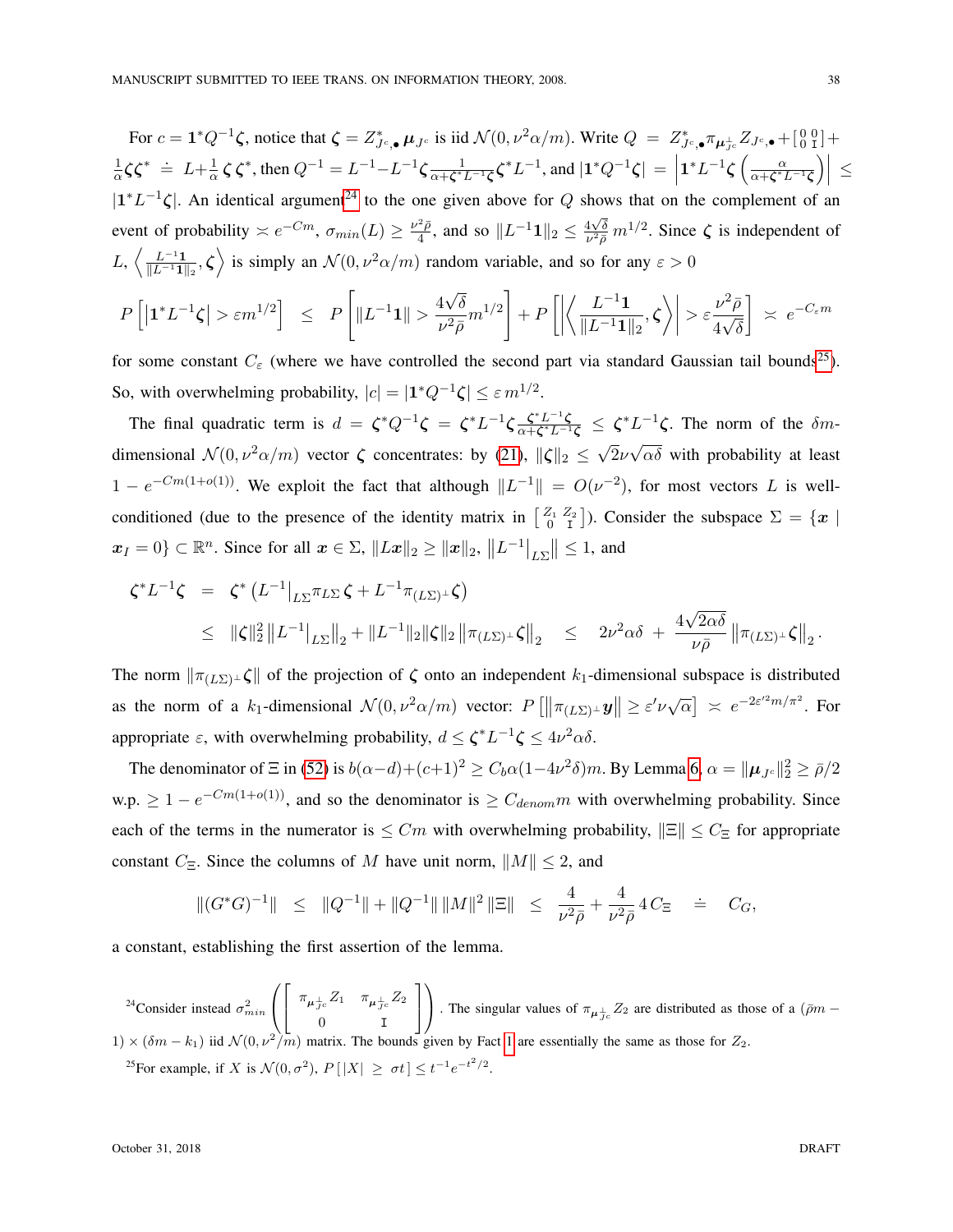We next extend the above reasoning to bound  $(G^*G)^{-1}$  and  $1^*(G^*G)^{-1}$  and  $K^*(G^*G)^{-1}$  and  $K^*(G^*G)^{-1}$ 

$$
(G^*G)^{-1}\mathbf{1} = \frac{c+1}{b(\alpha-d)+(c+1)^2}Q^{-1}\mathbf{1} - \frac{1}{\alpha-d+(c+1)^2/b}Q^{-1}\zeta \doteq \lambda_1 Q^{-1}\mathbf{1} + \lambda_2 Q^{-1}\zeta.
$$

For any  $\varepsilon > 0$ ,  $|\lambda_1| \leq \frac{|c+1|}{b(\alpha-d)} \leq \frac{\varepsilon m^{1/2}+1}{C_b m \frac{\rho}{2} (1-4\nu^2\delta)}$  with overwhelming probability. Hence for any  $\varepsilon'' > 0$ ,  $|\lambda_1| \leq \varepsilon^{\prime\prime} m^{-1/2}$  for m sufficiently large, on the complement of a bad event of probability  $\approx e^{-Cm}$ . Similarly,  $|\lambda_2| \leq \frac{1}{\alpha - d} \leq \frac{2}{\overline{\rho}(1 - 4)}$  $\frac{2}{\bar{\rho}(1-4\nu^2\delta)}$ , and so

$$
\|(G^*G)^{-1}\mathbf{1}\|_2 \leq |\lambda_1| \|Q^{-1}\| \|\mathbf{1}\| + |\lambda_2| \|Q^{-1}\| \|\zeta\| \leq \frac{4 \varepsilon'' \sqrt{\delta}}{\nu^2 \bar{\rho}} + \frac{8\sqrt{2\delta}}{\nu^2 \bar{\rho}^2 (1 - 4\nu^2 \delta)} = C_1.
$$

Similarly,  $1^*(G^*G)^{-1}1 = \frac{b}{b(\alpha-d)+(c+1)^2} \leq \frac{2}{\bar{\rho}(1-\alpha)}$  $\frac{2}{\bar{\rho}(1-4\nu^2\delta)} \doteq C_2.$ 

We need one more bound, for  $|\langle \mu_J, \sigma \rangle|$ . Consider the Martingale  $(X_i)_{i=0}^{pm}$  given by  $X_0 = 0$ ,  $X_i =$  $\sum_{j=1}^{i} \mu_j(j) \sigma(j)$ . We are interested in  $X_{\rho m} = \langle \mu_j, \sigma \rangle$ . Since  $|X_i - X_{i-1}| \leq |\mu_j(i)|$ , by Hoeffding's inequality [31],

$$
P[|X_{\rho m}| \ge t] \le 2 \exp\left(-\frac{t^2}{2\sum_{j=1}^{\rho m} \mu_{J(j)}^2}\right) \le 2e^{-\frac{t^2}{2}}, \tag{54}
$$

and so with probability  $\geq 1 - e^{-Cm^{1-\eta_0/2}}$ ,  $|\langle \mu_J, \sigma \rangle| \leq m^{1/2-\eta_0/4}$ .

With these results in hand, recall that

<span id="page-38-1"></span>
$$
\mathbf{q}_0 = \begin{bmatrix} Z_1 & Z_2 \\ 0 & I \end{bmatrix} (G^*G)^{-1} Z_{J,\bullet}^* \boldsymbol{\sigma} + \begin{bmatrix} Z_1 & Z_2 \\ 0 & I \end{bmatrix} \left( -(G^*G)^{-1} \mathbf{1}_I + \langle \boldsymbol{\mu}_J, \boldsymbol{\sigma} \rangle (G^*G)^{-1} \mathbf{1} \right) \n+ \begin{bmatrix} \boldsymbol{\mu}_{J^c} \\ 0 \end{bmatrix} \left( -\mathbf{1}^* (G^*G)^{-1} \mathbf{1}_I + \langle \boldsymbol{\mu}_J, \boldsymbol{\sigma} \rangle \mathbf{1}^* (G^*G)^{-1} \mathbf{1} \right) + \begin{bmatrix} \boldsymbol{\mu}_{J^c} \\ 0 \end{bmatrix} \mathbf{1}^* (G^*G)^{-1} Z_{J,\bullet}^* \boldsymbol{\sigma}.
$$
\n(55)

The second term of [\(55\)](#page-38-1),  $\parallel$  $\begin{bmatrix} Z_1 & Z_2 \\ 0 & I \end{bmatrix}$   $\left( -(G^*G)^{-1}1_I + \langle \mu_J, \sigma \rangle (G^*G)^{-1}1 \right)$  is bounded above by

$$
\left(1+\sqrt{2}\nu(\sqrt{\delta}+\sqrt{\bar{\rho}})\right)\left(C_G\sqrt{C_0}\,m^{1/2-\eta_0/2}+m^{1/2-\eta_0/4}C_1\right)
$$

w.p.  $\geq 1 - e^{-Cm^{1-\eta_0/2}(1+o(1))}$ . Similarly, for the third term of [\(55\)](#page-38-1)

$$
\left\| \begin{bmatrix} \boldsymbol{\mu}_{J^c} \\ \mathbf{0} \end{bmatrix} \left( -\mathbf{1}^*(G^*G)^{-1} \mathbf{1}_I + \langle \boldsymbol{\mu}_J, \boldsymbol{\sigma} \rangle \mathbf{1}^*(G^*G)^{-1} \mathbf{1} \right) \right\| \leq C_1 C_0 m^{1/2 - \eta_0/4} + C_2 m^{1/2 - \eta_0/4}.
$$

For the final term of [\(55\)](#page-38-1),  $\theta = Z_{J,\bullet}^* \sigma$  is distributed as an iid  $\mathcal{N}(0, \nu^2 \rho)$  vector, independent of G, and so

$$
P\left[\left|\left\langle \frac{(G^*G)^{-1}\mathbf{1}}{\|(G^*G)^{-1}\mathbf{1}\|},\vartheta\right\rangle\right|\geq m^{1/2-\eta_0/4}\right]\asymp e^{-Cm^{1-\eta_0/2}}.\tag{56}
$$

On the complement of this bad event,

<span id="page-38-0"></span>
$$
\left\| \mu_{J^c} \mathbf{1}^*(G^*G)^{-1} \boldsymbol{\vartheta} \right\| \leq \| (G^*G)^{-1} \mathbf{1} \| \cdot \left| \left\langle \frac{(G^*G)^{-1} \mathbf{1}}{\| (G^*G)^{-1} \mathbf{1} \|}, \boldsymbol{\vartheta} \right\rangle \right| \leq C_1 m^{1/2 - \eta_0/4}.
$$
 (57)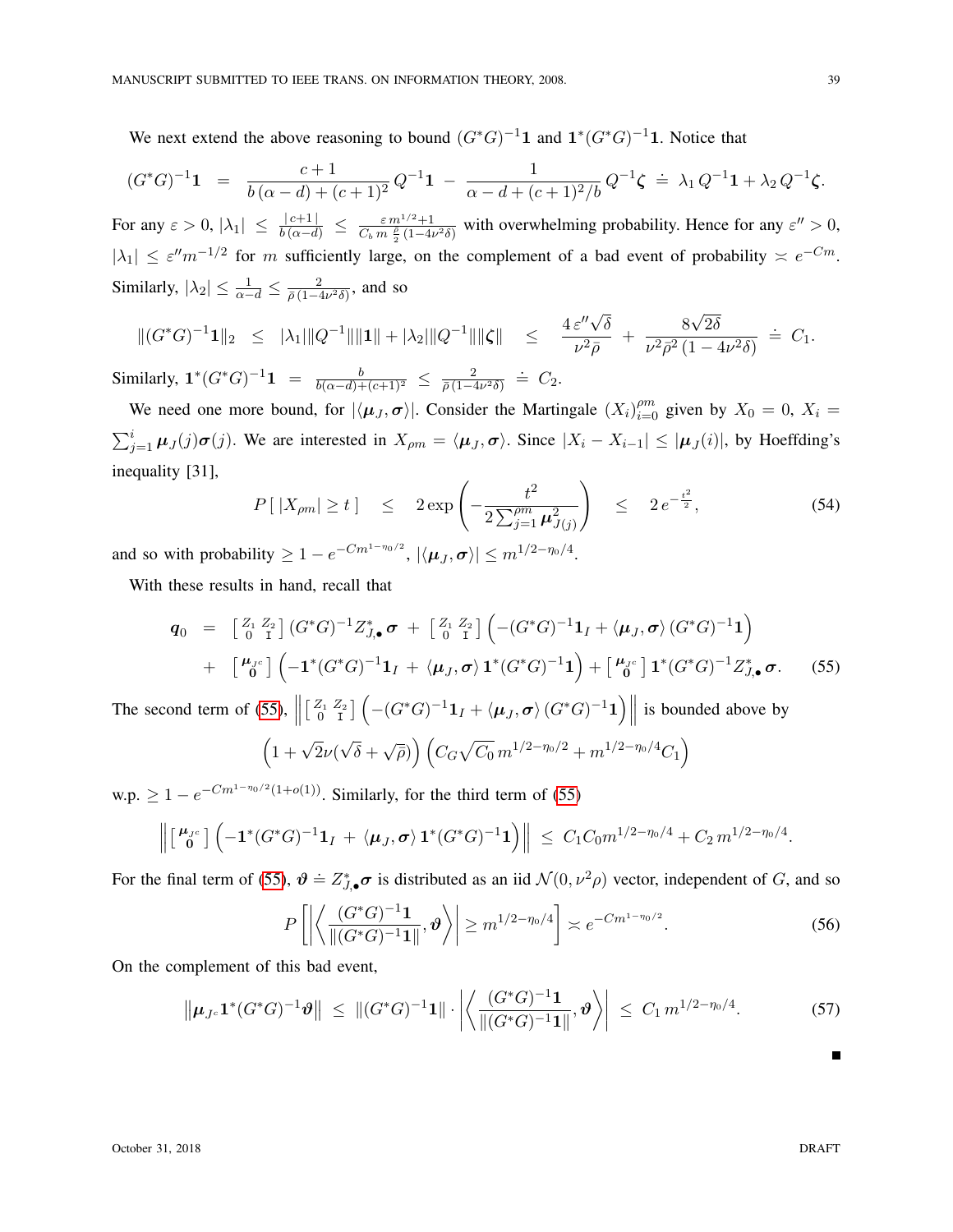*Lemma 8 (Concentration for Gaussian tops):* Fix  $\sigma \leq 1$ ,  $\varepsilon \leq 1/2$ . Let x be a d-dimensional random vector with entries iid  $\mathcal{N}(0, \sigma^2)$ , and let  $\theta$  be the operator that takes the part of x above  $1 - \varepsilon$ .

$$
\theta: \mathbb{R}^d \to \mathbb{R}^d \text{ such that } [\theta \mathbf{x}](i) = \begin{cases} \text{sgn}(\mathbf{x}(i))(|\mathbf{x}(i)| - 1 + \varepsilon), & |\mathbf{x}(i)| > 1 - \varepsilon, \\ 0, & \text{else.} \end{cases}
$$
(58)

Then  $P\left[\|\theta \mathbf{x}\|_2 \geq 4e^{-\frac{1}{16\sigma^2}} d^{1/2}\right] \asymp e^{-C_{\sigma}d}$ , where  $C_{\sigma}$  is a constant (w.r.t. d) depending only on  $\sigma$ .

*Proof:* Let  $y \in \mathbb{R}^d$  be iid  $\mathcal{N}(0, 1)$ , then  $\|\theta x\|_2$  is equal in distribution to  $\|\theta \sigma y\|_2$ . Now,  $\mathbb{E}\|\theta \sigma y\|_2^2 =$  $d \cdot \mathbb{E}(\theta \boldsymbol{x}(i))^2 = \frac{d}{\sigma}$  $rac{d}{\sigma}\sqrt{\frac{2}{\pi}}$  $\frac{2}{\pi} \int_{1-\epsilon}^{\infty} t^2 e^{-t^2/2\sigma^2} dt$ . Integrating by parts<sup>[26](#page-39-1)</sup> yields

$$
d^{-1}\mathbb{E}\|\theta\sigma\mathbf{y}\|_2^2 = \frac{(1-\varepsilon)\sigma}{\sqrt{\pi/2}}e^{-\frac{(1-\varepsilon)^2}{2\sigma^2}} + 2\sigma^2Q\left(\frac{1-\varepsilon}{\sigma}\right) \leq \sigma\sqrt{\frac{2}{\pi}}\frac{1+\sigma^2}{1-\varepsilon}e^{-\frac{(1-\varepsilon)^2}{2\sigma^2}} \leq 4\sigma e^{-\frac{1}{8\sigma^2}},
$$

and  $\mathbb{E}[\|\theta \sigma \mathbf{y}\|_2] \leq 2 e^{-\frac{1}{16\sigma^2}} d^{1/2}$ . Meanwhile,  $\mathbb{E}\sqrt{\sum_{i=1}^d |\theta \sigma \mathbf{y}(i)|^2}$  $\sqrt{d} \mathbb{E}\sqrt{\frac{\sum_{i=1}^d |\theta \sigma \mathbf{y}(i)|^2}{d}}$  $\frac{\partial \sigma \bm{y}(i)|^2}{d}$ . It is not difficult to show<sup>[27](#page-39-2)</sup> that  $\mathbb{E}\sqrt{\frac{\sum_{i=1}^d|\theta\sigma\bm{y}(i)|^2}{d}} \to C_\sigma'$  for some constant  $C_\sigma' > 0$ , and so  $\mathbb{E}\|\theta\sigma\bm{y}\|_2 \geq C_\sigma' d^{1/2}$ . Since  $f(\cdot) = ||\theta\sigma \cdot ||_2$  is 1-Lipschitz for  $\sigma \leq 1$ ,  $P[||\theta\sigma \mathbf{y}||_2 \geq 2 \mathbb{E} ||\theta\sigma \mathbf{y}||_2 ] \leq \exp(-8(\mathbb{E} ||\theta\sigma \mathbf{y}||_2)^2/\pi^2)$ [3]. Plugging in the upper and lower bounds on  $\mathbb{E}|\theta \sigma \mathbf{y}\|_2$  yields the result.

## <span id="page-39-0"></span>*C. Details of the Proof of Theorem 1*

*Proof:* Consider the weak proportional growth setting  $WPG_{\delta,\rho,C_0,\eta_0}$  with  $\bar{\rho} < \delta$ . We first consider a fixed, arbitrary sequence of signal supports  $I \in \binom{[n]}{k}$  $\binom{[n]}{k_1}$ . By Lemma [2,](#page-13-0)  $(I, J, \sigma)$  is  $\ell^1$ -recoverable if  $\exists c \in (0,1)$  such that

<span id="page-39-3"></span>
$$
\|\mathbf{q}_0\|_2 + \frac{1}{1-\xi} \|\theta \mathbf{q}_0\|_2 \le (1-\varepsilon)\sqrt{cp} = (1-\varepsilon)\sqrt{c(\bar{\rho}+\delta)} \, m^{1/2} + o(m^{1/2}), \tag{59}
$$

where  $\xi = \inf_{\|\mathbf{s}\|_0 \leq c_p} \|\pi_{\mathcal{R}(G)}\mathbf{s}\|_2 / \| \mathbf{s}\|_2$ . Choose c small enough that  $\beta \neq (\bar{\rho} + \delta)c$  satisfies  $\beta <$  $\displaystyle \min \left( \frac{\bar{\rho}}{1024}, \frac{\bar{\rho}}{64 \left(1+2 C_t\right)} \right.$  $\frac{\bar{\rho}}{64(1+2C_{\mu}\bar{\rho}^{-1/2})^2}$  and  $\bar{\rho}H(\beta/\bar{\rho})+\delta H(\beta/\delta)<\frac{\bar{\rho}}{128\pi^2}$  (since in Lemma [3,](#page-16-5)  $\|s\|_0$  is a fraction of m, not p). Further suppose that  $\nu < \min(\frac{1}{9}, \frac{1}{8(\sqrt{\delta}+1)}, (512/\delta)^{-1/4})$ . Then by Lemma [3,](#page-16-5)  $\xi < 1 - C_{\xi}\nu^8$ , with probability  $1 - e^{-Cm(1+o(1))}$ .

Meanwhile, by Lemma [4,](#page-19-2) with probability at least  $1-e^{-Cm^{1-\eta_0/2}(1+o(1))}$ ,  $||\boldsymbol{q}_0||_2 \leq \alpha_1 \nu m^{1/2}+o(m^{1/2})$ and  $\|\theta q_0\| \le \alpha_2 \nu^{-8} e^{-\frac{1}{64\nu^2}}$ . On the intersection of these three good events, the left hand side of [\(59\)](#page-39-3) becomes

$$
\|\mathbf{q}_0\|_2 + \frac{1}{1-\xi} \|\theta \mathbf{q}_0\| \leq \alpha_1 \nu \, m^{1/2} + \alpha_2 \nu^{-8} \exp\left(-\frac{1}{64\nu^2}\right) m^{1/2} + o(m^{1/2}). \tag{60}
$$

<span id="page-39-2"></span><span id="page-39-1"></span><sup>26</sup>And noting that  $Q(z) \leq \frac{1}{z\sqrt{2\pi}}e^{-z^2/2}$ .

<sup>27</sup>Apply the strong law of large numbers to  $d^{-1}\sum |\theta \sigma y(i)|^2$  and Slutsky's theorem (Theorem 6 of [32]) to argue that  $\mathbb{E}\sqrt{d^{-1}\sum|\theta\sigma\bm{y}(i)|^2}\rightarrow\sqrt{\mathbb{E}|\theta\sigma\bm{y}(i)|^2}.$